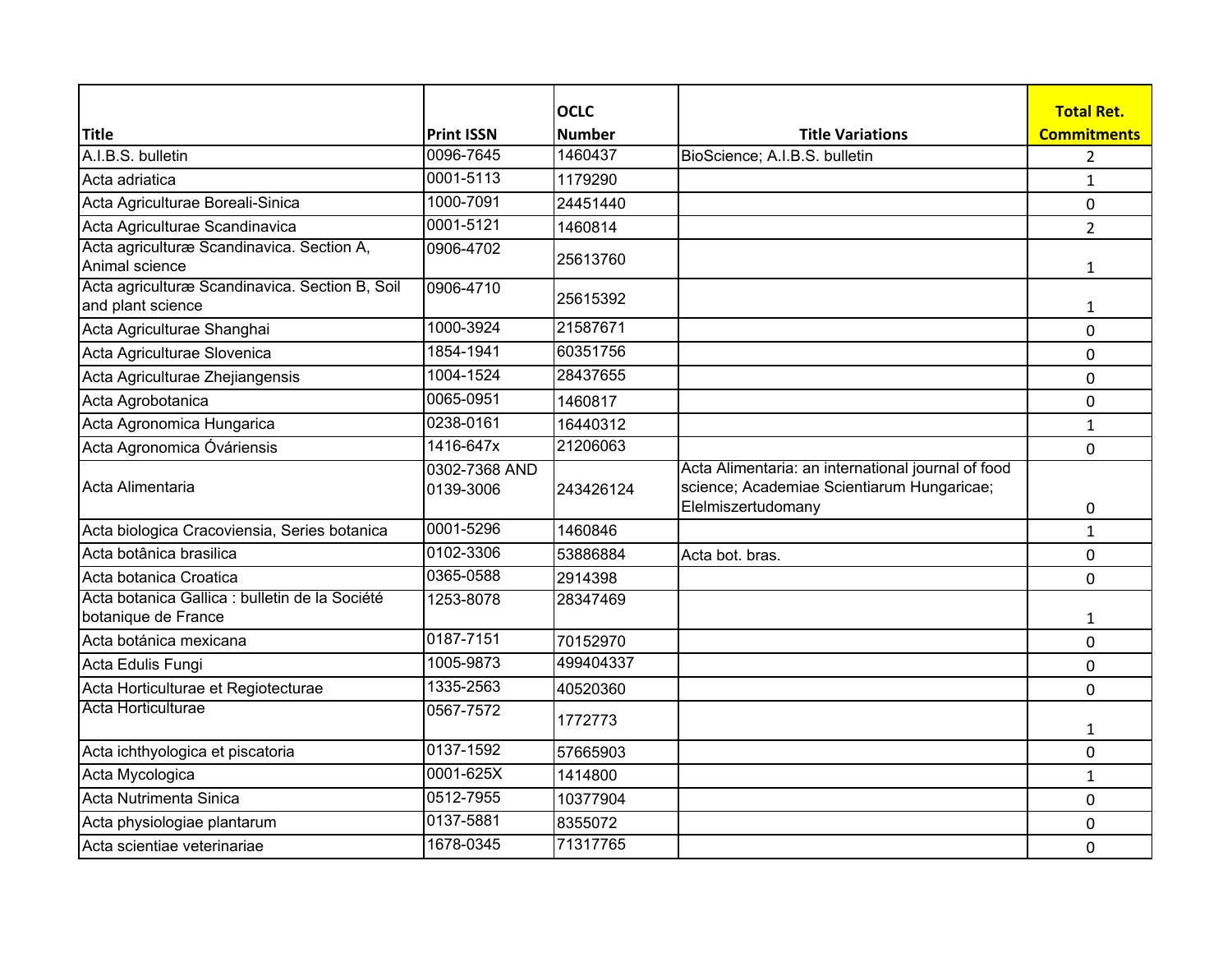|                                                                  |                                | <b>OCLC</b>   |                                                                | <b>Total Ret.</b>  |
|------------------------------------------------------------------|--------------------------------|---------------|----------------------------------------------------------------|--------------------|
| <b>Title</b><br>Acta scientiarum Polonorum. Hortorum cultus      | <b>Print ISSN</b><br>1644-0692 | <b>Number</b> | <b>Title Variations</b>                                        | <b>Commitments</b> |
| (Ogrodnictwo)                                                    |                                | 54436612      |                                                                | 0                  |
| Acta scientiarum. Agronomy                                       | 1679-9275                      | 55871309      |                                                                | $\overline{0}$     |
| Acta Societatis Botanicorum Poloniae                             | 0001-6977                      | 1461011       |                                                                | 0                  |
| Acta Tropica                                                     | 0001-706X                      | 2256933       |                                                                | 3                  |
| Acta veterinaria (Belgrade)                                      | 0567-8315                      | 316179319     |                                                                | 0                  |
| Acta veterinaria Brno                                            | 0001-7213                      | 60627948      |                                                                | 1                  |
| Acta veterinaria Hungarica                                       | 0236-6290                      | 10717461      |                                                                | $\mathbf{1}$       |
| Acta veterinaria scandinavica.                                   | 0044-605X                      | 1461030       |                                                                | 1                  |
| Adansonia                                                        | 1280-8571                      | 37223757      |                                                                | 1                  |
| <b>Adult Education and Development</b>                           | 0342-7633                      |               |                                                                | 0                  |
| Advances in Agricultural Sciences                                | 1230-1353                      | 30571179      |                                                                | 0                  |
| Advances in Agronomy                                             | 0065-2113                      | 1461140       |                                                                | $\overline{2}$     |
| Advances in botanical research                                   | 0065-2296                      | 1461155       | Advances in botanical research; Advances in<br>plant pathology | $\overline{2}$     |
| Advances in carbohydrate chemistry and<br>biochemistry           | 0065-2318                      | 1793761       |                                                                | 1                  |
| Advances in enzyme regulation                                    | 0065-2571                      | 1461187       |                                                                | $\mathbf{1}$       |
| Advances in enzymology and related areas of<br>molecular biology | 0065-258X                      | 2444367       |                                                                | 1                  |
| Advances in Horticultural Science                                | 0394-6169                      | 18903149      |                                                                | $\mathbf{1}$       |
| Advances in human genetics                                       | 0065-275X                      | 1461201       |                                                                | 1                  |
| Advances in immunology                                           | 0065-2776                      | 981306        |                                                                | $\mathbf{1}$       |
| Advances in insect physiology                                    | 0065-2806                      | 1461206       |                                                                | $\overline{2}$     |
| Advances in marine biology                                       | 0065-2881                      | 1308600       |                                                                | $\mathbf{1}$       |
| Advances in microbial ecology                                    | 0147-4863                      | 3175360       |                                                                | $\mathbf{1}$       |
| Advances in microbial physiology                                 | 0065-2911                      | 1461218       | Adv. microb. physiol                                           | $\mathbf{1}$       |
| Advances in plant pathology                                      | 0736-4539                      | 8861704       | Advances in botanical research; Advances in<br>plant pathology | $\overline{2}$     |
| <b>Advances in Plant Sciences</b>                                | 0970-3586                      | 18675855      |                                                                | 0                  |
| Advances in protein chemistry                                    | 0065-3233                      | 1461249       |                                                                | $\mathbf{1}$       |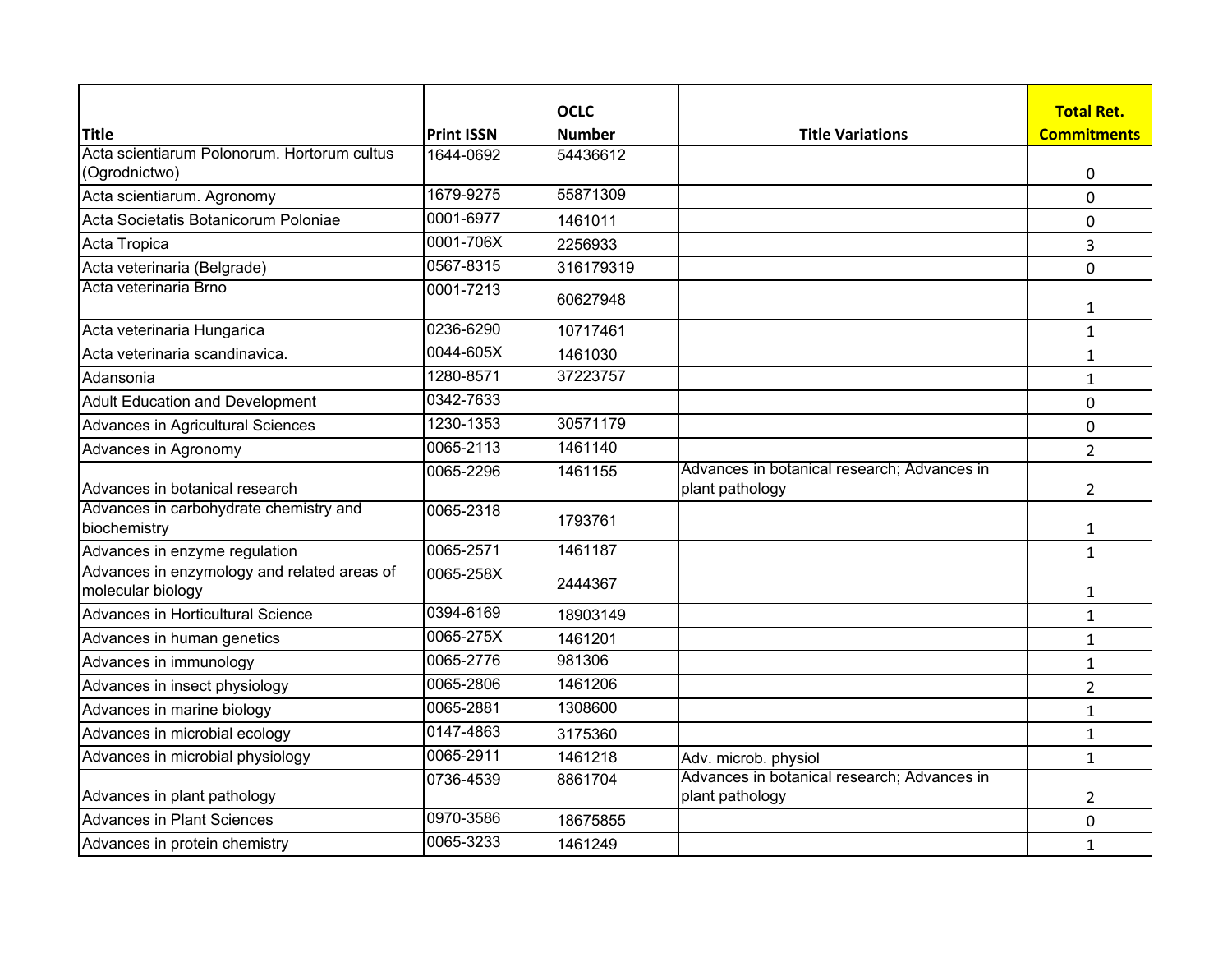|                                                                                                                                 |                   | <b>OCLC</b>   |                                                                                                                                                                                                                                                                                                                                         | <b>Total Ret.</b>  |
|---------------------------------------------------------------------------------------------------------------------------------|-------------------|---------------|-----------------------------------------------------------------------------------------------------------------------------------------------------------------------------------------------------------------------------------------------------------------------------------------------------------------------------------------|--------------------|
| <b>Title</b>                                                                                                                    | <b>Print ISSN</b> | <b>Number</b> | <b>Title Variations</b>                                                                                                                                                                                                                                                                                                                 | <b>Commitments</b> |
| Advances in water resources.                                                                                                    | 0309-1708         | 3502701       |                                                                                                                                                                                                                                                                                                                                         | $\mathbf{1}$       |
| African Crop Science Journal                                                                                                    | 1021-9730         | 33057837      |                                                                                                                                                                                                                                                                                                                                         | $\mathbf{1}$       |
| African entomology : journal of the Entomological   1021-3589<br>Society of Southern Africa                                     |                   | 44395820      |                                                                                                                                                                                                                                                                                                                                         | 1                  |
| African invertebrates : a journal of biodiversity<br>research                                                                   | 1681-5556         | 48877367      |                                                                                                                                                                                                                                                                                                                                         | $\mathbf{1}$       |
| African Journal of Agricultural Research                                                                                        | 1991-637X         | 166452573     | Afr. j. agric. res.; African journal of agricultural<br>research; AJAR                                                                                                                                                                                                                                                                  | 0                  |
| African journal of aquatic science                                                                                              | 1608-5914         | 48506878      |                                                                                                                                                                                                                                                                                                                                         | $\mathbf{0}$       |
| African Journal of Livestock Extension                                                                                          | 1596-4019         | 57766455      |                                                                                                                                                                                                                                                                                                                                         | $\mathbf 0$        |
| African journal of marine science                                                                                               | 1814-232X         | 53377869      |                                                                                                                                                                                                                                                                                                                                         | $\mathbf{1}$       |
| African Journal of Plant Science                                                                                                | 1996-0824         | 470218556     |                                                                                                                                                                                                                                                                                                                                         | 0                  |
| African Journal of Range & Forage Science                                                                                       | 1022-0119         | 55133668      |                                                                                                                                                                                                                                                                                                                                         | $\mathbf{1}$       |
| <b>African Plant Protection</b>                                                                                                 | 1023-3121         | 40963154      |                                                                                                                                                                                                                                                                                                                                         | 0                  |
| AgBioForum                                                                                                                      | 1522-936X         | 502370166     |                                                                                                                                                                                                                                                                                                                                         | 0                  |
| Agfact - NSW Agriculture                                                                                                        | 1833-2080         | 77231632      | NSW Agriculture.; Annual report; (DLC)sn<br>93015183; (OCoLC)25595810; NSW Fisheries.;<br>Annual report; 1039-0715; (OCoLC)37169186;<br>New South Wales. Dept. of Mineral Resources.;<br>Annual report; (DLC)sn 93020166;<br>(OCoLC)27820596; State Forests of New South<br>Wales.; Annual report; (DLC) 2002252628;<br>(OCoLC)34666173 | 0                  |
| Agrarforschung                                                                                                                  | 1022-663X         | 30628807      |                                                                                                                                                                                                                                                                                                                                         | 0                  |
| Agrarwirtschaft.                                                                                                                | 0002-1121         | 1478499       | Agrarwirtschaft; German journal of agricultural<br>economics                                                                                                                                                                                                                                                                            | $\mathbf{1}$       |
| Agrekon                                                                                                                         | 0303-1853         | 85447826      | Agricultural economics research, policy and<br>practice in Southern Africa                                                                                                                                                                                                                                                              | 0                  |
| Agri Marketing                                                                                                                  | 0002-1180         | 61312369      |                                                                                                                                                                                                                                                                                                                                         | 0                  |
| Agribusiness                                                                                                                    | 0742-4477         | 10340394      |                                                                                                                                                                                                                                                                                                                                         | $\mathbf{1}$       |
| Agribusiness & Applied Economics Report -<br>Department of Agribusiness and Applied<br>Economics, North Dakota State University |                   | 46453101      |                                                                                                                                                                                                                                                                                                                                         | $\mathbf{1}$       |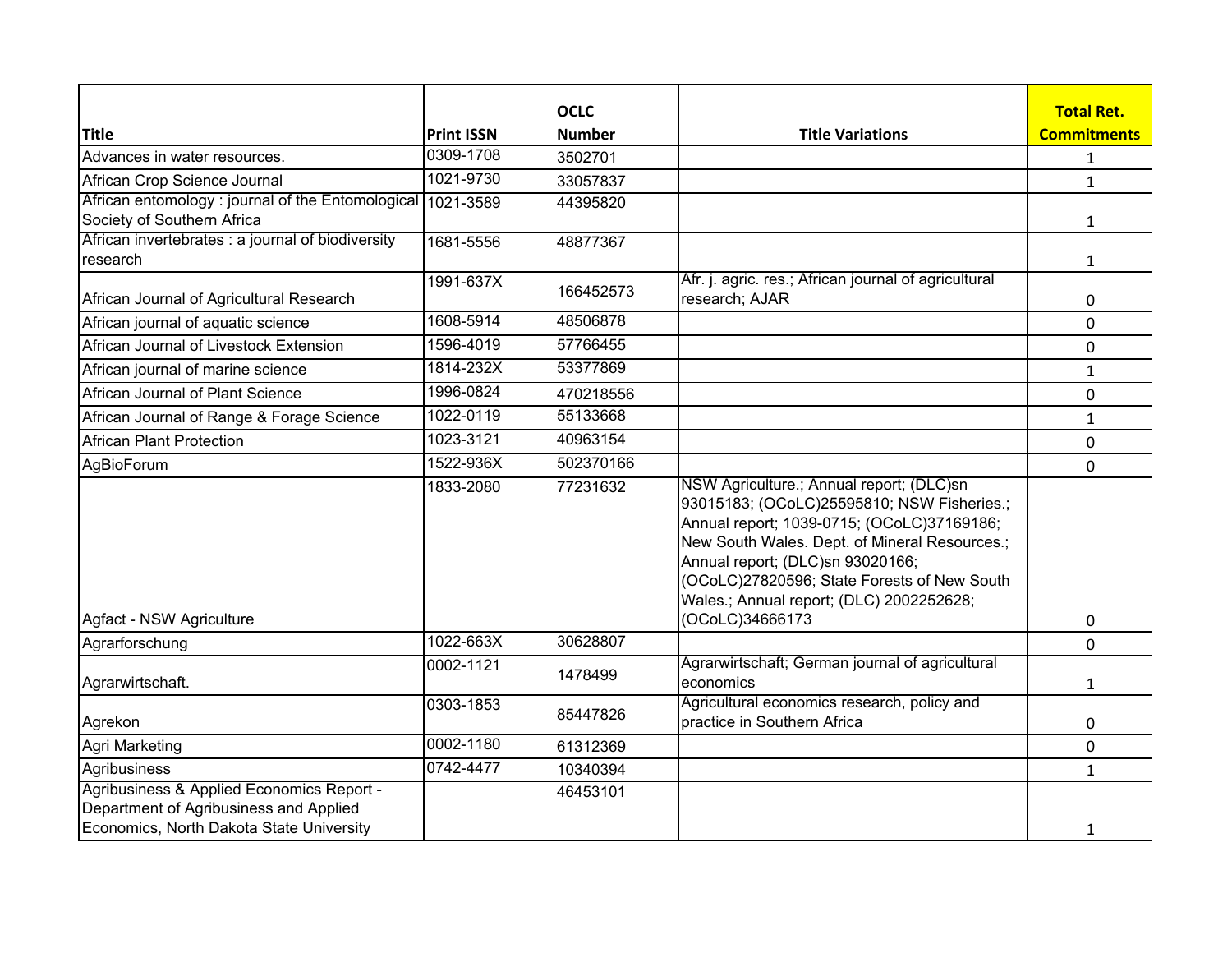|                                                                                         |                   | <b>OCLC</b>   |                                                                                                                                                                                      | <b>Total Ret.</b>  |
|-----------------------------------------------------------------------------------------|-------------------|---------------|--------------------------------------------------------------------------------------------------------------------------------------------------------------------------------------|--------------------|
| <b>Title</b><br>Agricola Vergel: Fruticultura, Horticultura,                            | <b>Print ISSN</b> | <b>Number</b> | <b>Title Variations</b>                                                                                                                                                              | <b>Commitments</b> |
| Floricultura, Citricultura, Vid, Arroz                                                  | 0211-2728         | 436606507     |                                                                                                                                                                                      | 0                  |
| Agricoltura Mediterranea                                                                | 0394-0438         | 17292101      | Agric. mediterr.; Agricoltura mediterranea                                                                                                                                           | 0                  |
| Agricultural and food science                                                           | 1459-6067         | 67766161      |                                                                                                                                                                                      | $\mathbf{1}$       |
| Agricultural and Food Science Journal of Ghana                                          | 0855-5591         | 601697001     |                                                                                                                                                                                      | 0                  |
| Agricultural and forest entomology                                                      | 1461-9555         | 45425567      |                                                                                                                                                                                      | $\mathbf 0$        |
| Agricultural and forest meteorology                                                     | 0168-1923         | 10550627      | Agric. for. meteorol.; Agricultural and forest<br>meteorology                                                                                                                        | $\overline{2}$     |
| Agricultural and Resource Economics Review                                              | 1068-2805         | 27556272      | Agric. resour. econ. rev.; Agricultural and<br>resource economics review; Northeastern journal<br>of agricultural and resource economics; Journal of<br>the Northeastern             |                    |
|                                                                                         | 0002-1423         | 1478531       | Agricultural economics research; Journal of                                                                                                                                          | 1                  |
| Agricultural economics research                                                         |                   |               | agricultural economics research                                                                                                                                                      | $\mathbf{1}$       |
| Agricultural Economics: the journal of the<br>International Association of Agricultural | 0169-5150         | 13163627      |                                                                                                                                                                                      |                    |
| Economists.                                                                             |                   |               |                                                                                                                                                                                      | $\mathbf{1}$       |
| <b>Agricultural History</b>                                                             | 0002-1482         | 1478539       | Agricultural History; Agricultural History Society.<br>Papers                                                                                                                        | 3                  |
| Agricultural History Society. Papers                                                    | 1933-6365         | 1478541       |                                                                                                                                                                                      | 0                  |
| Agricultural Information Worldwide                                                      | 1998-0027         | 700198088     | Agric. inf. worldw.; Agricultural information<br>worldwide; AgInfo world; Information agricole<br>mondiale; Información agrícola a nivel mundial                                     | 1                  |
| Agricultural journal of India.                                                          | 0365-3641         | 1478547       | Agricultural journal of india; Agricultural Research                                                                                                                                 | 1                  |
| Agricultural Mechanization in Asia, Africa and<br>Latin America (AMA).                  | 0084-5841         | 8646961       | AMA, Agric. mech. Asia, Afr. Lat. Am.; AMA.<br>Agricultural mechanization in Asia, Africa and<br>Latin America; AMA, agricultural mechanization in<br>Asia, Africa and Latin America | $\mathbf{1}$       |
| Agricultural Situation in India.                                                        | 0002-1679         | 1478575       |                                                                                                                                                                                      | 0                  |
| Agricultural Systems                                                                    | 0308-521X         | 750484226     |                                                                                                                                                                                      | 2                  |
| Agricultural Water Management                                                           | 0378-3774         | 2953868       | Agric. water manage.; Agricultural water managem                                                                                                                                     | 3                  |
| Agriculture and human values                                                            | 0889-048X         | 10794933      |                                                                                                                                                                                      | 3                  |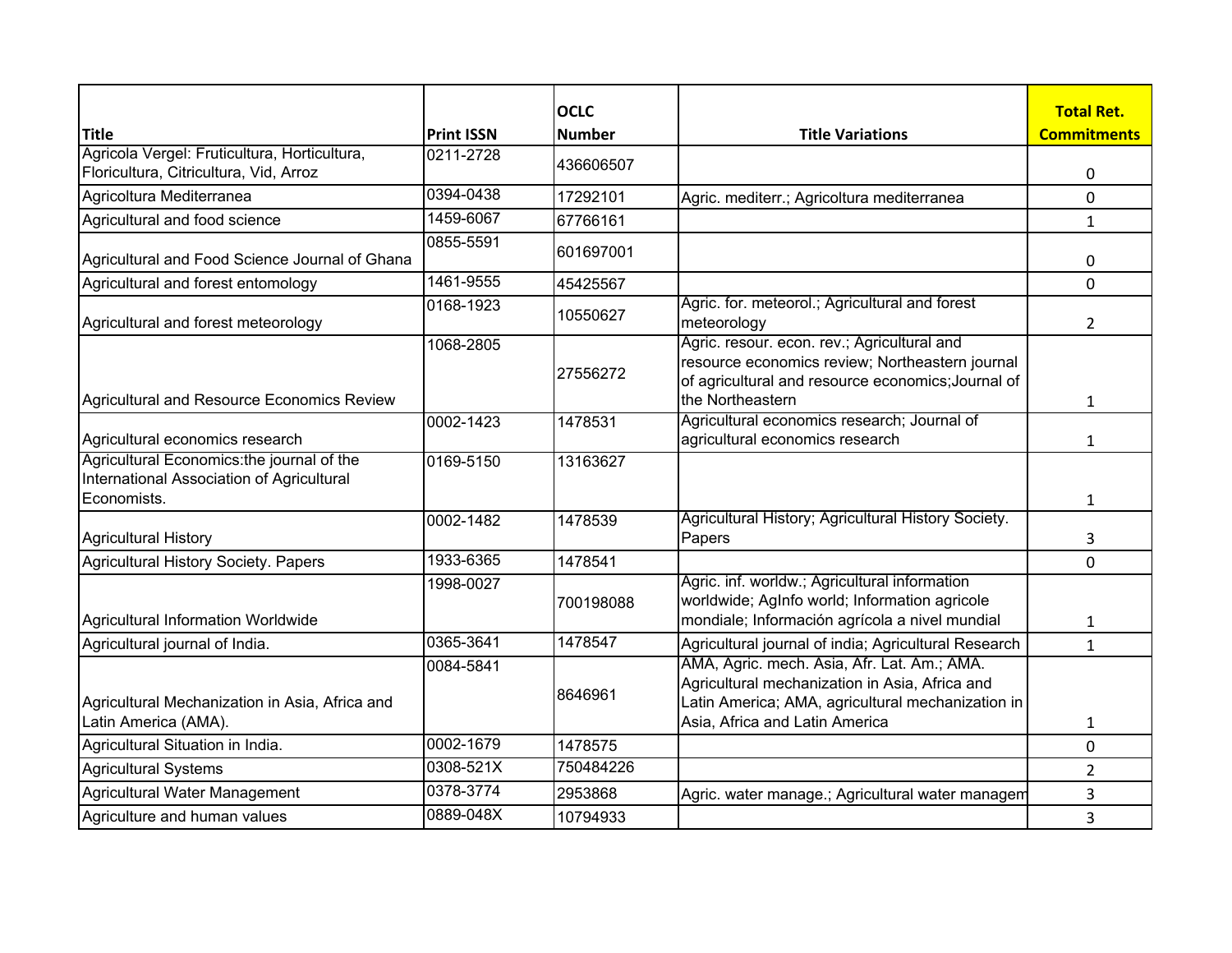|                                                       |                   | <b>OCLC</b>   |                                                                                       | <b>Total Ret.</b>  |
|-------------------------------------------------------|-------------------|---------------|---------------------------------------------------------------------------------------|--------------------|
| <b>Title</b>                                          | <b>Print ISSN</b> | <b>Number</b> | <b>Title Variations</b>                                                               | <b>Commitments</b> |
|                                                       | 0167-8809         |               | Agric. ecosyst. environ.; Agriculture, ecosystems                                     |                    |
|                                                       |                   | 9506512       | & environment (Print); Agriculture, ecosystems,<br>and environment                    |                    |
| Agriculture, ecosystems & environment<br>Agri-Finance |                   |               |                                                                                       | $\overline{2}$     |
|                                                       | 0002-1164         | 4948950       |                                                                                       | 2                  |
| Agro Food Industry Hi-Tech                            | 1722-6996         | 499271099     |                                                                                       | 0                  |
| Agrochimica                                           | 0002-1857         | 1478588       |                                                                                       | $\mathbf{1}$       |
| Agrociencia-Mexico                                    | 1405-3195         | 36099565      |                                                                                       | $\mathbf 0$        |
| <b>Agroforestry Systems</b>                           | 0167-4366         | 8841716       |                                                                                       | $\overline{2}$     |
| Agronomie.                                            | 0249-5627         | 7472823       |                                                                                       | $\overline{2}$     |
| Agronomy for Sustainable Development                  | 1774-0746         | 58972222      |                                                                                       | $\mathbf{1}$       |
| Agronomy journal                                      | 0002-1962         | 1578829       | Agron. j                                                                              | 3                  |
| Allelopathy Journal                                   | 0971-4693         | 32335245      |                                                                                       | 0                  |
| Allgemeine Forst- und Jagdzeitung                     | 0002-5852         | 1479149       | Allg. Forst- Jagdztg.; Allgemeine Forst- und<br>Jagdzeitung                           | 1                  |
| Alternatives to Laboratory Animals                    | 0261-1929         | 7942860       | ATLA, Altern. lab. anim.; ATLA. Alternatives to<br>laboratory animals; ATLA; A.T.L.A. | 0                  |
| American Bee Journal                                  | 0002-7626         | 1479576       | National Bee Journal                                                                  | $\overline{2}$     |
| American breeders' magazine                           | not listed        | 1777813       | Journal of Heredity                                                                   | $\mathbf{1}$       |
|                                                       |                   | 7458782       | Camellias; Camellia Journal; American Camellia                                        |                    |
| American Camellia Quarterly                           | 0065-762X         |               | Quarterly; News-letter                                                                | 3                  |
| American Camellia Yearbook                            | 0065-762x         | 3511229       |                                                                                       | 3                  |
| American Entomologist                                 | 1046-2821         | 20371794      | Bulletin of the Entomological Society of America.;<br>American Entomologist           | $\overline{2}$     |
| American Fern Journal                                 | 0002-8444         | 1479862       |                                                                                       | $\mathbf{1}$       |
| American Fisheries Society. Newsletter of the         | 0044-7692         | 1479867       | American Fisheries Society. Newsletter of the                                         |                    |
| American Fisheries Society                            |                   |               | American Fisheries Society; Fisheries                                                 | 1                  |
| American Journal of Agricultural and Biological       | 1557-4989         |               | American journal of agricultural and biological                                       |                    |
| Sciences                                              |                   | 61310990      | sciences                                                                              | 0                  |
|                                                       | 0002-9092         | 2240143       | Journal of Farm Economics; American Journal of                                        |                    |
| American Journal of Agricultural Economics            |                   |               | <b>Agricultural Economics</b>                                                         | 2                  |
| American Journal of Botany                            | 0002-9122         | 1480121       |                                                                                       | $\overline{2}$     |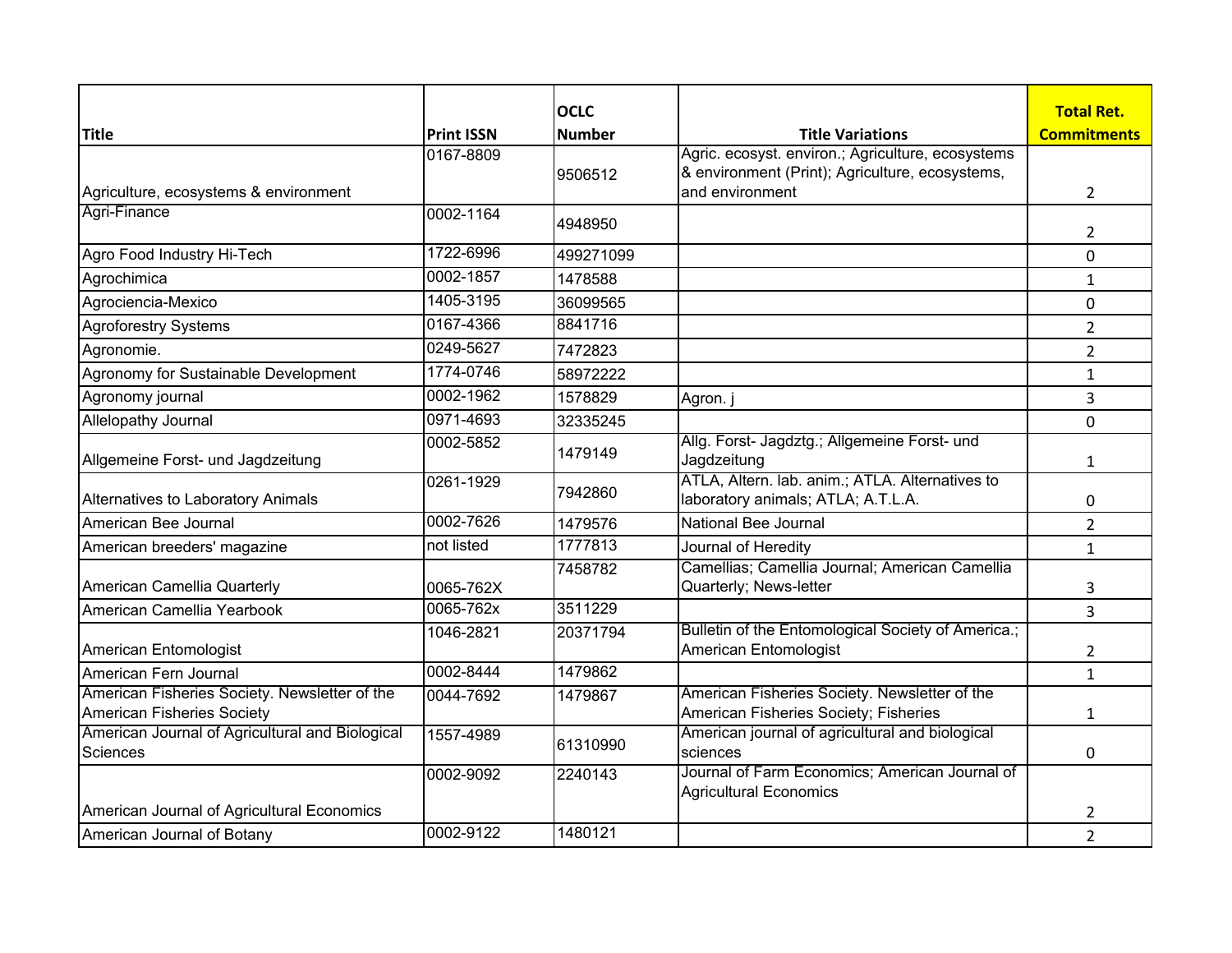|                                                                                |                   | <b>OCLC</b>   |                                                                                                                                                                                                                                                                    | <b>Total Ret.</b>  |
|--------------------------------------------------------------------------------|-------------------|---------------|--------------------------------------------------------------------------------------------------------------------------------------------------------------------------------------------------------------------------------------------------------------------|--------------------|
| <b>Title</b>                                                                   | <b>Print ISSN</b> | <b>Number</b> | <b>Title Variations</b>                                                                                                                                                                                                                                            | <b>Commitments</b> |
| American Journal of Clinical Nutrition.                                        | 0002-9165         | 1480127       | Am. j. clin. nutr.; The American journal of clinical<br>nutrition; AJN                                                                                                                                                                                             | 3                  |
| American Journal of Enology and Viticulture                                    | 0002-9254         | 3283477       | American journal of enology and viticulture;<br>Proceedings. Annual open meeting - American<br>Society of Enologists; 1950-53; American journal<br>of enology; 1954-58                                                                                             | 1                  |
| American Journal of Plant Physiology                                           | 1557-4539         | 61287419      |                                                                                                                                                                                                                                                                    | 0                  |
| American Journal of Potato Research                                            | 1099-209X         | 38759877      | American Potato Journal (0003-0589)                                                                                                                                                                                                                                | $\mathbf{1}$       |
| American Journal of Veterinary Research                                        | 0002-9645         | 1480202       | Am. j. vet. res.; American journal of veterinary<br>research; Vols. for <june 2009-=""> have additional<br/>title:; AJVR</june>                                                                                                                                    | 1                  |
| American Malacological Bulletin                                                | 0740-2783         | 9753438       | Am. malacol. bull.; American malacological bulletin                                                                                                                                                                                                                | 0                  |
| <b>American Naturalist</b>                                                     | 0003-0147         | 1480477       |                                                                                                                                                                                                                                                                    | $\overline{2}$     |
| American Rhododendron Society Journal                                          | 0745-7839         | 8199975       | Journal (American Rhododendron Society);<br>Journal - Am. Rhododendr. Soc.; Journal -<br>American Rhododendron Society                                                                                                                                             | 1                  |
| <b>American Scientist</b>                                                      | 0003-0996         | 1480717       | Sigma Xi quarterly (0096-977X)                                                                                                                                                                                                                                     | $\mathbf{1}$       |
| American Zoologist.                                                            | 0003-1569         | 1480990       |                                                                                                                                                                                                                                                                    | $\mathbf{1}$       |
| Anales del Instituto Nacional de Investigaciones<br>Agrarias. Serie Agrícola.  | 0211-4682         | 7626294       | Spanish Journal of Agricultural Research;<br>Investigacion Agraria. Produccion y Sanidad<br>Animales; Anales del Instituto Nacional de<br>Investigaciones Agrarias. Serie<br>Agrícola; Investigacion Agraria. Produccion y<br>Proteccion Vegetales; Forest Systems | $\mathbf{1}$       |
| Anales del Instituto Nacional de Investigaciones<br>Agrarias. Serie, Forestal. | 0211-9102         | 9064333       | Spanish Journal of Agricultural Research;<br>Investigacion Agraria. Produccion y Sanidad<br>Animales; Anales del Instituto Nacional de<br>Investigaciones Agrarias. Serie<br>Agrícola; Investigacion Agraria. Produccion y<br>Proteccion Vegetales; Forest Systems | $\mathbf{1}$       |
| Analytical biochemistry.                                                       | 0003-2697         | 1481077       | Anal. biochem.; Analytical biochemistry                                                                                                                                                                                                                            | $\mathbf{1}$       |
| <b>Analytical Chemistry</b>                                                    | 0003-2700         | 1481078       | Industrial and engineering chemistry                                                                                                                                                                                                                               | $\overline{2}$     |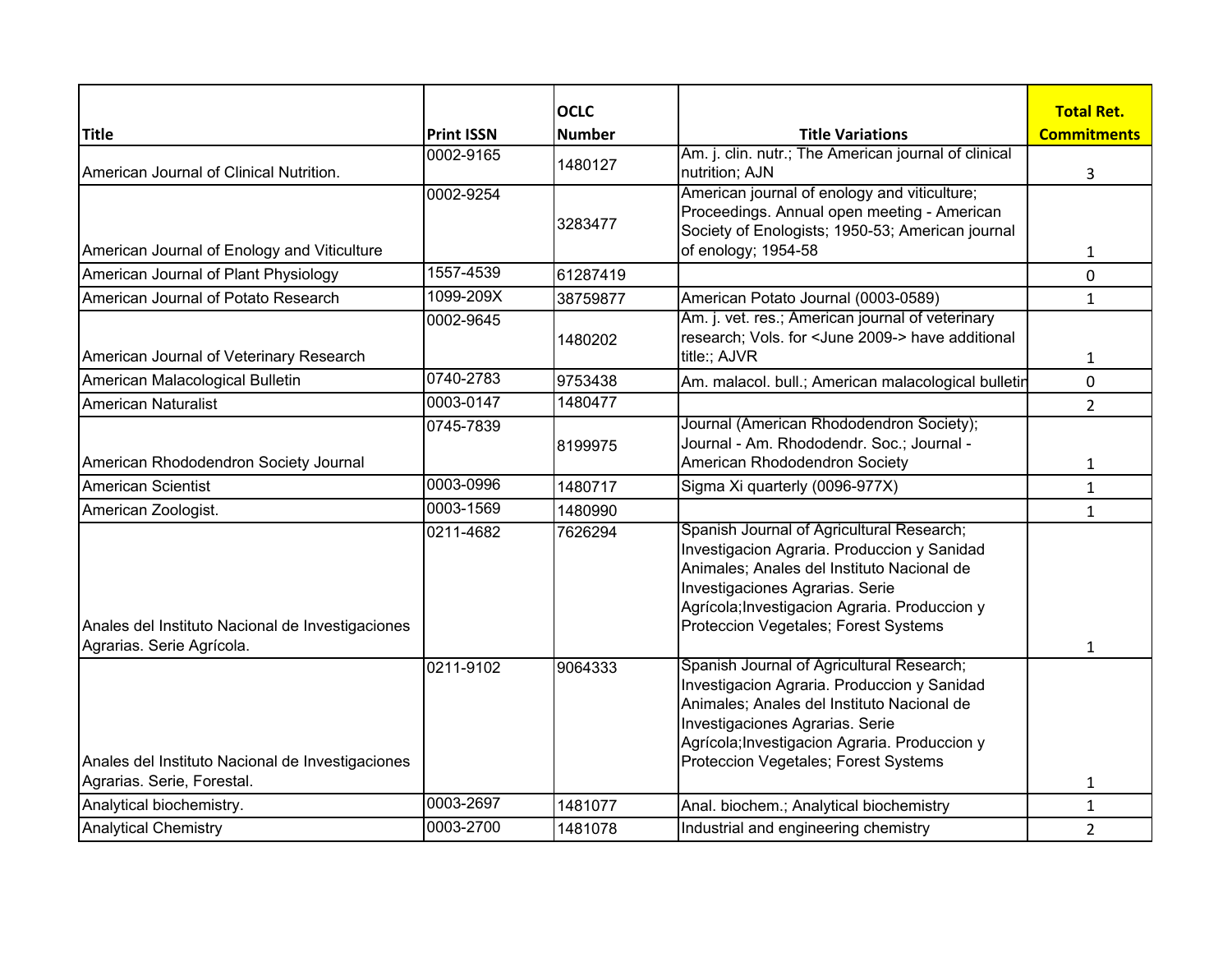|                                                                                       |                            | <b>OCLC</b>        |                                                                                                                                                                                                                                       | <b>Total Ret.</b>  |
|---------------------------------------------------------------------------------------|----------------------------|--------------------|---------------------------------------------------------------------------------------------------------------------------------------------------------------------------------------------------------------------------------------|--------------------|
| <b>Title</b>                                                                          | <b>Print ISSN</b>          | <b>Number</b>      | <b>Title Variations</b>                                                                                                                                                                                                               | <b>Commitments</b> |
| Anatomia, Histologia, Embryologia (Print): journal<br>of veterinary medicine series C | 0340-2096                  | 1372304            | Anat., hist., embryol.; Anatomia, histologia,<br>embryologia; Anatomia, histologia, embryologia;<br>Journal of veterinary medicine.; Series C,;<br>Anatomia, histologia, embryologia; <1981>-1999                                     | $\mathbf{1}$       |
| Animal                                                                                | 1751-7311                  | 84716891           |                                                                                                                                                                                                                                       | 0                  |
| Animal Behaviour                                                                      | 0003-3472                  | 4699737            | Animal Behaviour; British journal of animal<br>behaviour                                                                                                                                                                              | 1                  |
| Animal Biotechnology                                                                  | 1049-5398                  | 21248361           | Anim. biotechnol.; Animal biotechnology                                                                                                                                                                                               | $\mathbf{1}$       |
| Animal Feed Science and Technology                                                    | 0377-8401                  | 471517706          |                                                                                                                                                                                                                                       | $\overline{2}$     |
| <b>Animal Genetics</b>                                                                | 0268-9146                  | 13459823           | Anim. genet.; Animal genetics                                                                                                                                                                                                         | $\overline{2}$     |
| Animal Husbandry and Feed Science                                                     | 1943-9911                  | 276784321          | Anim. husb. feed sci.; Animal husbandry and feed<br>science                                                                                                                                                                           | 0                  |
| Animal Nutrition and Feed Technology                                                  | 0972-2963                  | 499301125          |                                                                                                                                                                                                                                       | 0                  |
| Animal Production                                                                     | 0003-3561                  | 1481185            | Animal science : an international journal of<br>fundamental and applied research.; British<br>Society of Animal Production. Proceedings.                                                                                              | $\mathbf{1}$       |
| Animal Production Science                                                             | 1836-5787 AND<br>0816-1089 | 637790249          | Australian journal of experimental agriculture<br>;Australian Journal of Experimental Agriculture<br>and Animal Husbandry                                                                                                             | 0                  |
| <b>Animal Reproduction Science</b>                                                    | 0378-4320                  | 4122595            |                                                                                                                                                                                                                                       | $\overline{2}$     |
| Animal science : an international journal of<br>fundamental and applied research.     | 1357-7298                  | 32115043           | Animal Production; British Society of Animal<br>Production. Proceedings.                                                                                                                                                              | $\overline{2}$     |
| Animal Science Journal                                                                | 1344-3941                  | 42958587           | Anim. sci. j.; Animal science journal; Nihon<br>chikusan Gakkaiho; ASJ                                                                                                                                                                | 0                  |
| Animal Science Papers and Reports                                                     | 0860-4037                  | 60639645           |                                                                                                                                                                                                                                       | 0                  |
| Animal Welfare                                                                        | 0962-7286                  | 26105301           | Animal welfare (South Mimms, England); Anim.<br>welf.; Animal welfare                                                                                                                                                                 | 1                  |
| Ankara Universitesi Veteriner Fakultesi Dergisi                                       | 1300-0861                  | 1236117<br>1481230 | Vet. Fak. derg.; Veteriner Fakültesi dergisi; Issues<br>for <1996-> have added English title:; Journal of<br>the Faculty of Veterinary Medicine, University of<br>Ankara; Ankara Universitesi Veteriner Fakültesi<br>Dergisi; <1996-> | 0                  |
| Annales Botanici Fennici                                                              | 0003-3847                  |                    |                                                                                                                                                                                                                                       | $\overline{2}$     |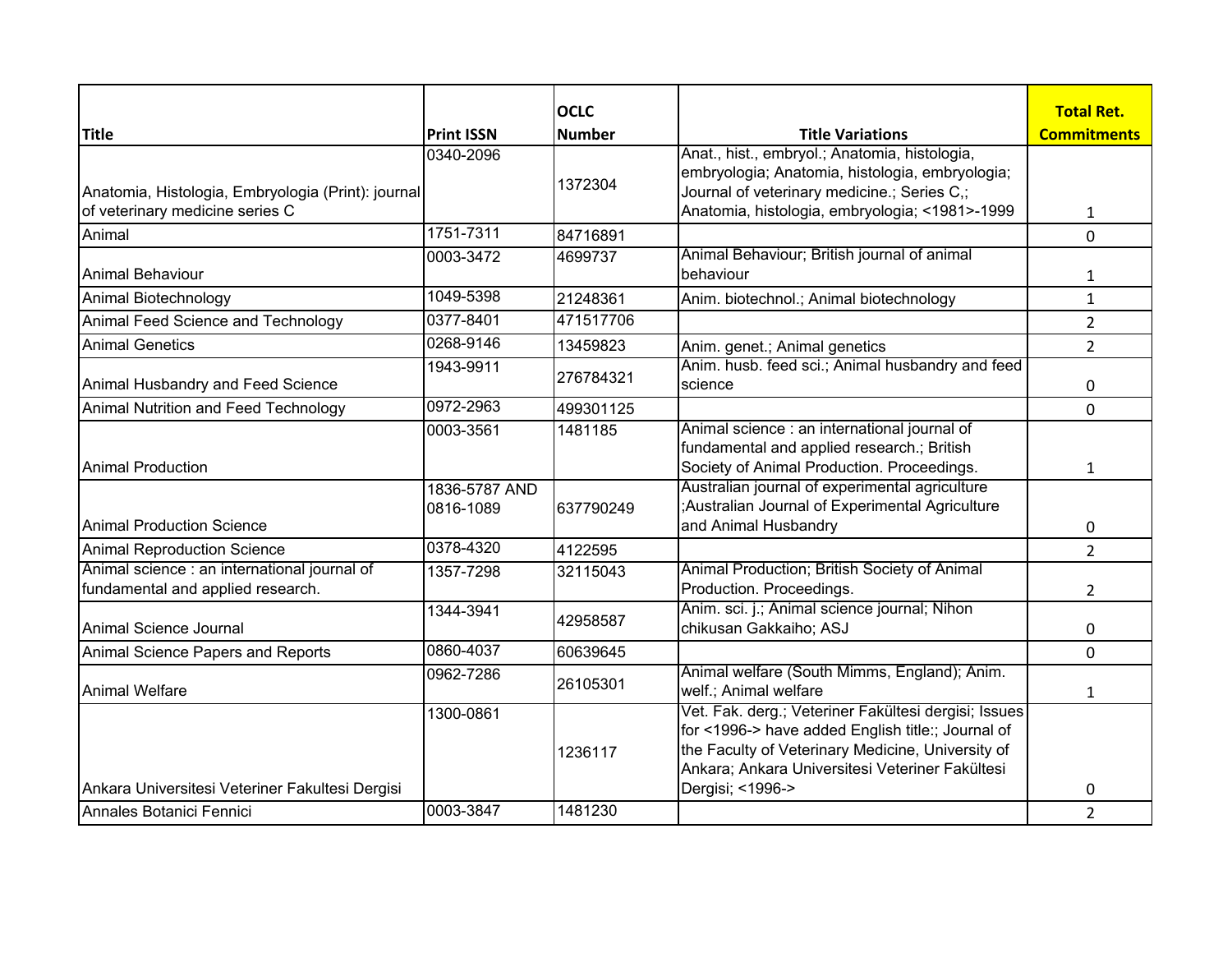|                                                                             |                            | <b>OCLC</b>            |                                                                                                                                                                                       | <b>Total Ret.</b>  |
|-----------------------------------------------------------------------------|----------------------------|------------------------|---------------------------------------------------------------------------------------------------------------------------------------------------------------------------------------|--------------------|
| <b>Title</b>                                                                | <b>Print ISSN</b>          | <b>Number</b>          | <b>Title Variations</b><br>Repertoire de Medecine Veterinaire (Belgium)                                                                                                               | <b>Commitments</b> |
|                                                                             | 0003-4118 AND<br>0770-0598 | 1481275                | (0770-0598), Journal Veterinaire et Agricole de                                                                                                                                       |                    |
| Annales de Medecine Veterinaire (Print Edition)                             |                            |                        | Belgique (Belgium) (0770-0547)                                                                                                                                                        | 1                  |
| <b>Annals of Animal Science</b>                                             | 1642-3402                  | 48462305               |                                                                                                                                                                                       | 0                  |
| Annals of Applied Biology                                                   | 0003-4746                  | 1481367                |                                                                                                                                                                                       | $\mathbf{1}$       |
| Annals of Botany-LONDON                                                     | 0305-7364                  | 1481373                |                                                                                                                                                                                       | $\mathbf{1}$       |
| Annals of Forest Science                                                    | 1286-4560 AND<br>0003-4312 | 40922561               | Ann. For. Sci.; Annales des Sciences Forestieres                                                                                                                                      | 1                  |
| Annals of Internal Medicine.                                                | 0003-4819                  | 1481385                |                                                                                                                                                                                       | $\mathbf{1}$       |
| Annals of the Entomological Society of America.                             | 0013-8746                  | 1145791                |                                                                                                                                                                                       | $\overline{2}$     |
| Annual Review of Ecology and Systematics.                                   | 0066-4162                  | 1404265                | Ann. rev. ecolog. syst.; Annual review of ecology<br>and systematics                                                                                                                  | 2                  |
| Annual Review of Entomology                                                 | 0066-4170                  | 1321134                |                                                                                                                                                                                       | $\overline{2}$     |
| Annual Review of Food Science and Technology                                | 1941-1413                  | 190848563              |                                                                                                                                                                                       | 0                  |
|                                                                             | 1545-2948                  | 645320263              | Annu. Rev. Genet.; Annual reviews / Biomedical<br>sciences / Annual review of genetics; Annual<br>reviews / genetics; Biomedical sciences; Gesehen                                    |                    |
| Annual Review of Genetics.                                                  |                            |                        | am                                                                                                                                                                                    | 1                  |
| Annual Review of Microbiology                                               | 0066-4227                  | 1325421                |                                                                                                                                                                                       | $\mathbf{1}$       |
| Annual Review of Physiology                                                 | 0066-4278                  | 1481511                |                                                                                                                                                                                       | 2                  |
| Annual Review of Phytopathology                                             | 0066-4286                  | 1481512                |                                                                                                                                                                                       | $\overline{2}$     |
| Annual Review of Plant Biology                                              | 1543-5008                  | 50119292               | Annu. rev. plant biol. Annu Rev Plant Biol; Annual<br>review of plant biology; Annual review of plant<br>physiology and plant molecular biology; Annual<br>review of plant physiology | 1                  |
| Annual Review of Plant Physiology and Plant<br>Molecular Biology.           | 1040-2519                  | 18068169               | Annu. rev. plant physiol. plant mol. biol.; Annual<br>review of plant physiology and plant molecular<br>biology                                                                       | 1                  |
| Anthrozoos                                                                  | 0892-7936                  | 15261905               |                                                                                                                                                                                       | $\mathbf{1}$       |
| Apidologie                                                                  | 0044-8435                  | 1481682                |                                                                                                                                                                                       | $\mathbf{1}$       |
| Applied and Environmental Microbiology (old<br>title: Applied microbiology) | 0099-2240 AND<br>0003-6919 | 1712042 and<br>1481726 | <b>Applied Microbiology</b>                                                                                                                                                           | 3                  |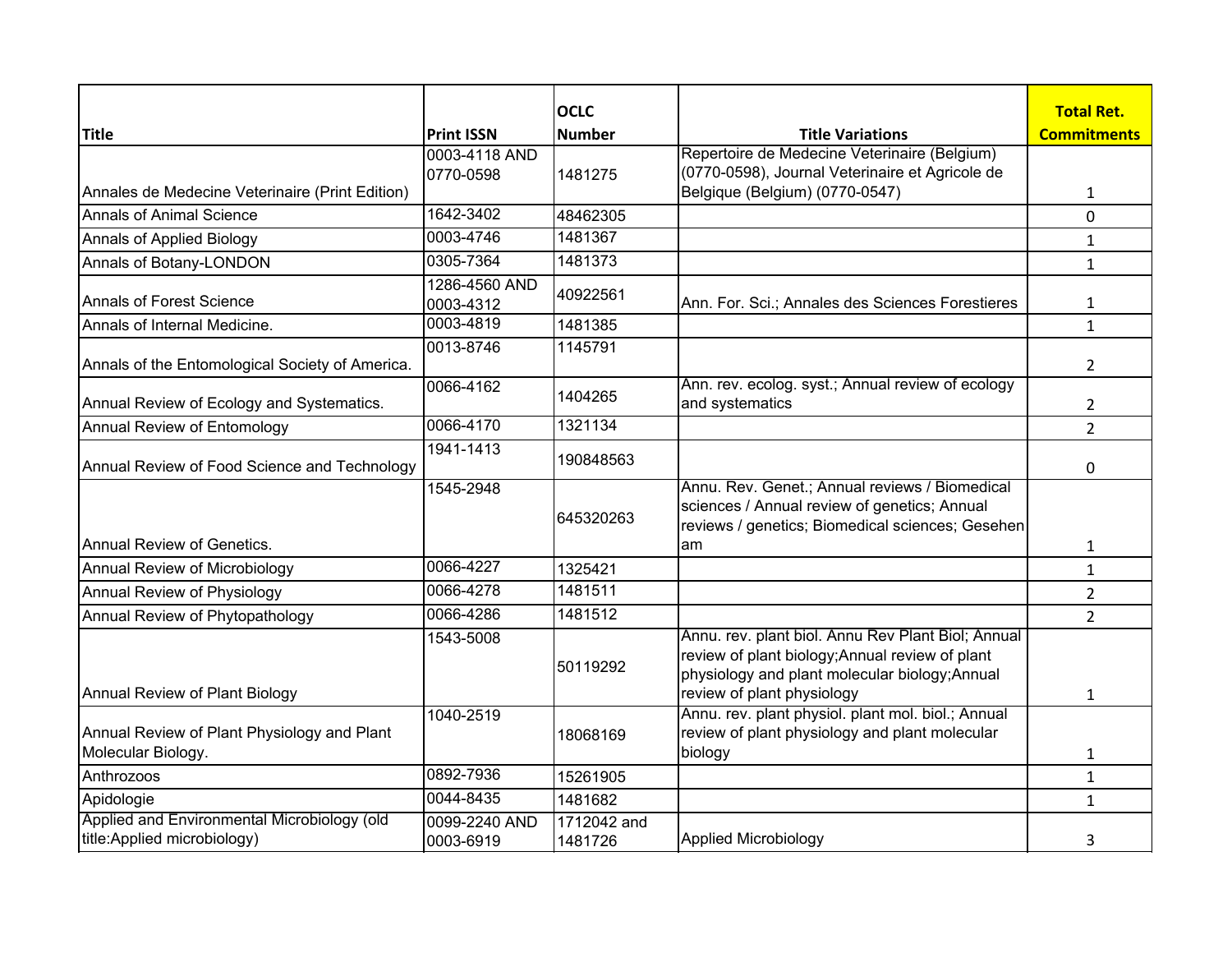|                                                                         |                   | <b>OCLC</b>   |                                                                                                                      | <b>Total Ret.</b>  |
|-------------------------------------------------------------------------|-------------------|---------------|----------------------------------------------------------------------------------------------------------------------|--------------------|
| <b>Title</b>                                                            | <b>Print ISSN</b> | <b>Number</b> | <b>Title Variations</b>                                                                                              | <b>Commitments</b> |
| Applied Animal Behaviour Science                                        | 0168-1591         | 10567613      | Appl. anim. behav. sci.; Applied animal behaviour<br>science (Print); Applied animal behavior science                | $\mathbf{1}$       |
| Applied Animal Behaviour Science (old title<br>Applied animal ethology) | 0168-1591         | 8841716       |                                                                                                                      | 3                  |
| Applied Economic Perspectives and Policy                                | 2040-5790         | 551184932     | Applied economics perspectives and policy<br>(Print); AEPP                                                           | 1                  |
| Applied Engineering in Agriculture.                                     | 0883-8542         | 12258667      | Appl. eng. agric.; Applied engineering in agriculture                                                                | $\mathbf{1}$       |
| Applied Entomology and Zoology                                          | 0003-6862         | 1481721       | Appl. entomol. zool.; Applied entomology and zool                                                                    | $\mathbf{1}$       |
| Applied Microbiology and Biotechnology.                                 | 0175-7598         | 10397249      | Appl. microbiol. biotechnol.; Applied microbiology<br>and biotechnology                                              | 1                  |
| Applied Soil Ecology                                                    | 0929-1393         | 630598084     |                                                                                                                      | $\overline{2}$     |
| <b>Applied Solar Energy</b>                                             | 0003-701x         | 1775013       |                                                                                                                      | $\overline{2}$     |
| Applied Turfgrass Science                                               | 1552-5821         | 56520217      | Appl. turfgrass sci.; Applied turfgrass science;<br>Journal of applied turfgrass science                             | 0                  |
| <b>Applied Vegetation Science</b>                                       | 1402-2001         | 40155567      | Appl. veg. sci.; Applied vegetation science; AVS                                                                     | 0                  |
| <b>Aquacultural Engineering</b>                                         | 0144-8609         | 8378615       | Aquac. eng.                                                                                                          | $\overline{2}$     |
| Aquaculture                                                             | 0044-8486         | 1586829       | Aquaculture (Amsterdam, Netherlands);<br>Aquaculture; Aquaculture                                                    | 2                  |
| Aquaculture Economics & Management                                      | 1365-7305         | 37280265      | Aquac. econ. manag.; Aquaculture economics &<br>management (Print); Aquaculture economics and<br>management          | 1                  |
| Aquaculture International                                               | 0967-6120         | 29697449      | Aquaculture international: journal of the<br>European Aquaculture Society; Aquac. int.;<br>Aquaculture international | 0                  |
| Aquaculture Magazine                                                    | 0199-1388         | 5622897       | Aquac. mag.; Aquaculture magazine; Aquaculture                                                                       | $\mathbf{1}$       |
| Aquaculture Nutrition                                                   | 1353-5773         | 33059202      | Aquac. nutr.; Aquaculture nutrition                                                                                  | $\mathbf{1}$       |
| Aquaculture Research                                                    | 1355-557X         | 32149380      | Aquac. res.                                                                                                          | 0                  |
| <b>Aquatic Botany</b>                                                   | 0304-3770         | 2254712       | Aquat. bot.;                                                                                                         | $\overline{2}$     |
| Aquatic Conservation (Print): marine and<br>freshwater ecosystems       | 1052-7613         | 22367607      | Aquat. conserv.; Marine and freshwater<br>ecosystems                                                                 | 1                  |
| Aquatic Ecology                                                         | 1386-2588         | 38525601      | Aquat. ecol. Aquat. ecol.; Aquatische ecology<br>Aquatic ecology                                                     | 1                  |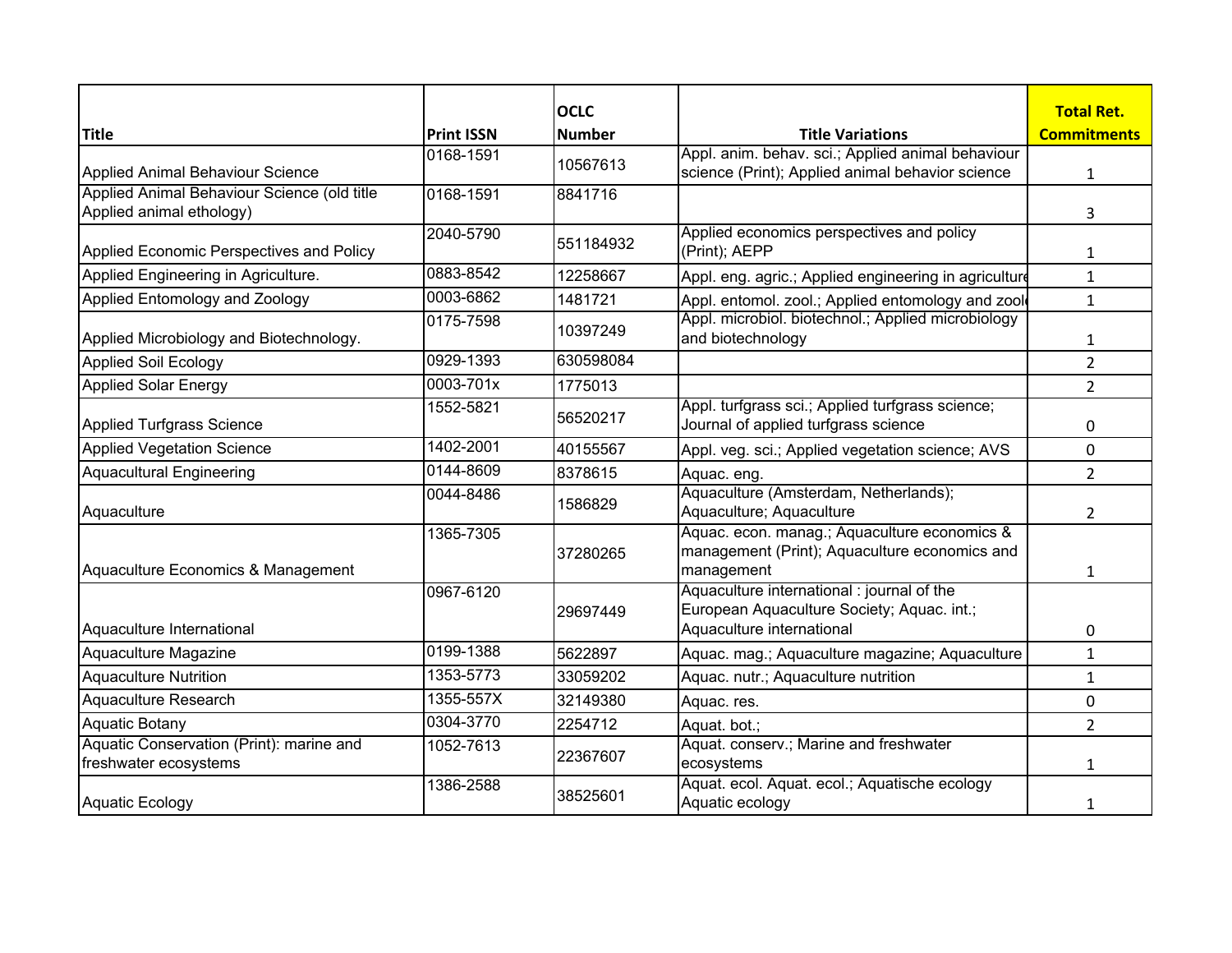|                                           |                   | <b>OCLC</b>   |                                                     | <b>Total Ret.</b>  |
|-------------------------------------------|-------------------|---------------|-----------------------------------------------------|--------------------|
| <b>Title</b>                              | <b>Print ISSN</b> | <b>Number</b> | <b>Title Variations</b>                             | <b>Commitments</b> |
|                                           | 1463-4988         |               | Aquat. ecosyst. health manag.; Aquatic              |                    |
|                                           |                   | 40398404      | ecosystem health & management; Aquatic              |                    |
| Aquatic Ecosystem Health & Management     |                   |               | ecosystem health and management                     | $\mathbf 0$        |
| <b>Aquatic Insects</b>                    | 0165-0424         | 5133489       | Aquat. insects:                                     | $\mathbf{1}$       |
|                                           | 0990-7440         | 18180839      | Aquat. living resour.; Aquatic living resources     |                    |
| Aquatic Living Resources                  |                   |               | (Montrouge); Ressources vivantes aquatiques         | $\mathbf{1}$       |
|                                           | 0948-3055         | 32827880      | Aquat. microb. ecol.; Aquatic microbial ecology;    |                    |
| Aquatic Microbial Ecology                 |                   |               | Aquat microb ecol; AME                              | 1                  |
|                                           | 1015-1621         | 19636793      | Aquat. sci. Aquat. sci.; Aquatic sciences Aquatic   |                    |
| Aquatic Sciences                          |                   |               | sciences (Printed ed.); AS                          | $\mathbf{1}$       |
|                                           | 0166-445X         | 7505256       | Aquatic toxicology (Amsterdam, Netherlands);        |                    |
| Aquatic Toxicology                        |                   |               | Aquat. toxicol.; Aquatic toxicology                 | $\overline{2}$     |
|                                           | 0278-5226         | 63131277      | Arboriculture & Urban Forestry; Journal of          |                    |
|                                           |                   |               | Arboriculture; International Shade Tree             |                    |
| Arboriculture & Urban Forestry            |                   |               | Conference; Arborist's News                         | $\overline{2}$     |
| <b>Arborist News</b>                      | 1542-2399         | 25376224      |                                                     | $\overline{2}$     |
|                                           | 0003-7958         | 1481799       | Arboriculture & Urban Forestry; Journal of          |                    |
|                                           |                   |               | Arboriculture; International Shade Tree             |                    |
| <b>Arborist's News</b>                    |                   |               | Conference; Arborist's News                         | $\mathbf{1}$       |
|                                           | 0003-9098         |               | Arch. geflügelkd.; Archiv für Geflügelkunde;        |                    |
|                                           |                   | 2024285       | Archiv für Kleintierzucht; 1940-44; Archiv für      |                    |
| Archiv fuer Gefluegelkunde                |                   |               | Kleintierzucht                                      | 0                  |
|                                           | 0003-925X         |               | Arch. Lebensmittelhyg. ARCH MEAT FISH DAIRY         |                    |
|                                           |                   |               | SCI; Archiv für Lebensmittelhygiene; Archiv für     |                    |
|                                           |                   | 224454540     | Lebensmittel-Hygiene insbesondere für Fleisch-,     |                    |
|                                           |                   |               | Fisch- und Milchhygiene; Archiv für                 |                    |
| Archiv fuer Lebensmittelhygiene           |                   |               | Lebensmittelhygiene; Nebent.                        | 0                  |
| Archiv fuer Molluskenkunde                | 0003-9284         | 2444941       | Arch. Molluskenkd.; Archiv für Molluskenkunde       | $\mathbf{1}$       |
| <b>Archiv fuer Tierzucht</b>              | 0003-9438         | 1482027       | Arch. Tierz.; Archiv für Tierzucht                  | 0                  |
| Archiv für Mikrobiologie.                 | 0003-9276         | 1481984       | Archives of Microbiology; Archiv für Mikrobiologie. | $\overline{2}$     |
| Archives of Animal Nutrition = Archiv für | 1745-039X         | 224493284     |                                                     |                    |
| Tierernährung.                            |                   |               | Arch. anim. nutr.                                   | $\mathbf{1}$       |
|                                           | 0003-9861         | 1482120       | Arch. biochem. biophys.; Archives of biochemistry   |                    |
| Archives of Biochemistry and Biophysics.  |                   |               | and biophysics (Print); ABB                         | $\overline{2}$     |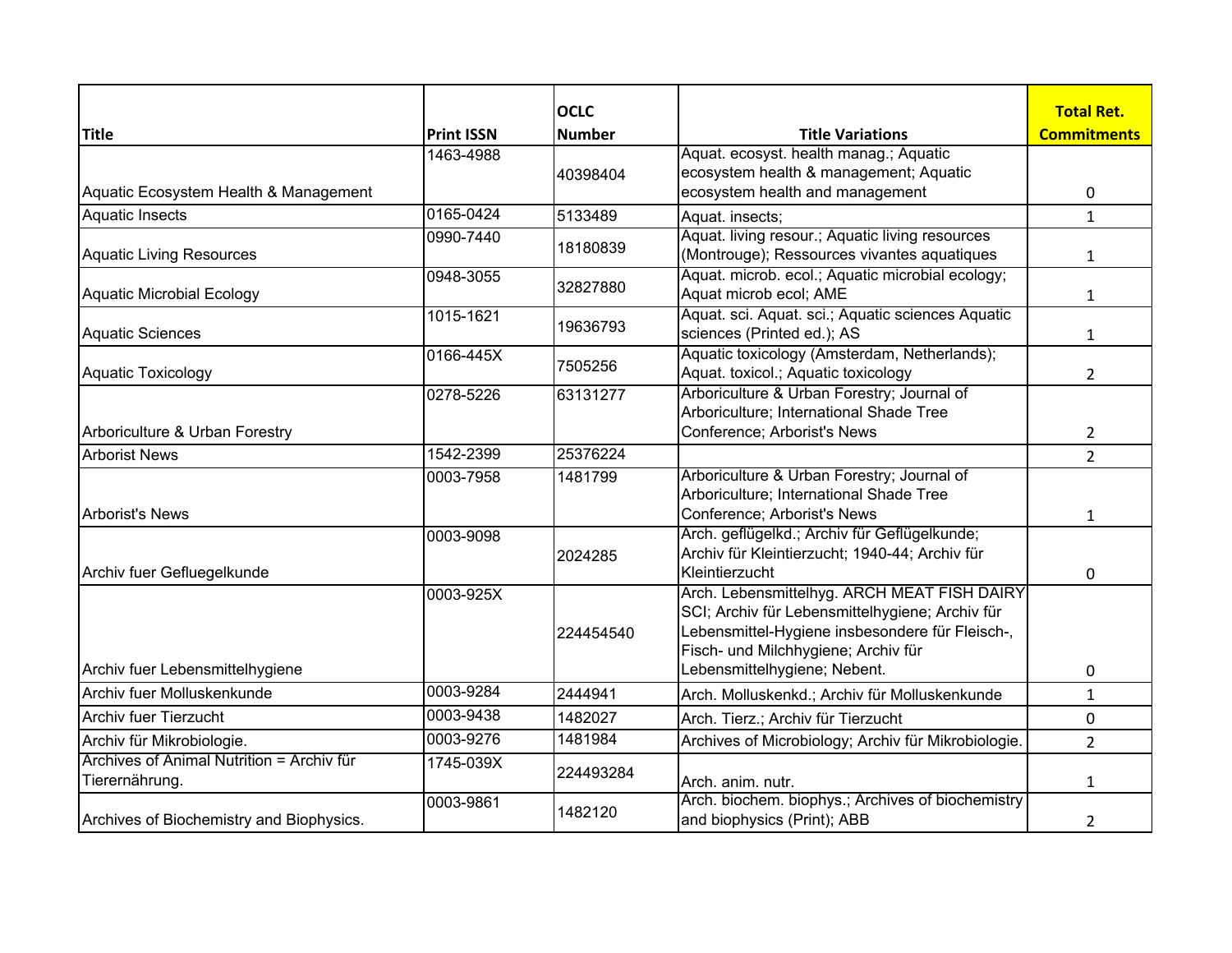|                                                              |                   | <b>OCLC</b>   |                                                                                                                                          | <b>Total Ret.</b>  |
|--------------------------------------------------------------|-------------------|---------------|------------------------------------------------------------------------------------------------------------------------------------------|--------------------|
| <b>Title</b>                                                 | <b>Print ISSN</b> | <b>Number</b> | <b>Title Variations</b>                                                                                                                  | <b>Commitments</b> |
| Archives of Insect Biochemistry and Physiology               | 0739-4462         | 9734825       | Arch. insect biochem. physiol.; Archives of insect<br>biochemistry and physiology; Insect biochemistry<br>and physiology                 | $\overline{2}$     |
| Archives of Microbiology.                                    | 0302-8933         | 2239811       | Archives of Microbiology; Archiv für Mikrobiologie.                                                                                      | $\overline{2}$     |
| Archivos de Medicina Veterinaria                             | 0301-732X         | 4798010       | Arch. med. vet.                                                                                                                          | $\mathbf{1}$       |
| Arid Land Research and Management                            | 1532-4982         | 45367751      |                                                                                                                                          | $\mathbf{1}$       |
| Arquivo Brasileiro de Medicina Veterinaria e<br>Zootecnia    | 0102-0935         | 46982355      | Arg. bras. med. vet. zootec.; Brazilian journal of<br>veterinary and animal sciences                                                     | $\mathbf{1}$       |
| Arthropod - Plant Interactions                               | 1872-8855         | 464511989     | <b>APIS</b>                                                                                                                              | 0                  |
| Arthropod Structure & Development                            | 1467-8039         | 45163545      | International journal of insect morphology &<br>embryology; Arthropod Structure and<br>Development                                       | $\mathbf{1}$       |
| Asian - Australasian Journal of Animal Sciences              | 1011-2367         | 19558122      | Asian-australas. j. anim. sci.; Asian-australasian<br>journal of animal sciences; Asian Australasian<br>journal of animal sciences; AJAS | $\mathbf{1}$       |
| Asian Agricultural Research                                  | 1943-9903         | 276783920     |                                                                                                                                          | 0                  |
| Asian Journal of Agricultural Research                       | 1819-1894         | 785985431     | Agricultural research                                                                                                                    | $\mathbf 0$        |
| Asian Journal of Animal and Veterinary<br>Advances           | 1683-9919         | 759595050     |                                                                                                                                          | 0                  |
| Asian Journal of Poultry Science                             | 1819-3609         | 654342094     |                                                                                                                                          | $\mathbf 0$        |
| Asian Myrmecology                                            | 1985-1944         | 612943021     |                                                                                                                                          | 0                  |
| Australasian Plant Pathology                                 | 0815-3191         | 6072212       | Australas. plant pathol.; Australasian plant<br>pathology; APP                                                                           | 0                  |
| <b>Australian Forestry</b>                                   | 0004-9158         | 1518802       |                                                                                                                                          | $\mathbf{1}$       |
| Australian J of Soil Research.                               | 0004-9573         | 1518830       | Aust. j. soil res.; Australian journal of soil research                                                                                  | $\mathbf{1}$       |
| Australian Journal of Agricultural and Resource<br>Economics | 1364-985X         | 37335623      | Agricultural and resource economics                                                                                                      | $\mathbf{1}$       |
| Australian Journal of Agricultural Economics.                | 0004-9395         | 1518808       | Aust. j. agric. econ.; Australian journal of<br>agricultural economics                                                                   | $\mathbf{1}$       |
| Australian Journal of Agricultural Research                  | 0004-9409         | 1518809       | Crop and Pasture Science; Australian Journal of<br><b>Agricultural Research</b>                                                          | $\overline{2}$     |
| Australian Journal of Agricultural Research.                 | 0004-9409         | 1518809       | Aust. j. agric. res.                                                                                                                     | $\mathbf{1}$       |
| Australian Journal of Botany                                 | 0067-1924         | 1518812       |                                                                                                                                          | $\mathbf{1}$       |
| Australian Journal of Crop Science                           | 1835-2693         | 224875722     |                                                                                                                                          | 0                  |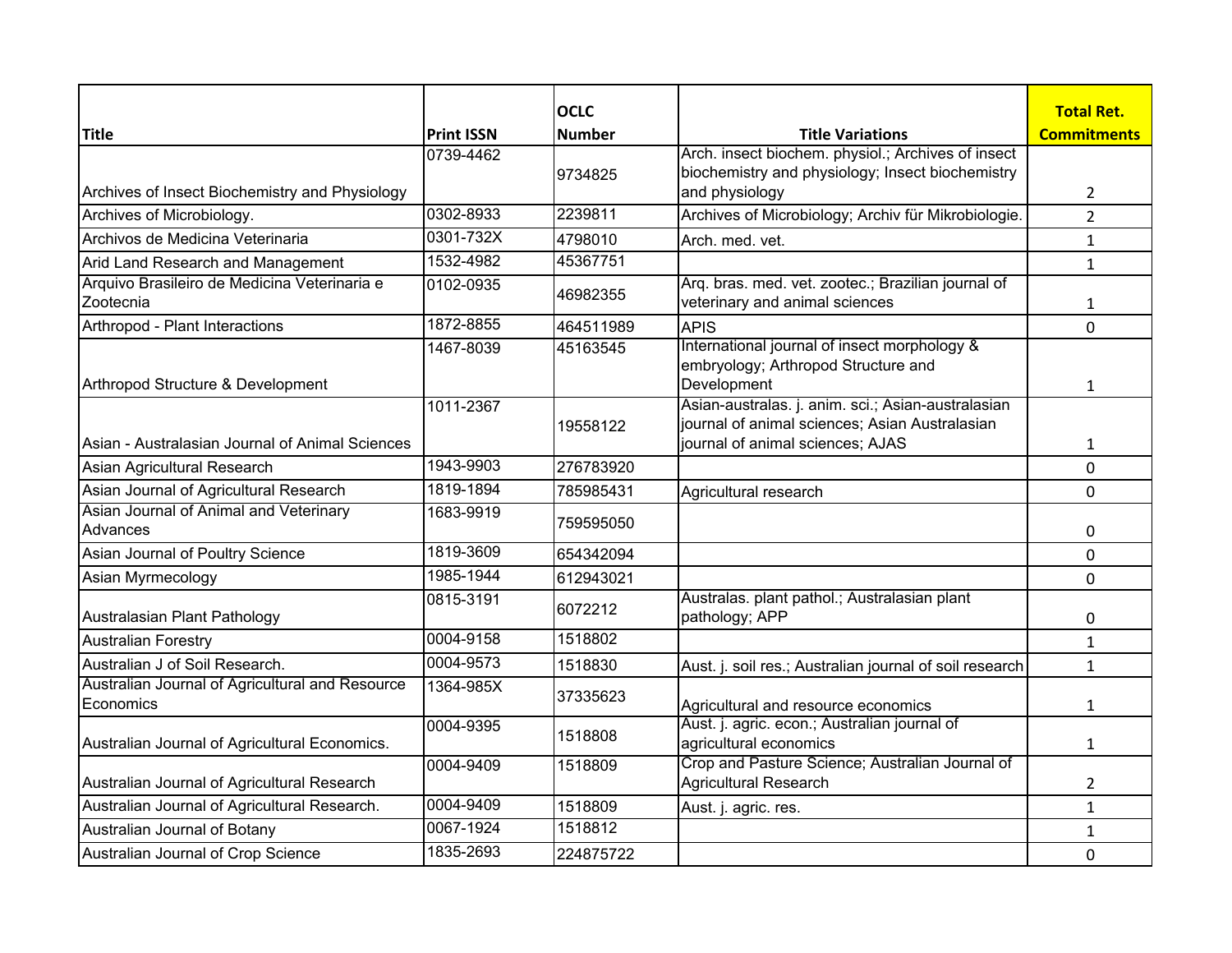| <b>Title</b>                                   |                                | <b>OCLC</b>   |                                                                                                                                                                                                                                                                                                                                                                                                                                                                                                                                                                                                                                                          | <b>Total Ret.</b><br><b>Commitments</b> |
|------------------------------------------------|--------------------------------|---------------|----------------------------------------------------------------------------------------------------------------------------------------------------------------------------------------------------------------------------------------------------------------------------------------------------------------------------------------------------------------------------------------------------------------------------------------------------------------------------------------------------------------------------------------------------------------------------------------------------------------------------------------------------------|-----------------------------------------|
|                                                | <b>Print ISSN</b><br>0004-9433 | <b>Number</b> | <b>Title Variations</b>                                                                                                                                                                                                                                                                                                                                                                                                                                                                                                                                                                                                                                  |                                         |
| Australian Journal of Dairy Technology         |                                | 1518814       | Aust. j. dairy technol                                                                                                                                                                                                                                                                                                                                                                                                                                                                                                                                                                                                                                   | $\mathbf{1}$                            |
| Australian Journal of Entomology               | 1326-6756                      | 34661771      | Aust. j. entomol.                                                                                                                                                                                                                                                                                                                                                                                                                                                                                                                                                                                                                                        | $\mathbf{1}$                            |
| Australian journal of experimental agriculture | 0816-1089                      | 49911802      |                                                                                                                                                                                                                                                                                                                                                                                                                                                                                                                                                                                                                                                          | $\mathbf{1}$                            |
| Australian Journal of Grape and Wine Research  | 1322-7130                      | 269002206     |                                                                                                                                                                                                                                                                                                                                                                                                                                                                                                                                                                                                                                                          | 0                                       |
| Australian Journal of Plant Physiology.        | 0310-7841                      | 963644        | Aust. j. plant physiol.; Australian journal of plant<br>physiology; AJPP                                                                                                                                                                                                                                                                                                                                                                                                                                                                                                                                                                                 | $\mathbf{1}$                            |
| Australian Journal of Soil Research            | 0004-9573                      | 1518830       | Aust. j. soil res                                                                                                                                                                                                                                                                                                                                                                                                                                                                                                                                                                                                                                        | $\mathbf{1}$                            |
| Australian Systematic Botany                   | 1030-1887                      | 18489688      | Aust. syst. bot                                                                                                                                                                                                                                                                                                                                                                                                                                                                                                                                                                                                                                          | $\mathbf{1}$                            |
| Australian Veterinary Journal                  | 0005-0423                      | 5070935       | The journal of the Australian Veterinary<br>Association.                                                                                                                                                                                                                                                                                                                                                                                                                                                                                                                                                                                                 | $\mathbf{1}$                            |
| Australian Veterinary Practitioner             | 0310-138X                      | 2217017       | Aust. vet. pract.;                                                                                                                                                                                                                                                                                                                                                                                                                                                                                                                                                                                                                                       | 0                                       |
| Austrian Journal of Forest Science             | 0379-5292                      | 648031189     | Cbl. ges. Forstwesen Centralbl. Gesamte<br>Forstwes. ZENTRALBL GESAMTE FORSTWES;<br>Centralblatt für das gesammte Forstwesen;<br>Organ der Fachgruppe Forst- und Holzwirtschaft<br>der Universität für Bodenkultur und des<br>Bundesamtes und Forschungszentrums für Wald;<br>Zentralblatt für das gesamte Forstwesen; zugleich<br>Organ der Forstlichen Bundesversuchsanstalt in<br>Mariabrunn und der Forstlichen Lehrkanzeln an<br>der Hochschule für Bodenkultur in Wien;<br>69.1943, Apr./Juni - 70.1944, Juli/Sept.: Zeitschrift<br>für das gesamte Forstwesen; 70.1946/47 -<br>72.1953: Zentralblatt für die gesamte Forst- und<br>Holzwirtschaft | 0                                       |
| Avian Biology Research                         | 1758-1559                      | 244981611     | Avian and poultry biology reviews                                                                                                                                                                                                                                                                                                                                                                                                                                                                                                                                                                                                                        | 0                                       |
| Avian Diseases.                                | 0005-2086                      | 1518939       | Avian dis                                                                                                                                                                                                                                                                                                                                                                                                                                                                                                                                                                                                                                                | 3                                       |
| <b>Avian Pathology</b>                         | 0307-9457                      | 2199397       | Avian Pathol Avian pathol.; Avian pathology                                                                                                                                                                                                                                                                                                                                                                                                                                                                                                                                                                                                              | $\mathbf{1}$                            |
| <b>Baltic Forestry</b>                         | 1392-1355                      | 36116906      |                                                                                                                                                                                                                                                                                                                                                                                                                                                                                                                                                                                                                                                          | 0                                       |
| Bangladesh Journal of Botany                   | 0253-5416                      | 2324570       |                                                                                                                                                                                                                                                                                                                                                                                                                                                                                                                                                                                                                                                          | 0                                       |
| Bangladesh Journal of Plant Taxonomy           | 1028-2092                      | 49695600      | Bangladesh J. plant taxon                                                                                                                                                                                                                                                                                                                                                                                                                                                                                                                                                                                                                                | 0                                       |
| <b>Barley Genetics Newsletter</b>              | 1043-5174                      | 1640712       | Barley genet. newsl.; Barley genetics newsletter                                                                                                                                                                                                                                                                                                                                                                                                                                                                                                                                                                                                         | 0                                       |
| Behavioral Ecology and Sociobiology            | 0340-5443                      | 18840188      |                                                                                                                                                                                                                                                                                                                                                                                                                                                                                                                                                                                                                                                          | $\mathbf{1}$                            |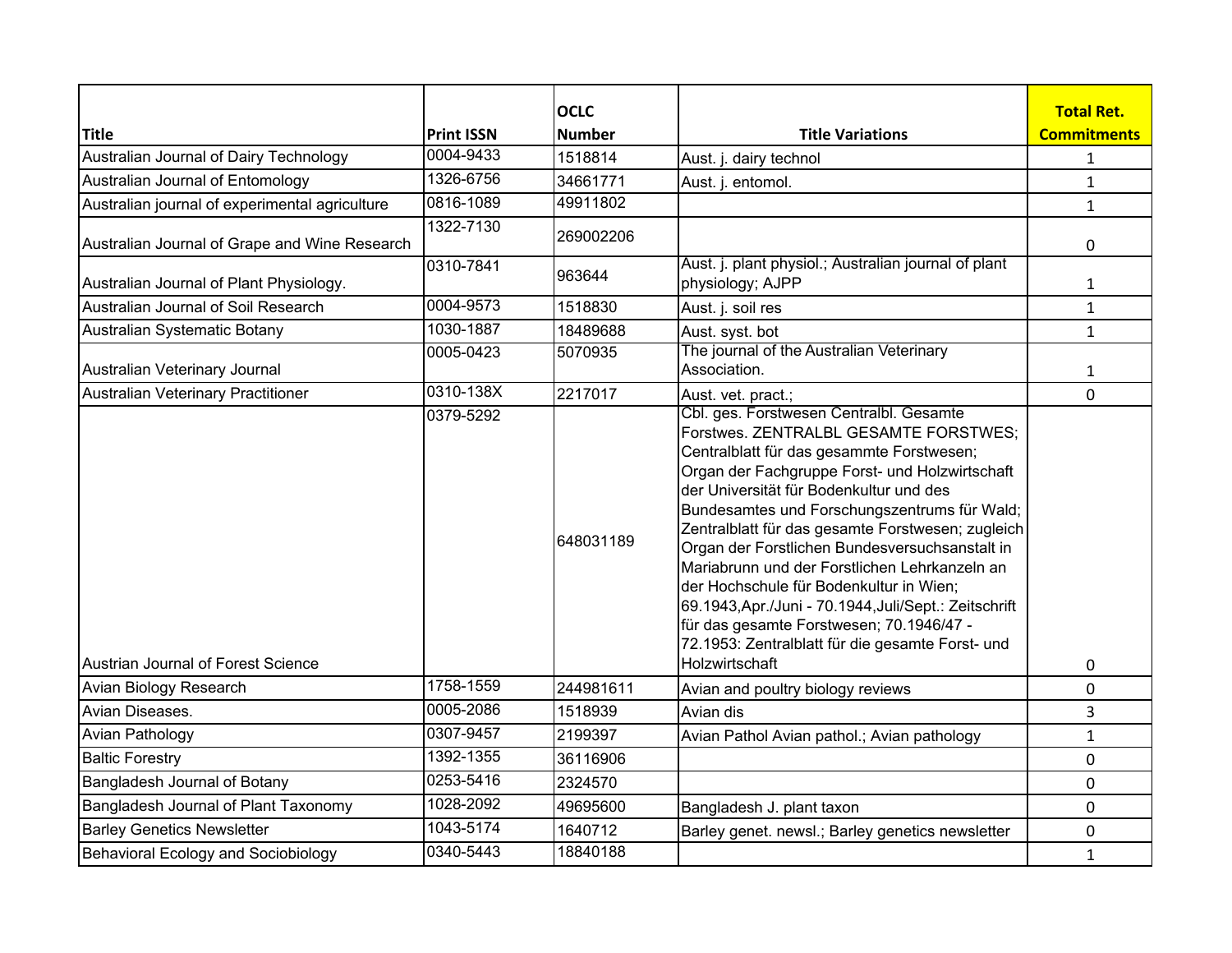|                                                         |                   | <b>OCLC</b>   |                                                                                            | <b>Total Ret.</b>  |
|---------------------------------------------------------|-------------------|---------------|--------------------------------------------------------------------------------------------|--------------------|
| <b>Title</b>                                            | <b>Print ISSN</b> | <b>Number</b> | <b>Title Variations</b>                                                                    | <b>Commitments</b> |
| Behaviour                                               | 0005-7959         | 1519347       |                                                                                            | 3                  |
|                                                         | 0778-4031         |               | Bulletin de la Société royale de botanique de                                              |                    |
|                                                         |                   | 663106721     | Belgique; Systematics and geography of plants;<br>Plant ecology and evolution              |                    |
| Belgian Journal of Botany                               | 0005-9080         |               |                                                                                            | 1                  |
| Berichte ueber Landwirtschaft                           |                   | 1519560       | Ber. Landwirtsch.; Berichte über Landwirtschaft                                            | 0                  |
| Berliner und Muenchener Tieraerztliche<br>Wochenschrift | 0005-9366         | 6280787       | Berl. Münch. tierärztl. Wochenschr.; Berliner und<br>Münchener tierärztliche Wochenschrift |                    |
|                                                         |                   |               |                                                                                            | 1                  |
| <b>Better Crops</b>                                     | 0006-0089         | 8232296       | Better Crops; Better Crops with Plant Food                                                 | $\overline{2}$     |
| Better Crops with Plant Food                            | 0006-0089         | 7849141       | Better Crops; Better Crops with Plant Food                                                 | 3                  |
| Biochemical and biophysical research                    | 0006-291X         | 1532958       | Biochem. biophys. res. commun.; Biochemical                                                |                    |
| communications.                                         |                   |               | and biophysical research communications                                                    | 2                  |
| Biochemical Journal.                                    | 1470-8728         | 609859575     | Biochem-J; BJ; Biochemical journal.                                                        | $\overline{2}$     |
| Biochemistry                                            | 0006-2960         | 1536396       |                                                                                            | $\overline{2}$     |
| BioControl                                              | 1386-6141         | 40434534      | BioControl (Dordrecht, Netherlands)                                                        | $\mathbf{1}$       |
| <b>Biocontrol Science and Technology</b>                | 0958-3157         | 25415548      |                                                                                            | $\mathbf{1}$       |
|                                                         | 0276-5055         | 7211144       | Compost science/land utilization; Compost                                                  |                    |
| Biocycle                                                |                   |               | science                                                                                    | 1                  |
| Biofouling                                              | 0892-7014         | 15239208      | <b>Biofouling</b>                                                                          | 0                  |
|                                                         | 0006-3134         | 1536418       | Biol. plant. Biol. plant.; Biologia plantarum Biologia                                     |                    |
| Biologia Plantarum                                      |                   |               | plantarum                                                                                  | $\mathbf{1}$       |
|                                                         | 0144-8765         |               | Biol. agric. hortic.; Biological agriculture &                                             |                    |
| Biological Agriculture and Horticulture: an             |                   | 9449803       | horticulture; BAH; Biological agriculture and                                              |                    |
| international journal of sustainable production         |                   |               | horticulture; International journal of sustainable                                         |                    |
| systems                                                 |                   |               | production systems                                                                         | 1                  |
| <b>Biological Bulletin</b>                              | 0006-3185         | 1536426       | Biol. bull.; The Biological bulletin                                                       | $\mathbf{1}$       |
| <b>Biological Control</b>                               | 1049-9644         | 21359340      | Biol. control                                                                              | $\mathbf{1}$       |
|                                                         | 0301-7699         | 3674460       | Biological reviews and biological proceedings of                                           |                    |
|                                                         |                   |               | the Cambridge Philosophical Society; Biological                                            |                    |
|                                                         |                   |               | Reviews of the Cambridge Philosophical Society;                                            |                    |
| Biological reviews and biological proceedings of        |                   |               | Proceedings of the Cambridge Philosophical                                                 |                    |
| the Cambridge Philosophical Society                     |                   |               | Society. Biological sciences                                                               | 2                  |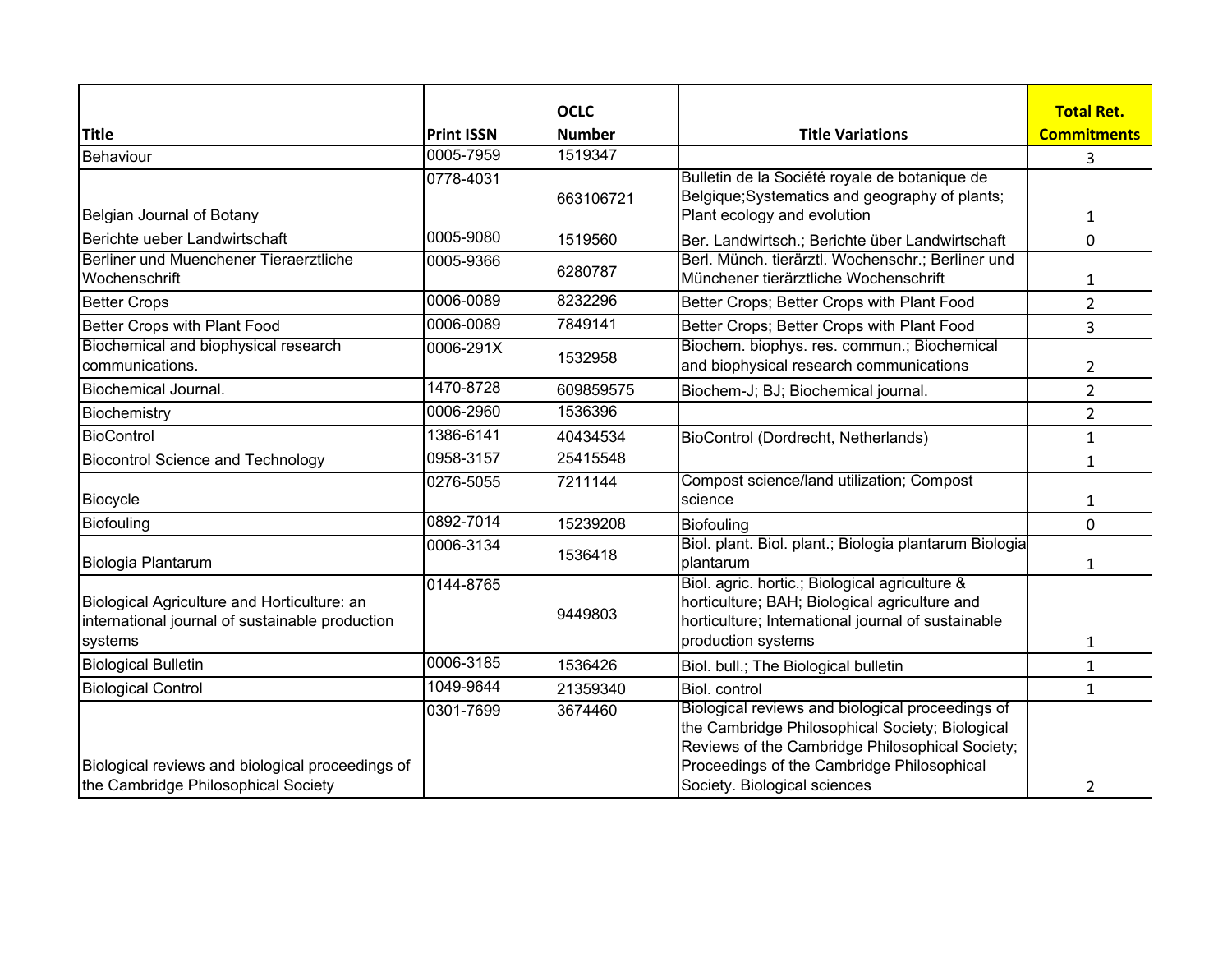|                                                               |                   | <b>OCLC</b>   |                                                                                                                                                                                                                                      | <b>Total Ret.</b>  |
|---------------------------------------------------------------|-------------------|---------------|--------------------------------------------------------------------------------------------------------------------------------------------------------------------------------------------------------------------------------------|--------------------|
| <b>Title</b>                                                  | <b>Print ISSN</b> | <b>Number</b> | <b>Title Variations</b>                                                                                                                                                                                                              | <b>Commitments</b> |
| Biological Reviews of the Cambridge<br>Philosophical Society. | 0301-7699         | 6328354       | Biological reviews and biological proceedings of<br>the Cambridge Philosophical Society; Biological<br>Reviews of the Cambridge Philosophical Society;<br>Proceedings of the Cambridge Philosophical<br>Society. Biological sciences | 2                  |
| <b>Biology and Fertility of Soils</b>                         | 0178-2762         | 12491665      | Biol. fertil. soils; Biology and fertility of soils                                                                                                                                                                                  | 3                  |
| Biology of Reproduction.                                      | 0006-3363         | 1536448       |                                                                                                                                                                                                                                      | 3                  |
| <b>Bioscience Journal</b>                                     | 1516-3725         | 643119126     | Biosci J                                                                                                                                                                                                                             | $\Omega$           |
| Bioscience, Biotechnology, and Biochemistry                   | 0916-8451         | 25516229      | Biosci Biotechnol Biochem Biosci, biotechnol.<br>biochem.; Bioscience, biotechnology, and<br>biochemistry                                                                                                                            | 1                  |
| BioScience.                                                   | 0006-3568         | 1536472       | BioScience; A.I.B.S. bulletin                                                                                                                                                                                                        | $\overline{2}$     |
| Biotechnologie, Agronomie, Societe et<br>Environnement        | 1370-6233         | 36626809      | Biotechnol. agron. soc. environ.; Biotechnologie,<br>agronomie, société et environnement; BASE;<br>Biotechnology, agronomy, society and<br>environment                                                                               | $\mathbf{1}$       |
| <b>Biotechnology Progress</b>                                 | 8756-7938         | 11666713      | Biotechnol. prog.; Biotechnology progress (Print);<br>BiotechnologyProgress                                                                                                                                                          | 1                  |
| <b>Blumea</b>                                                 | 0006-5196         | 2053096       |                                                                                                                                                                                                                                      | $\overline{2}$     |
| <b>BMC Plant Biology</b>                                      | 1471-2229         | 49016366      | BMC Plant Biol; BioMed Central plant biology;<br>Plant biology                                                                                                                                                                       | 1                  |
| <b>BMC Veterinary Research</b>                                | 1746-6148         | 61233340      | <b>BMC Vet Res; Veterinary research</b>                                                                                                                                                                                              | $\mathbf{1}$       |
| Botanica Helvetica                                            | 0253-1453         | 8446474       | Bot. Helv.; Botanica Helvetica; Bulletin de la<br>Société botanique suisse; Berichte der<br>Schweizerischen Botanischen Gesellschaft                                                                                                 | 1                  |
| <b>Botanica Marina</b>                                        | 0006-8055         | 1800256       | Bot. mar.                                                                                                                                                                                                                            | $\mathbf{1}$       |
| <b>Botanical Bulletin</b>                                     | 1529-4560         | 6067211       | Botanical Gazette; Botanical Bulletin; International<br>Journal of Plant Sciences                                                                                                                                                    | $\mathbf{1}$       |
| Botanical bulletin of Academia Sinica.                        | 0006-8063         | 1554645       | Botanical bulletin of Academia Sinica.; Botanical<br><b>Studies</b>                                                                                                                                                                  | 3                  |
| <b>Botanical Gazette</b>                                      | 0006-8071         | 5667172       | Botanical Gazette; Botanical Bulletin; International<br>Journal of Plant Sciences                                                                                                                                                    | 2                  |
| <b>Botanical Review</b>                                       | 0006-8101         | 1536897       | Bot. rev.; The Botanical review                                                                                                                                                                                                      | 3                  |
| <b>Botanical Studies</b>                                      | 1817-406X         | 69661956      | Botanical bulletin of Academia Sinica.; Botanical<br><b>Studies</b>                                                                                                                                                                  | 2                  |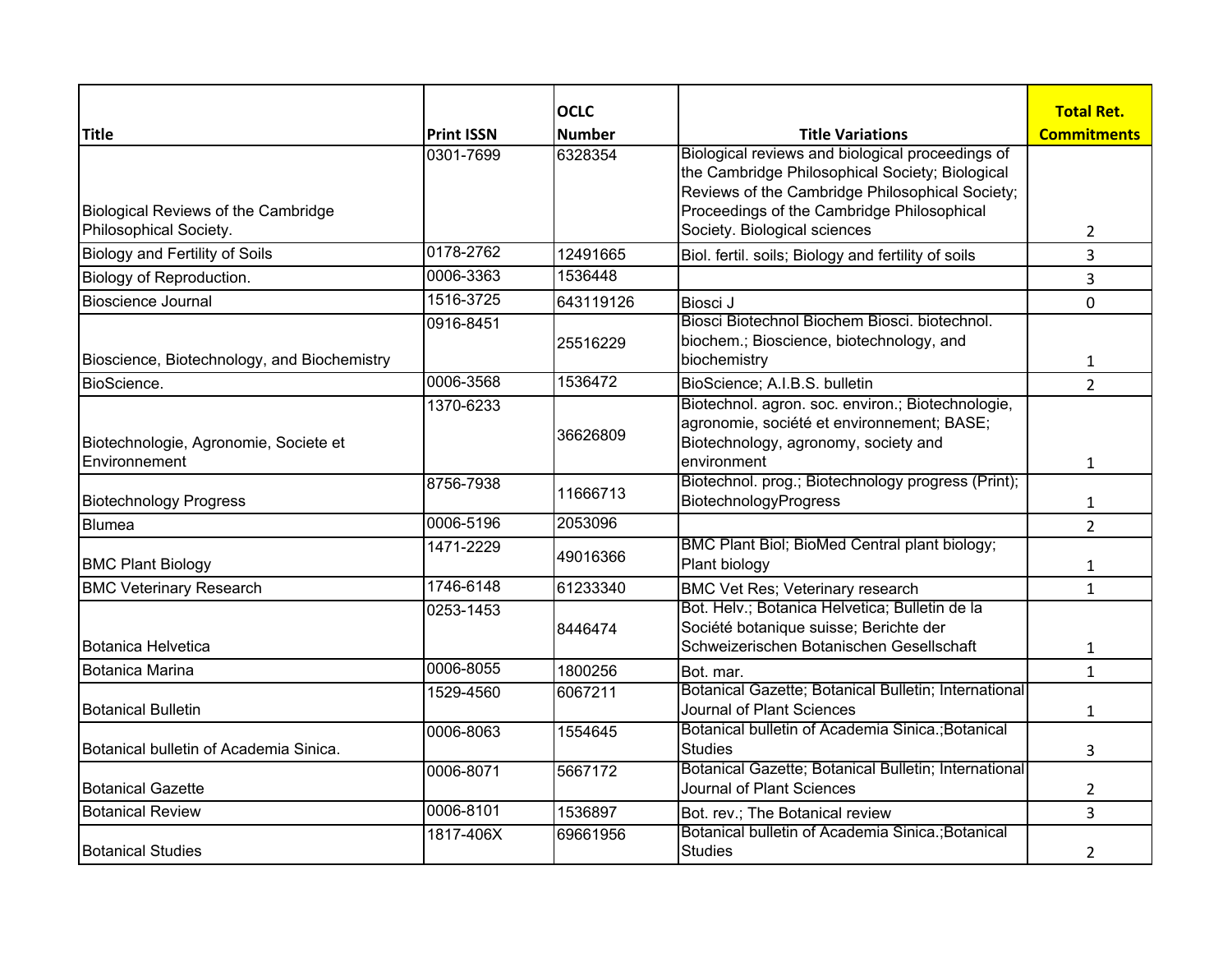|                                                   |                   | <b>OCLC</b>   |                                                                                                                                   | <b>Total Ret.</b>  |
|---------------------------------------------------|-------------------|---------------|-----------------------------------------------------------------------------------------------------------------------------------|--------------------|
| <b>Title</b>                                      | <b>Print ISSN</b> | <b>Number</b> | <b>Title Variations</b>                                                                                                           | <b>Commitments</b> |
| Botany                                            | 1916-2790         | 213328824     | Botany (Ottawa, Ont.); Botany; Botanique                                                                                          | 1                  |
| Bothalia                                          | 0006-8241         | 1536923       | Bothalia; Bothalia                                                                                                                | $\mathbf{1}$       |
| <b>Bradleya</b>                                   | 0265-086X         | 10835159      |                                                                                                                                   | 0                  |
| Brazilian Journal of Oceanography                 | 1679-8759         | 56991852      | Braz. j. oceanogr.; Brazilian journal of<br>oceanography (Impresso); Braz. j. oceanog                                             | 0                  |
| <b>Breeding Science</b>                           | 1344-7610         | 31894768      | BS; Ikushu-gaku zasshi                                                                                                            | $\mathbf{1}$       |
| British Food Journal                              | 0007-070X         | 9261797       | British food journal (Croydon, England); Br. food<br>j.; British food journal (1966); British food journal<br>and hygiene review; | $\mathbf{1}$       |
|                                                   | 0950-5601         | 2065916       | Animal Behaviour; British journal of animal                                                                                       |                    |
| <b>British Journal of Animal Behaviour</b>        |                   |               | behaviour                                                                                                                         | $\mathbf{1}$       |
|                                                   | 0007-1617         | 83641676      | European journal of phycology; British                                                                                            |                    |
| <b>British Phycological Journal</b>               |                   |               | phycological journal                                                                                                              | $\overline{2}$     |
| <b>British Poultry Science</b>                    | 0007-1668         | 1537355       |                                                                                                                                   | $\overline{2}$     |
| <b>Brittonia</b>                                  | 0007-196X         | 1537395       | Taxonomic index; Index to American botanical<br>literature                                                                        | 1                  |
| Bryologist                                        | 0007-2745         | 1537534       |                                                                                                                                   | $\overline{2}$     |
| <b>Buffalo Bull</b>                               | 0125-6726         | 33964071      | Buffalo bulletin (Bangkok, Thailand); Buffalo Bull.;<br>Buffalo Bulletin; IBIC buffalo bulletin                                   | 0                  |
| Bulgarian Journal of Agricultural Science         | 1310-0351         | 32567950      | Bulg. j. agric. sci.; Bulgarian journal of agricultural<br>science; BJAS                                                          | 0                  |
| Bulletin de l'Académie vétérinaire de France      | 0001-4192         | 1412010       | Bull. Acad. vét. Fr.; Bulletin de l'Académie<br>vétérinaire de France                                                             | $\mathbf{1}$       |
| <b>Bulletin of Entomological Research</b>         | 0007-4853         | 1537749       | Bull. entomol. res.; Bulletin of entomological<br>research; Entomological research                                                | 1                  |
| Bulletin of Insectology                           | 1721-8861         | 52063916      | Bollettino dell'Istituto di entomologia "Guido<br>Grandi" dell'Università degli studi di Bologna                                  | $\mathbf{1}$       |
| <b>Bulletin of Marine Science</b>                 | 0007-4977         | 5516608       | Bulletin of marine science of the Gulf and<br>Caribbean                                                                           | $\mathbf{1}$       |
| Bulletin of the Entomological Society of America. | 0013-8754         | 1380794       | Bulletin of the Entomological Society of America.;<br>American Entomologist                                                       | $\overline{2}$     |
| C y TA Journal of Food                            | 1947-6345         | 791592136     |                                                                                                                                   | $\mathbf 0$        |
| Cahiers de Biologie Marine                        | 0007-9723         | 1538032       |                                                                                                                                   | $\mathbf{1}$       |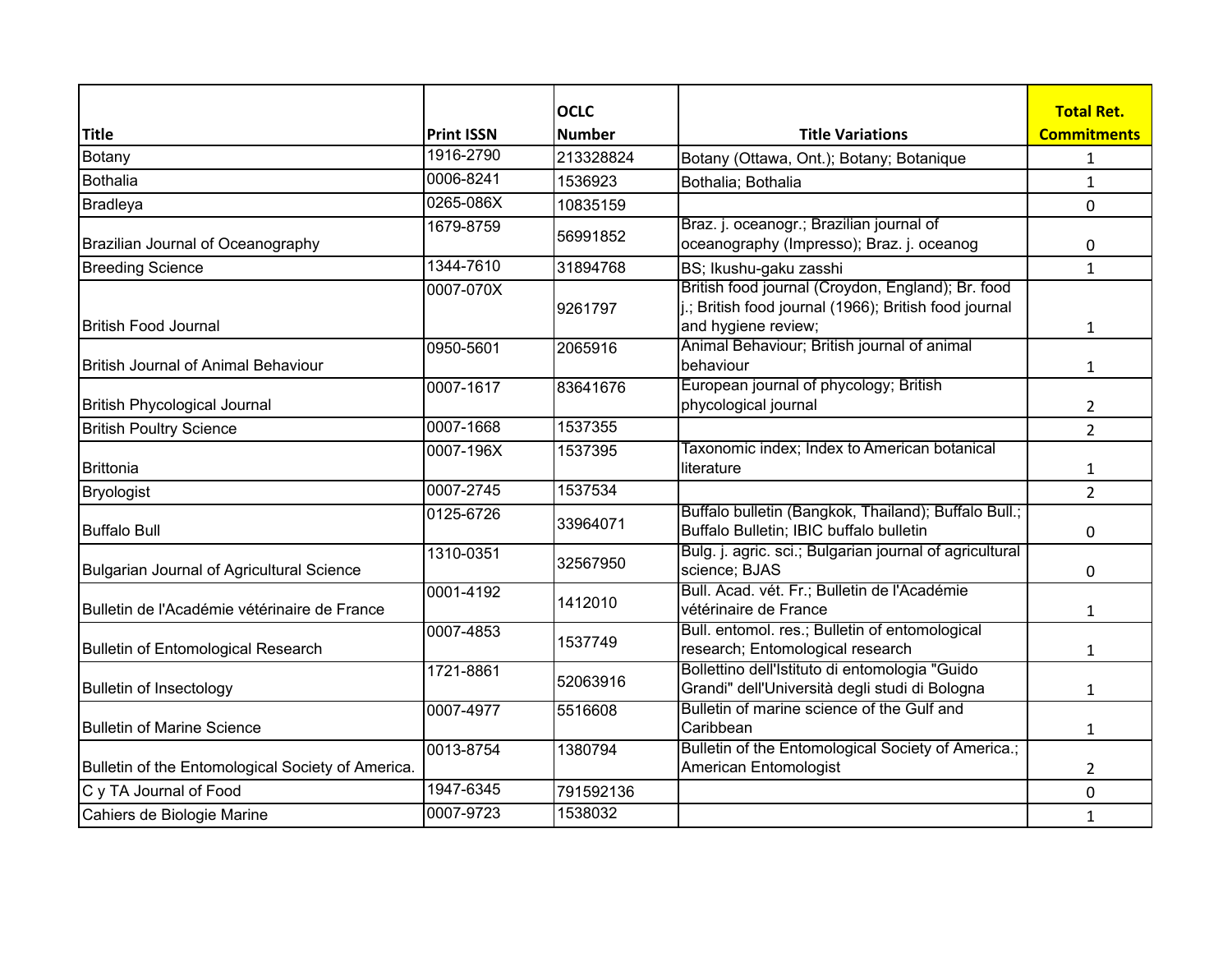| <b>Title</b>                                  | <b>Print ISSN</b> | <b>OCLC</b><br><b>Number</b> | <b>Title Variations</b>                                    | <b>Total Ret.</b><br><b>Commitments</b> |
|-----------------------------------------------|-------------------|------------------------------|------------------------------------------------------------|-----------------------------------------|
|                                               | 1166-7699         |                              | Agricultures (Montrouge); Agricultures; At head of         |                                         |
| Cahiers d'Etudes et de Recherches             |                   | 38545474                     | title:; Cahiers d'études et de recherches                  |                                         |
| Francophones. Agricultures                    |                   |                              | francophones                                               | 0                                       |
| Caldasia                                      | 0366-5232         | 1552350                      |                                                            | $\mathbf{1}$                            |
| California Agriculture                        | 0008-0845         | 1552530                      |                                                            |                                         |
|                                               |                   |                              | California cooperative oceanic fisheries                   | $\overline{2}$                          |
| California Cooperative Oceanic Fisheries      | 0575-3317         |                              | investigations, reports; Progress report; Reports;         |                                         |
| <b>Investigations Reports</b>                 |                   | 13294913                     | CalCOFI rep                                                | 0                                       |
| California Fish and Game                      | 0008-1078         | 1552544                      |                                                            | $\mathbf{1}$                            |
|                                               | 0008-204X         | 2400381                      | Camellias; Camellia Journal; American Camellia             |                                         |
| Camellia Journal                              |                   |                              | Quarterly; News-letter                                     | 3                                       |
|                                               |                   | 7458782                      | Camellias; Camellia Journal; American Camellia             |                                         |
| Camellias                                     |                   |                              | Quarterly; News-letter                                     | 3                                       |
| Canadian Agricultural Engineering.            | 0045-432X         | 1553031                      | Can. agric. eng.; Canadian agricultural engineering        | $\overline{2}$                          |
| Canadian Entomologist                         | 0008-347X         | 1553087                      | Can. entomol.; Canadian entomologist                       | $\overline{2}$                          |
|                                               | 0008-3976         |                              | Can. j. agric. econ.; Canadian journal of                  |                                         |
|                                               |                   | 2247938                      | agricultural economics.; Revue canadienne                  |                                         |
| Canadian Journal of Agricultural Economics    |                   |                              | d'économie rurale                                          | 1                                       |
|                                               | 0366-6557         | 2176551                      | Canadian Journal of Animal Science; Canadian               |                                         |
|                                               |                   |                              | Journal of Agricultural Science; Scientific                |                                         |
| Canadian Journal of Agricultural Science      |                   |                              | Agriculture                                                | 3                                       |
|                                               | 0008-3984         | 1553129                      | Canadian Journal of Animal Science; Canadian               |                                         |
| <b>I</b> Canadian Journal of Animal Science.  |                   |                              | Journal of Agricultural Science; Scientific<br>Agriculture |                                         |
|                                               | 0008-4026         |                              | Can. j. bot.; Canadian journal of botany; Journal          | 3                                       |
|                                               |                   | 2248671                      | canadien de botanique; Revue canadien de                   |                                         |
| Canadian Journal of Botany.                   |                   |                              | botanique                                                  | 1                                       |
|                                               | 0706-652X         |                              | Can. j. fish. aquat. sci.; Canadian journal of             |                                         |
| Canadian Journal of Fisheries and Aquatic     |                   | 5974034                      | fisheries and aquatic sciences; Journal canadien           |                                         |
| Sciences                                      |                   |                              | des sciences halieutiques et aquatiques                    | 2                                       |
| Canadian Journal of Forest Research = Journal | 0045-5067         | 2248722                      |                                                            |                                         |
| Canadien de la Recherche                      |                   |                              |                                                            | $\mathbf{1}$                            |
| Canadian Journal of Microbiology              | 0008-4166         | 1553149                      |                                                            | $\mathbf{1}$                            |
| Canadian Journal of Plant Pathology           | 0706-0661         | 5339407                      |                                                            | 3                                       |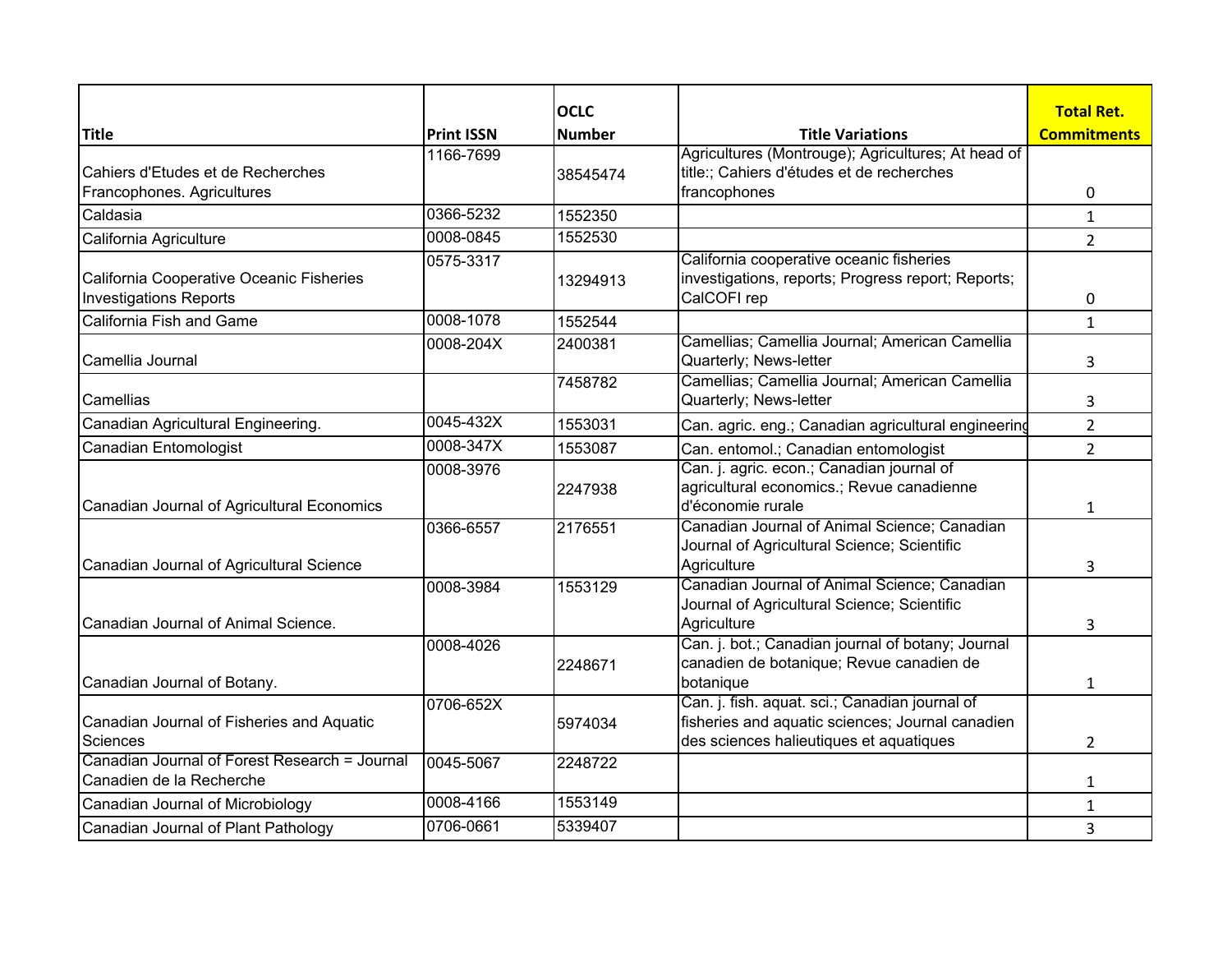|                                                                      |                   | <b>OCLC</b>   |                                                                                               | <b>Total Ret.</b>  |
|----------------------------------------------------------------------|-------------------|---------------|-----------------------------------------------------------------------------------------------|--------------------|
| <b>Title</b>                                                         | <b>Print ISSN</b> | <b>Number</b> | <b>Title Variations</b>                                                                       | <b>Commitments</b> |
|                                                                      | 0008-4220         |               | Can. j. plant sci.; Canadian journal of plant                                                 |                    |
| Canadian Journal of Plant Science                                    |                   | 1553155       | science; Revue canadienne de phytotechnie;                                                    | $\overline{2}$     |
| Canadian Journal of Research                                         | 0366-6581         | 1553159       |                                                                                               | $\mathbf{1}$       |
| Canadian Journal of Soil Science                                     | 0008-4271         | 1553166       | Can. j. soil sci.; Canadian journal of soil science;<br>Revue canadienne de la science du sol |                    |
|                                                                      |                   |               |                                                                                               | $\mathbf{1}$       |
|                                                                      | 0830-9000         |               | Can. j. vet. res.; Canadian journal of veterinary<br>research; Revue canadienne de recherche  |                    |
| Canadian Journal of Veterinary Research                              |                   | 13561247      | vétérinaire; Can J Vet Res; C.J.V.R.-R.C.R.V                                                  | $\mathbf{1}$       |
| Canadian Veterinary Journal                                          | 0008-5286         | 1553252       | Can. vet.                                                                                     | $\mathbf{1}$       |
|                                                                      | 0701-1784         |               | journal; Revue canadienne des ressources en                                                   |                    |
| Canadian Water Resources Journal                                     |                   | 3409867       | eau                                                                                           | 0                  |
| Candollea                                                            | 0373-2967         | 1553291       |                                                                                               | $\mathbf{1}$       |
| Castanea                                                             | 0008-7475         | 7165109       |                                                                                               | $\overline{2}$     |
| Catena                                                               | 0341-8162         | 2417050       | Catena; Catena (Cremlingen)                                                                   | $\overline{2}$     |
|                                                                      | 0969-1251         | 29248869      | Cattle pract.; Cattle practice; Journal of the British                                        |                    |
| <b>Cattle Practice</b>                                               |                   |               | Cattle veterinary Association                                                                 | 0                  |
|                                                                      | 1023-4063         | 32642687      | Commission for the Conservation of Antarctic                                                  |                    |
| <b>CCAMLR Science</b><br>Cellular and Molecular Life Sciences (Form. |                   |               | Marine Living Resources science<br>Experientia (Switzerland) (0014-4754);Cell. Mol.           | 0                  |
| Experientia)                                                         | 1420-682X         | 36457050      | Life Sci.; CMLS                                                                               | $\mathbf{1}$       |
|                                                                      | 0102-0323         |               | Bol. Cent. Pesqui. Process. Aliment.; Bolim do                                                |                    |
| Centro de Pesquisa e Processamento de                                |                   | 25538275      | Centro de Pesquisa e Processamento de                                                         |                    |
| Alimentos, Boletim                                                   |                   |               | Alimentos                                                                                     | 0                  |
| <b>Cereal Chemistry</b>                                              | 0009-0352         | 1553733       | Cereal chem.; Cereal chemistry;                                                               | $\mathbf{1}$       |
| <b>Cereal Foods World</b>                                            | 0146-6283         | 1223658       | Cereal foods world; Cereal foods world; CFW                                                   | $\mathbf{1}$       |
|                                                                      | 0133-3720         | 2840881       | Cereal res. commun.; Cereal research                                                          |                    |
| <b>Cereal Research Communications</b>                                |                   |               | communications; CRC                                                                           | 0                  |
| Cerne                                                                | 0104-7760         | 55850497      |                                                                                               | 0                  |
| <b>Chemical Senses</b>                                               | 0379-864X         | 6398320       | Chem. senses; Chemical senses                                                                 | $\mathbf{1}$       |
| <b>Chemosensory Perception</b>                                       | 1936-5802         | 104624780     |                                                                                               | 0                  |
|                                                                      | 0160-8347 AND     | 1554059       | Estuaries; Estuaries and Coasts; Chesapeake                                                   |                    |
| Chesapeake Science                                                   | 0009-3262         |               | Science; Maryland tidewater news;                                                             | 2                  |
| Chilean Journal of Agricultural Research                             | 0718-5820         | 270730447     | Chil. j. agric. res.; Chilean journal of agricultural<br>research                             |                    |
|                                                                      |                   |               |                                                                                               | 1                  |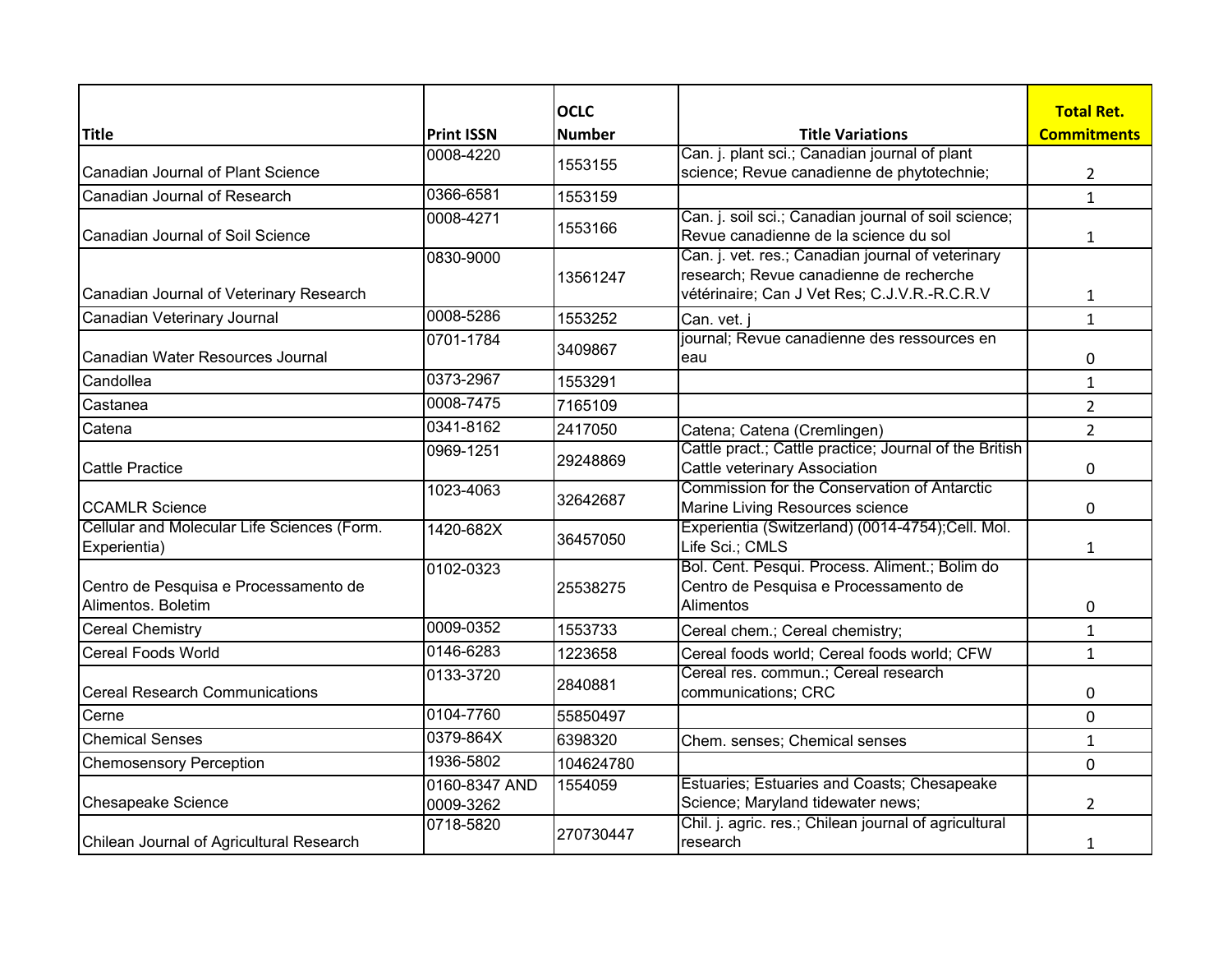|                                                                                          |                   | <b>OCLC</b>   |                                                                                                                                                                                                                                                                        | <b>Total Ret.</b>  |
|------------------------------------------------------------------------------------------|-------------------|---------------|------------------------------------------------------------------------------------------------------------------------------------------------------------------------------------------------------------------------------------------------------------------------|--------------------|
| <b>Title</b>                                                                             | <b>Print ISSN</b> | <b>Number</b> | <b>Title Variations</b>                                                                                                                                                                                                                                                | <b>Commitments</b> |
| China Agricultural Economic Review                                                       | 1756-137X         | 297144440     |                                                                                                                                                                                                                                                                        | 0                  |
| China Ocean Engineering                                                                  | 0890-5487         | 14263623      | China ocean eng                                                                                                                                                                                                                                                        | $\mathbf 0$        |
| Choices.                                                                                 | 0886-5558         | 12924829      |                                                                                                                                                                                                                                                                        | $\mathbf 0$        |
| Chromosoma                                                                               | 0009-5915         | 124016121     | Zeitschrift fur Zellforschung und mikroskopische<br>anatomie                                                                                                                                                                                                           | 1                  |
| Ciencia e Agrotecnologia                                                                 | 1413-7054         | 36321471      |                                                                                                                                                                                                                                                                        | $\mathbf{1}$       |
| Ciencia e Investigacion Agraria                                                          | 0304-5609         | 2403413       | Cienc. invest. agrar.; Ciencia e investigación<br>agraria; Journal of Agriculture and Natural<br>Resources                                                                                                                                                             | 0                  |
| Ciencia e Tecnica Vitivinicola                                                           | 0254-0223         | 12742277      | Ciênc. téc. vitiviníc.; Ciência e técnica vitivinícola                                                                                                                                                                                                                 | $\pmb{0}$          |
| Ciencia e Tecnologia de Alimentos                                                        | 0101-2061         | 9536241       | Ciênc. tecnol. aliment                                                                                                                                                                                                                                                 | $\mathbf 0$        |
| Ciencia Florestal                                                                        | 0103-9954         | 54427230      |                                                                                                                                                                                                                                                                        | $\mathbf 0$        |
| Ciencia y Tecnologia Alimentaria                                                         | 1135-8122         | 49802138      | Cienc. tecnol. alimen                                                                                                                                                                                                                                                  | 0                  |
| Ciencias Marinas                                                                         | 0185-3880         | 60628874      |                                                                                                                                                                                                                                                                        | 0                  |
| Clay and Clay Minerals                                                                   | 0009-8604         | 2244738       | Clays and clay miner.                                                                                                                                                                                                                                                  | $\mathbf{1}$       |
| CLEAN-Soil, Air, Water (Print): a journal of<br>sustainability and environmental safety  | 1863-0650         | 85461373      | Acta hydrochimica et hydrobiologica                                                                                                                                                                                                                                    | $\mathbf 0$        |
| Clinica Veterinaria de Pequenos Animales                                                 | 1130-7064         | 641434349     | Clín. vet. pequeños anim.; Clínica veterinaria de<br>pequeños animales; Revista Oficial de A.V.E.P.A.                                                                                                                                                                  | 0                  |
| <b>Coleopterists Bulletin</b>                                                            | 0010-065X         | 1555042       |                                                                                                                                                                                                                                                                        | $\mathbf 1$        |
| Commonwealth Forestry Review                                                             | 0010-3381         | 1564451       | International forestry review                                                                                                                                                                                                                                          | $\mathbf{1}$       |
| Communications in Soil Science and Plant<br>Analysis                                     | 0010-3624         | 1564494       | Soil science and plant analysis                                                                                                                                                                                                                                        | $\overline{2}$     |
| <b>COMP IMMUNOL MICROB</b>                                                               | 0147-9571         | 4172813       | Comparative Immunology, Microbiology &<br>Infectious Diseases: the international journal for<br>medical and veterinary researchers and<br>practitioners                                                                                                                | $\mathbf{1}$       |
| Comparative Biochemistry and Physiology. B.<br><b>Biochemistry and Molecular Biology</b> | 1096-4959         | 31944031      | Comp. biochem. physiol., Part B Biochem. mol.<br>biol.; Comparative biochemistry and physiology.<br>Part B, Biochemistry & molecular biology;<br>Biochemistry & molecular biology; Biochemistry<br>and molecular biology; CBP; B,; Biochemistry &<br>molecular biology | 1                  |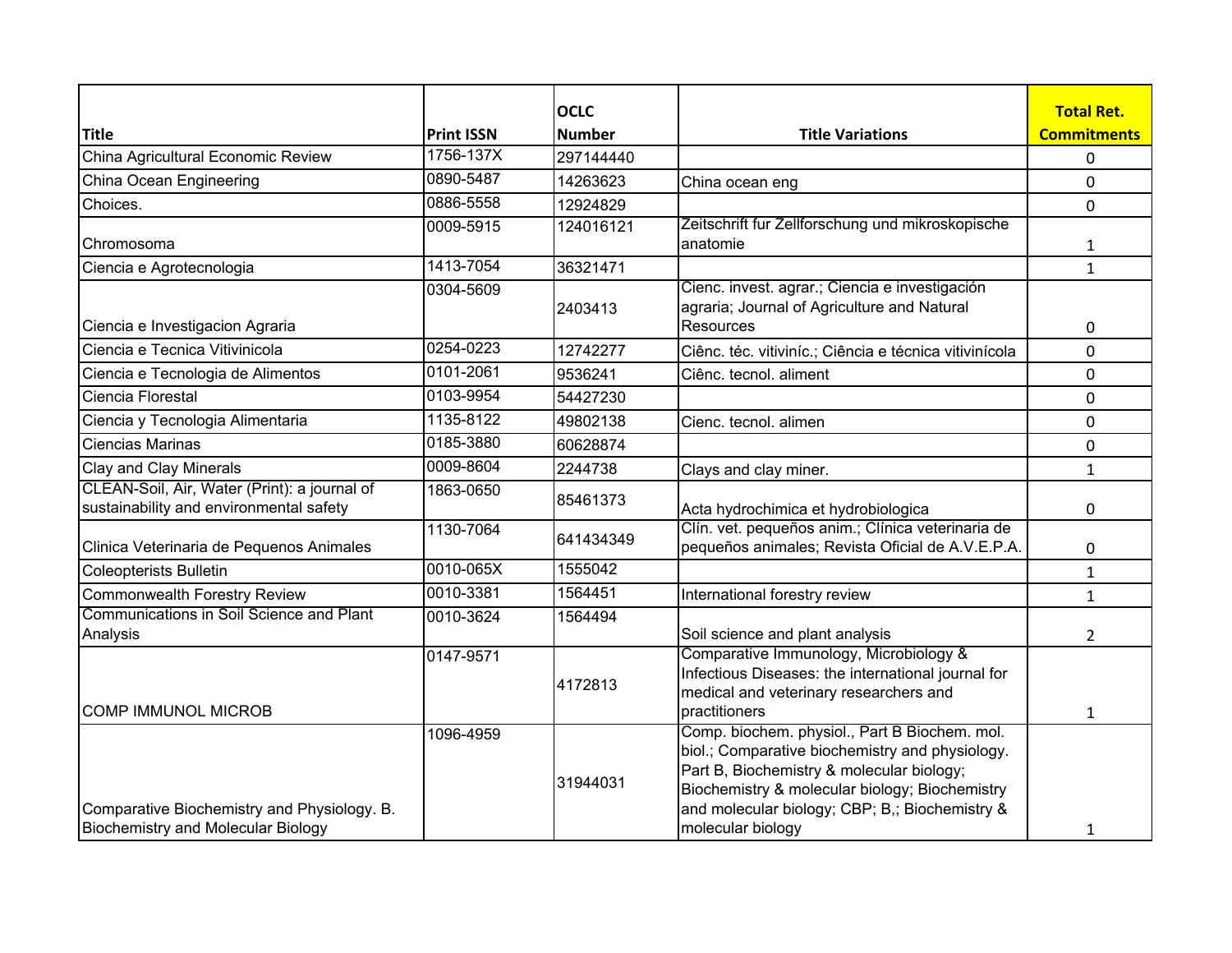|                                                                                                       |                   | <b>OCLC</b>   |                                                                                                                                                                                                                      | <b>Total Ret.</b>  |
|-------------------------------------------------------------------------------------------------------|-------------------|---------------|----------------------------------------------------------------------------------------------------------------------------------------------------------------------------------------------------------------------|--------------------|
| <b>Title</b>                                                                                          | <b>Print ISSN</b> | <b>Number</b> | <b>Title Variations</b>                                                                                                                                                                                              | <b>Commitments</b> |
|                                                                                                       | 1532-0820         |               | Comparative medicine (Memphis, Tenn.); Comp.                                                                                                                                                                         |                    |
| Comparative Medicine (Memphis)                                                                        |                   | 43491793      | med. Comp Med; Comparative medicine                                                                                                                                                                                  | $\overline{2}$     |
|                                                                                                       | 1940-8307         | 71194302      | Compendium (Yardley): continuing education for                                                                                                                                                                       |                    |
| Compendium                                                                                            |                   |               | veterinarians                                                                                                                                                                                                        | 1                  |
| <b>Compost Science</b>                                                                                | 0010-4388         | 1564583       | Biocycle; Compost science/land utilization                                                                                                                                                                           | $\mathbf{1}$       |
| <b>Compost Science &amp; Utilization</b>                                                              | 1065-657X         | 26666632      |                                                                                                                                                                                                                      | $\overline{2}$     |
| Comprehensive Reviews in Food Science and<br><b>Food Safety</b>                                       | 1541-4337         | 605173986     |                                                                                                                                                                                                                      | 0                  |
| Computers and Electronics in Agriculture                                                              | 0168-1699         | 11310518      | Comput. electron. agric.                                                                                                                                                                                             | $\mathbf{1}$       |
| <b>Conservation Biology</b>                                                                           | 1523-1739         | 13740815      |                                                                                                                                                                                                                      | $\mathbf{1}$       |
| <b>Conservation voices</b>                                                                            | 1520-0639         | 39371134      | Conserv. voices; Conservation voices                                                                                                                                                                                 | 0                  |
| Copeia.                                                                                               | 0045-8511         | 1565060       |                                                                                                                                                                                                                      | $\overline{2}$     |
| Coral Reefs : Journal of the International Society   0722-4028<br>for Reef Studies.                   |                   | 8755866       |                                                                                                                                                                                                                      | $\mathbf{1}$       |
| <b>Critical Reviews in Food Science and Nutrition</b>                                                 | 1040-8398         | 12330732      | Crit. rev. food sci. nutr.; Critical reviews in food<br>science and nutrition; Chemical Rubber Company<br>critical reviews in food science and nutrition; CRC<br>critical reviews in food science and nutrition      |                    |
|                                                                                                       | 0045-6454         | 1422432       | <b>CRC Critical Reviews in Microbiology; Critical</b>                                                                                                                                                                | 1                  |
| Critical Reviews in Microbiology.                                                                     |                   |               | Reviews in Microbiology.                                                                                                                                                                                             | 2                  |
| <b>Critical Reviews in Plant Sciences</b>                                                             | 0735-2689         | 8901777       | Crit. rev. plant sci.; Critical reviews in plant<br>sciences; Chemical Rubber Company critical<br>reviews in plant sciences; C.R.C. critical reviews<br>in plant sciences; CRC critical reviews in plant<br>sciences | $\mathbf{1}$       |
| Croatian Journal of Forest Engineering: journal<br>for theory and application of forestry engineering | 1845-5719         | 644928151     | <b>CROFE</b>                                                                                                                                                                                                         | 0                  |
| <b>Crop and Pasture Science</b>                                                                       | 1836-5795         | 298950462     | Crops & pasture science; Crop and pasture<br>science; Crops and pasture science                                                                                                                                      | $\mathbf{1}$       |
| Crop and Pasture Science: plant sciences,<br>sustainable farming systems & food quality               | 1836-0947         | 271792600     |                                                                                                                                                                                                                      | 0                  |
| Crop Breeding and Applied Biotechnology                                                               | 1518-7853         | 58969039      | Crop breed. appl. biotechnol.; Crop breeding and<br>applied biotechnology; CBAB                                                                                                                                      | 0                  |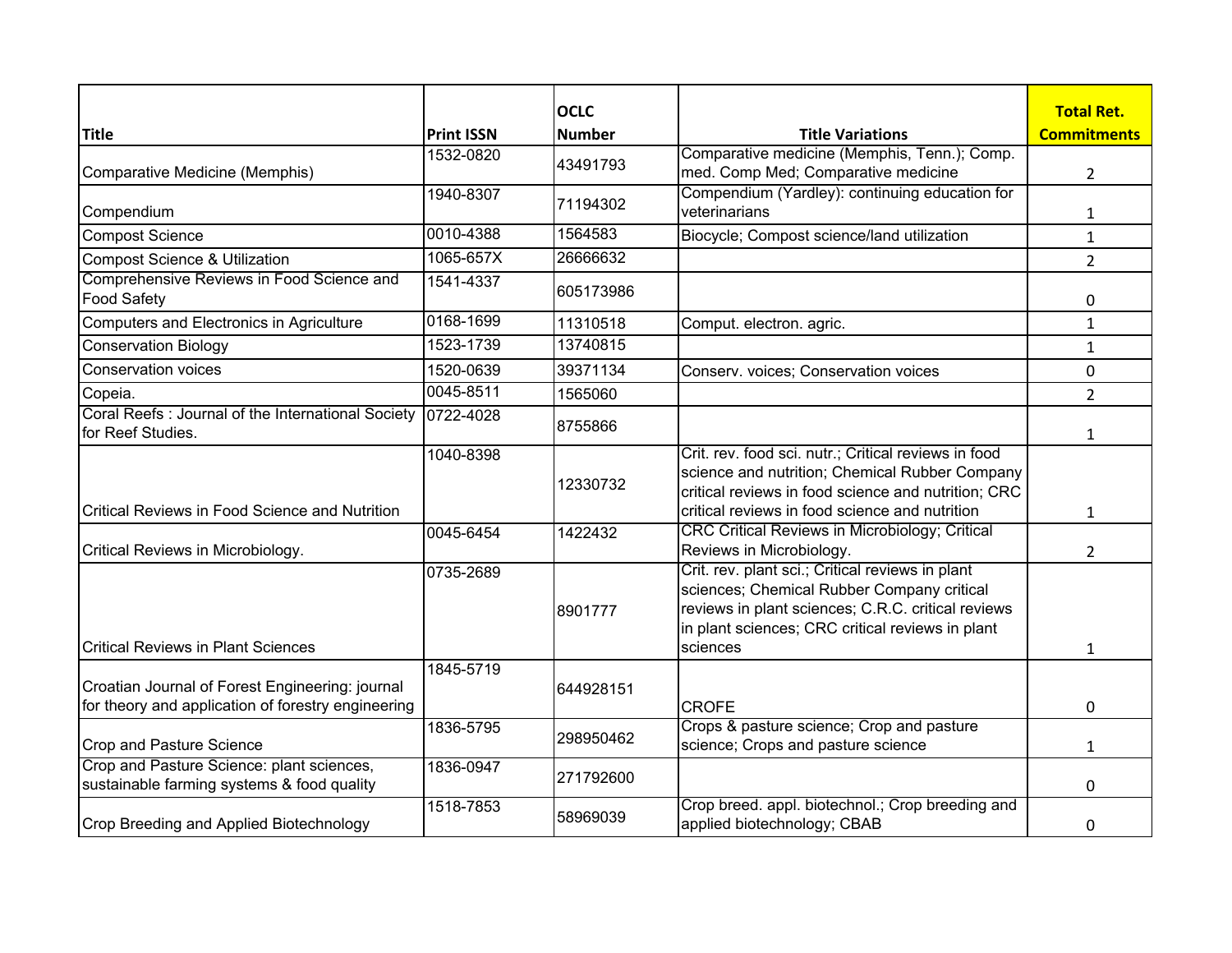|                                                                                           | <b>Print ISSN</b>          | <b>OCLC</b>   | <b>Title Variations</b>                                                                                                                                                                                                                                              | <b>Total Ret.</b><br><b>Commitments</b> |
|-------------------------------------------------------------------------------------------|----------------------------|---------------|----------------------------------------------------------------------------------------------------------------------------------------------------------------------------------------------------------------------------------------------------------------------|-----------------------------------------|
| <b>Title</b>                                                                              |                            | <b>Number</b> | Crop protection (Guildford, Surrey); Crop prot.;                                                                                                                                                                                                                     |                                         |
| <b>Crop Protection</b>                                                                    | 0261-2194                  | 8641877       | Crop protection                                                                                                                                                                                                                                                      | 3                                       |
| <b>Crop Science</b>                                                                       | 0011-183X                  | 1565498       |                                                                                                                                                                                                                                                                      | 3                                       |
| Crustaceana                                                                               | 0011-216X                  | 1565523       |                                                                                                                                                                                                                                                                      | $\overline{2}$                          |
| Cryptogamie Algologie                                                                     | 0181-1568                  | 6852829       | Cryptogam., Algol.; Cryptogamie. Algologie; Algold                                                                                                                                                                                                                   | $\mathbf{1}$                            |
| Cryptogamie Bryologie                                                                     | 1290-0796                  | 41060637      | Cryptogamie., Bryol.; Cryptogamie. Bryologie;<br>Bryologie                                                                                                                                                                                                           | 0                                       |
| Cuadernos de Desarrollo Rural                                                             | 0122-1450                  | 34377046      | Cuad. desarro. rural; Cuadernos de desarrollo<br>rural; Desarrollo rural                                                                                                                                                                                             | 0                                       |
| <b>Current Opinion in Plant Biology</b>                                                   | 1369-5266                  | 39277905      | Curr. opin. plant biol.; Current opinion in plant biold                                                                                                                                                                                                              | $\mathbf 0$                             |
| <b>Czech Journal of Animal Science</b>                                                    | 1212-1819                  | 85447408      |                                                                                                                                                                                                                                                                      | 0                                       |
| Czech Journal of Food Science                                                             | 1212-1800                  | 43169519      | Czech J. Food Sci.                                                                                                                                                                                                                                                   | $\mathbf 0$                             |
| Czech Journal of Genetics and Plant Breeding                                              | 1212-1975                  | 85485917      | Genetika a slechtení                                                                                                                                                                                                                                                 | 0                                       |
| Dairy Science & Technology                                                                | 1958-5586                  | 226965184     | Dairy science and technology                                                                                                                                                                                                                                         | 0                                       |
| Dendrobiology                                                                             | 1641-1307                  | 52499093      |                                                                                                                                                                                                                                                                      | $\mathbf 0$                             |
| Dendrochronologia                                                                         | 1125-7865                  | 10467518      |                                                                                                                                                                                                                                                                      | $\mathbf 0$                             |
| Desalination                                                                              | 0011-9164                  | 1566278       |                                                                                                                                                                                                                                                                      | $\mathbf{1}$                            |
| Desalination and Water Treatment: science and<br>engineering                              | 1944-3994                  | 271111331     |                                                                                                                                                                                                                                                                      | 0                                       |
| Deutsche Entomologische Zeitschrift: an<br>international journal of systematic entomology | 1435-1951                  | 1591757       |                                                                                                                                                                                                                                                                      | $\overline{2}$                          |
|                                                                                           | 0012-0413                  | 310968379     | Dtsch. Lebensm.-Rundsch. DTSCH LEBENSM<br>RUNDSCH DTSCH. LEBENSMITT. RUNDSCH.;<br>DLR.; Fachschriften-Rundschau.; Internationale<br>Literaturübersicht.; Bund Deutscher<br>Nahrungsmittel-Fabrikanten und -Händler.; Urh.<br>früher:; Bund Deutscher Nahrungsmittel- |                                         |
| Deutsche Lebensmittel-Rundschau                                                           |                            |               | Fabrikanten und -Händler.                                                                                                                                                                                                                                            | 0                                       |
| Deutsche tierärztliche Wochenschrift                                                      | 0341-6593 AND<br>0012-0847 | 3418218       | DTW: Wissenschaftliche Zeitschrift fuer die<br>Veterinaermedizin                                                                                                                                                                                                     | 1                                       |
| Developmental biology                                                                     | 0012-1606                  | 1718504       | Dev. biol.                                                                                                                                                                                                                                                           | $\mathbf{1}$                            |
| <b>Diatom Research</b>                                                                    | 0269-249X                  | 15245081      |                                                                                                                                                                                                                                                                      | 0                                       |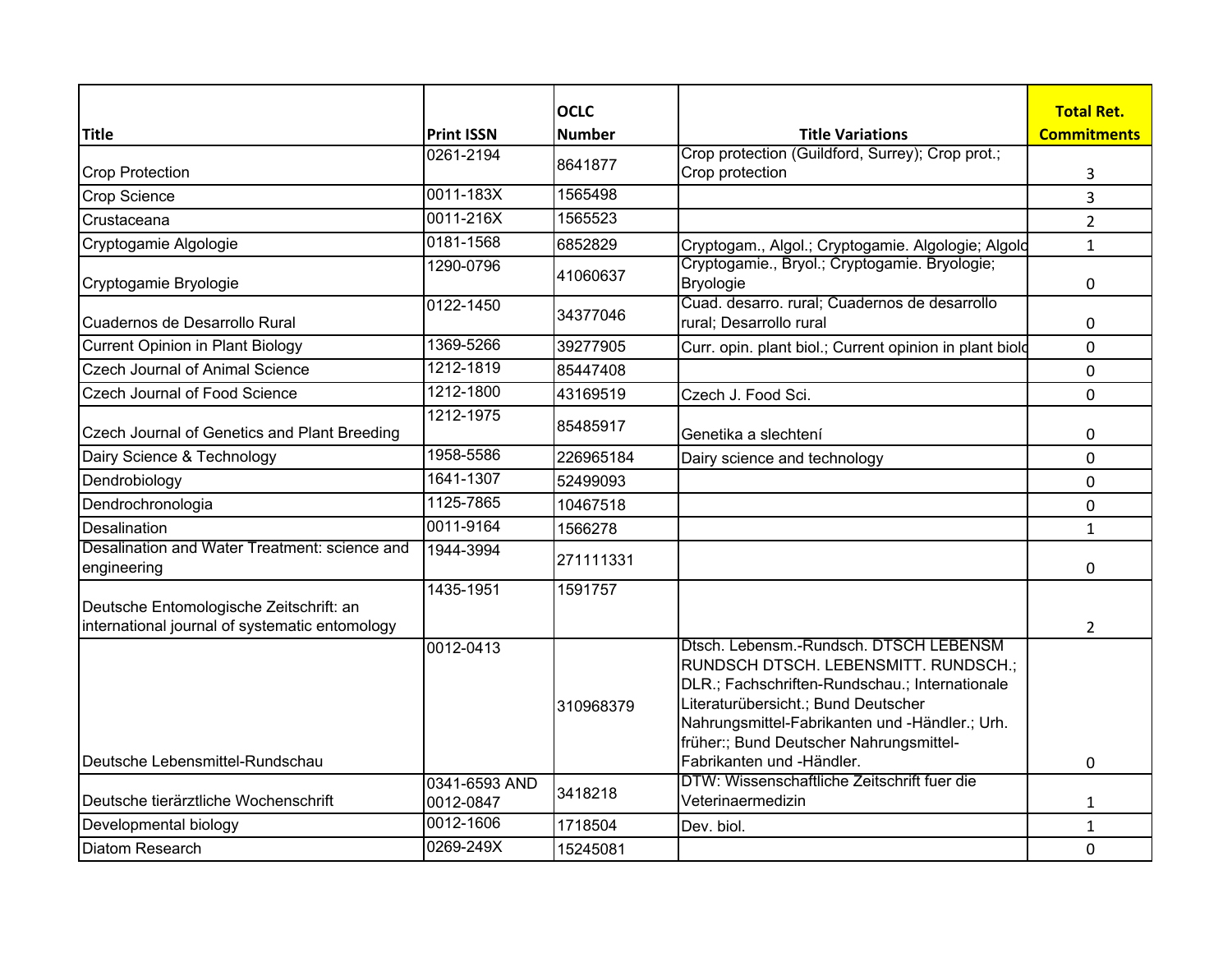|                                              |                   | <b>OCLC</b>   |                                                                                                                        | <b>Total Ret.</b>  |
|----------------------------------------------|-------------------|---------------|------------------------------------------------------------------------------------------------------------------------|--------------------|
| <b>Title</b>                                 | <b>Print ISSN</b> | <b>Number</b> | <b>Title Variations</b>                                                                                                | <b>Commitments</b> |
| Die Landtechnik.                             | 0023-8082         | 2500979       |                                                                                                                        | 0                  |
|                                              | 0177-5103         |               | Dis. aquat. org.; Diseases of aquatic organisms;                                                                       |                    |
| Diseases of Aquatic Organisms                |                   | 13369805      | <b>DAO</b>                                                                                                             | 2                  |
| <b>Domestic Animal Endocrinology</b>         | 0739-7240         | 610442088     |                                                                                                                        | 1                  |
| <b>Ecological Entomology</b>                 | 0307-6946         | 2218142       | Ecol. entomol.; Ecological entomology                                                                                  | 3                  |
| Ecological Monographs.                       | 0012-9615         | 1567355       |                                                                                                                        | $\mathbf{1}$       |
| Ecology of Food and Nutrition                | 0367-0244         | 1285522       |                                                                                                                        | $\overline{2}$     |
| Ecology of Freshwater Fish                   | 0906-6691         | 28186890      |                                                                                                                        | 1                  |
| Ecology.                                     | 0012-9658         | 2006581       |                                                                                                                        | 1                  |
| Economic Botany                              | 0013-0001         | 1567380       |                                                                                                                        | 1                  |
| Egyptian Journal of Biological Pest Control  | 1110-1768         | 41955385      |                                                                                                                        | 0                  |
| Elelmiszervizsgalati Kozlemenyek             | 0422-9576         | 1290602       |                                                                                                                        | 0                  |
| Empire journal of experimental agriculture   | 0376-1703         | 1567837       | <b>Experimental Agriculture</b>                                                                                        | $\overline{2}$     |
| Engenharia Sanitaria e Ambiental             | 1413-4152         | 48546670      |                                                                                                                        | 0                  |
| Entomologia Experimentalis et Applicata      | 0013-8703         | 1568001       | Entomol. exp. appl.; Entomologia experimentalis<br>et applicata                                                        | 1                  |
| Entomologia Generalis                        | 0171-8177         | 4670608       |                                                                                                                        | $\overline{2}$     |
| Entomologica Americana                       | 1947-5136         | 311509944     |                                                                                                                        | 1                  |
| Entomologica Fennica                         | 0785-8760         | 22576975      |                                                                                                                        | $\mathbf{1}$       |
| <b>Entomological News</b>                    | 0013-872X         | 2044369       |                                                                                                                        | $\mathbf{1}$       |
| <b>Entomological Science</b>                 | 1343-8786         | 39186030      |                                                                                                                        | 1                  |
| Entomophaga.                                 | 0013-8959         | 1568057       |                                                                                                                        | 1                  |
| <b>Environmental and Experimental Botany</b> | 0098-8472         | 1619613       | <b>Environmental and Experimental Botany;</b><br><b>Radiation Botany</b>                                               | 3                  |
| <b>Environmental Biology of Fishes</b>       | 0378-1909         | 2986368       |                                                                                                                        | $\mathbf{1}$       |
| <b>Environmental Earth Sciences</b>          | 1866-6280         | 503563468     | Environmental geology                                                                                                  | $\mathbf{1}$       |
| <b>Environmental Entomology</b>              | 0046-225X         | 1229150       |                                                                                                                        | $\overline{2}$     |
| <b>Environmental Fluid Mechanics</b>         | 1567-7419         | 49235803      |                                                                                                                        | 0                  |
| <b>Environmental Geochemistry and Health</b> | 0269-4042         | 12269097      | Environmental Geochemistry and Health: official<br>journal of the Society for Environmental<br>Geochemistry and Health | 0                  |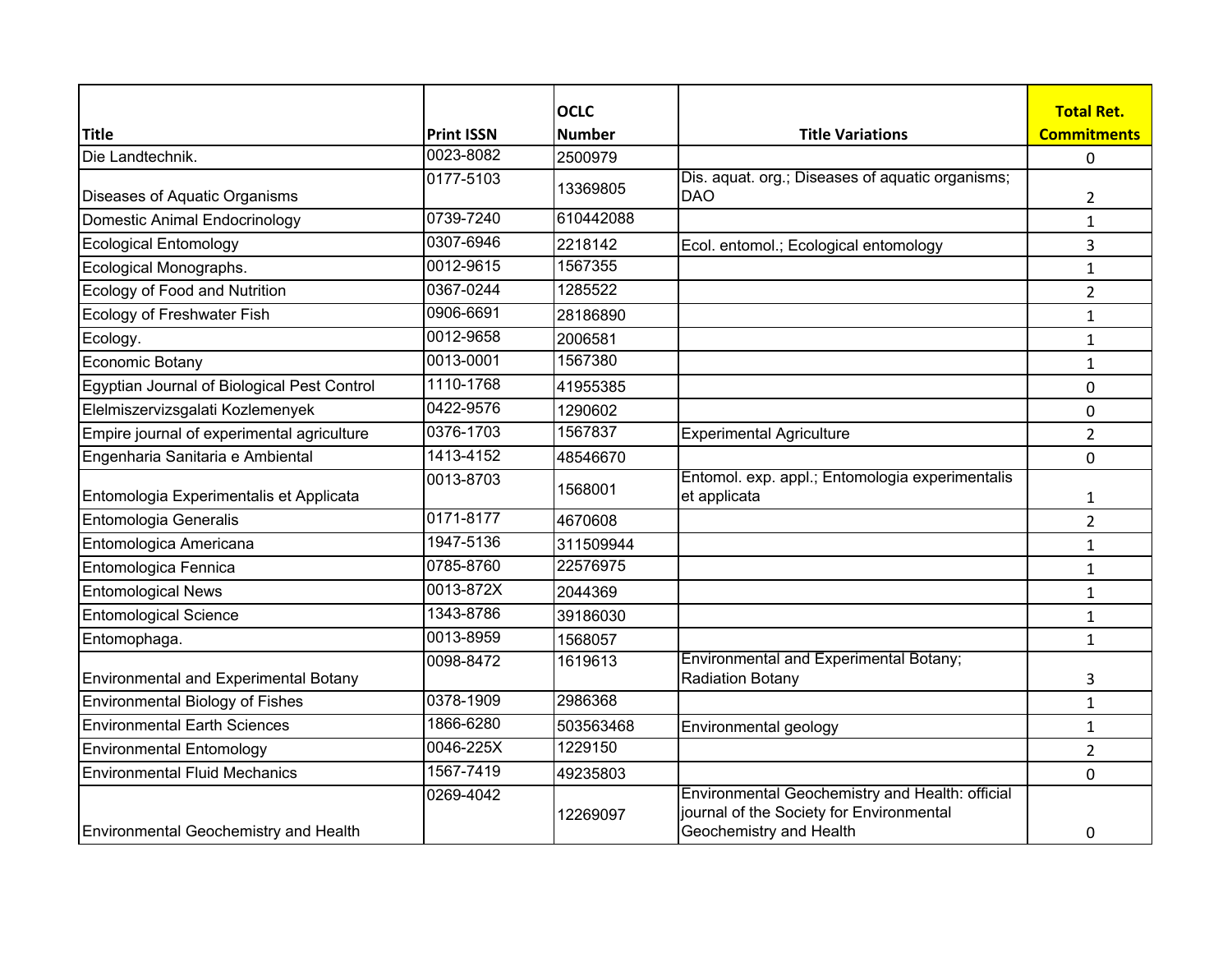|                                                               |                   | <b>OCLC</b>   |                                                                                                 | <b>Total Ret.</b>  |
|---------------------------------------------------------------|-------------------|---------------|-------------------------------------------------------------------------------------------------|--------------------|
| <b>Title</b>                                                  | <b>Print ISSN</b> | <b>Number</b> | <b>Title Variations</b>                                                                         | <b>Commitments</b> |
|                                                               | 0943-0105         |               | <b>Environmental Geology and Water Sciences</b>                                                 |                    |
| <b>Environmental Geology</b>                                  |                   | 28348142      | (Germany) (0177-5146)                                                                           | $\mathbf{1}$       |
|                                                               | 0143-1471         |               | Environ. pollut., Ser. A, Ecol. biol.; Environmental                                            |                    |
| Environmental Pollution.                                      |                   | 6067650       | pollution. Series A. Ecological and biological;<br>Ecological and biological                    | 3                  |
| <b>Environmental Toxicology</b>                               | 1520-4081         | 39481374      | Environ. toxicol.; Environmental toxicology                                                     | $\overline{2}$     |
| <b>Equine Veterinary Education</b>                            | 0957-7734         | 21207859      | Equine vet. educ.; Equine veterinary education; EV                                              | $\mathbf{1}$       |
| Equine Veterinary Journal                                     | 0425-1644         | 1568146       |                                                                                                 | $\mathbf{1}$       |
| Erwerbs - Obstbau                                             | 0014-0309         | 54751321      |                                                                                                 | $\mathbf 0$        |
| Essays In Biochemistry.                                       | 0071-1365         | 1568241       | Essays biochem.; Essays in biochemistry                                                         | $\mathbf{1}$       |
|                                                               | 0160-8347         | 3703760       | Estuaries; Estuaries and Coasts; Chesapeake                                                     |                    |
| <b>Estuaries</b>                                              |                   |               | Science                                                                                         | 3                  |
|                                                               | 1559-2723         | 62594523      | Estuaries; Estuaries and Coasts; Chesapeake                                                     |                    |
| <b>Estuaries and Coasts</b>                                   |                   |               | Science<br>Estuarine, Coastal and Shelf Science; Estuarine                                      | $\mathbf{1}$       |
| Estuarine and coastal marine science                          | 0302-3524         | 1789267       | and coastal marine science.                                                                     | $\mathbf{1}$       |
|                                                               | 0272-7714         | 6929198       | Estuarine, Coastal and Shelf Science; Estuarine                                                 |                    |
| Estuarine, Coastal and Shelf Science                          |                   |               | and coastal marine science.                                                                     | 1                  |
| Euphytica                                                     | 0014-2336         | 1568375       |                                                                                                 | 3                  |
| Eurasian Soil Science                                         | 1064-2293         | 26271640      | Eurasian soil science; Soviet Soil Science                                                      | 0                  |
| European Association of Fish Pathologists.<br><b>Bulletin</b> | 0108-0288         | 11036305      | Bull. Eur. Ass. Fish Pathol.                                                                    | 0                  |
| European Food Research and Technology:                        | 1438-2377         |               |                                                                                                 |                    |
| international journal of food research and                    |                   | 473928509     |                                                                                                 |                    |
| technology                                                    |                   | 1568454       | Efrat<br>Biochemische Zeitschrift; The FEBS journal;                                            | 0                  |
|                                                               |                   |               | Beitrage zur chemischen Physiologie und                                                         |                    |
| European J of Biochemistry                                    |                   |               | Pathologie                                                                                      | $\mathbf{1}$       |
| European Journal of Agronomy                                  | 1161-0301         | 26441571      | Eur. J. agron.; European journal of agronomy                                                    | 0                  |
|                                                               | 1210-5759         | 28143038      | Eur. J. Entomol.; European Journal of Entomology                                                |                    |
| European Journal of Entomology                                |                   |               | (Ceské Budejovice, Print); Eur. j. entomol                                                      | 1                  |
|                                                               | 0300-1237         |               | Eur. j. forest pathol.; European journal of forest<br>pathology; Journal européen de pathologie |                    |
|                                                               |                   | 1643880       | forestière; Europäische Zeitschrift für                                                         |                    |
| European Journal of Forest Pathology.                         |                   |               | Forstpathologie                                                                                 | 1                  |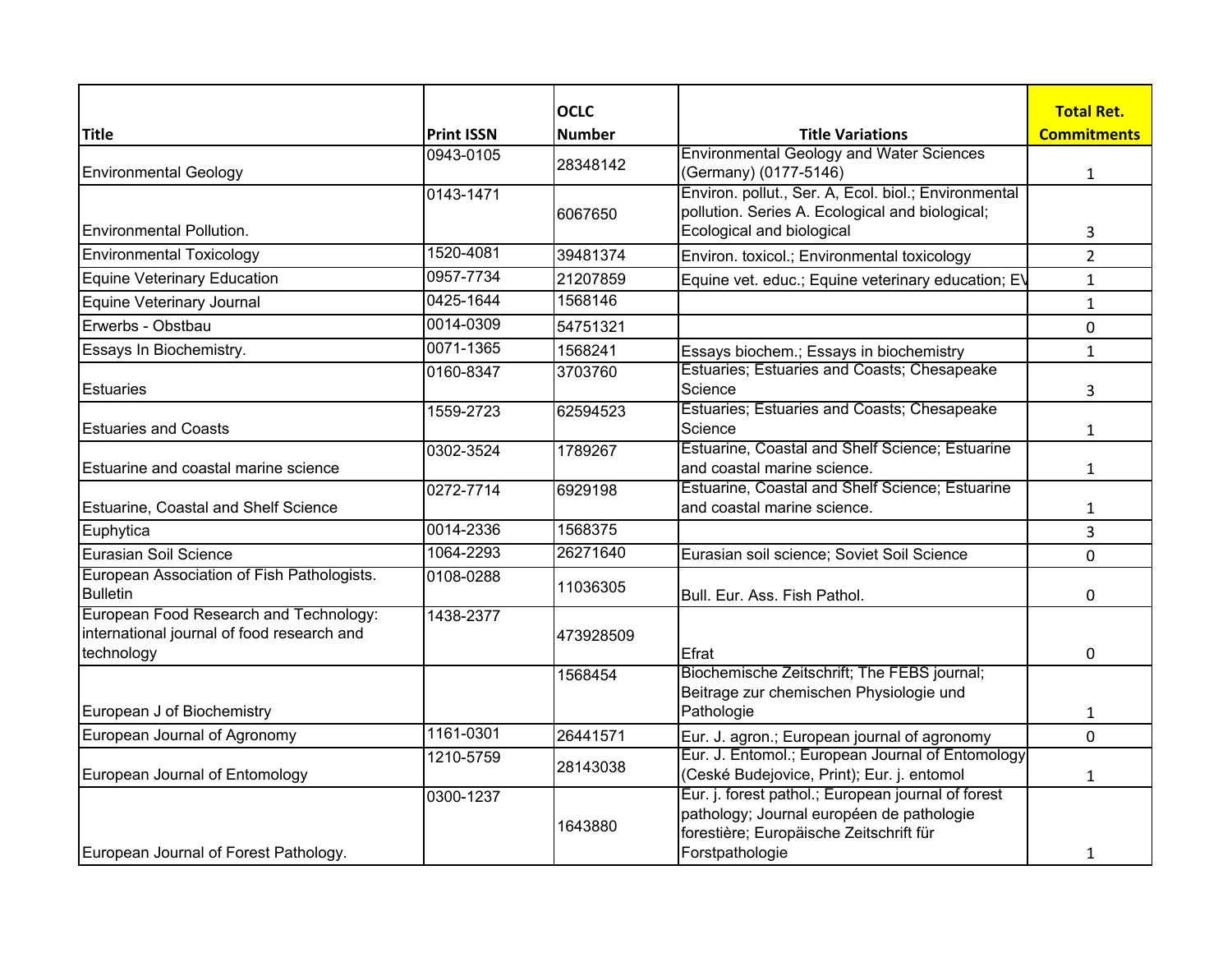|                                           |                   | <b>OCLC</b>   |                                                                                                                                                                                       | <b>Total Ret.</b>  |
|-------------------------------------------|-------------------|---------------|---------------------------------------------------------------------------------------------------------------------------------------------------------------------------------------|--------------------|
| <b>Title</b>                              | <b>Print ISSN</b> | <b>Number</b> | <b>Title Variations</b>                                                                                                                                                               | <b>Commitments</b> |
| European Journal of Forest Research       | 1612-4669         | 55859513      | Forest research                                                                                                                                                                       | 1                  |
| European Journal of Horticultural Science | 1611-4426         | 52220522      | Europ. J. Hort. Sci                                                                                                                                                                   | 0                  |
| European Journal of Lipid Science and     | 1438-7697         | 43602575      | Eur. j. lipid sci. technol.; European journal of lipid<br>science and technology (Print); EJLST; Lipid                                                                                |                    |
| Technology                                |                   |               | science and technology; Eur. j. lipid sci. technol.                                                                                                                                   | 0                  |
| European Journal of Phycology             | 0967-0262         | 27861903      | European journal of phycology; British<br>phycological journal                                                                                                                        | $\overline{2}$     |
| European Journal of Plant Pathology       | 0929-1873         | 30598393      | European journal of plant pathology; Netherlands<br>journal of plant pathology                                                                                                        | 1                  |
| European Journal of Soil Biology          | 1164-5563         | 45267100      |                                                                                                                                                                                       | $\overline{2}$     |
| European Journal of Soil Science          | 1351-0754         | 30313977      | Journal of soil science; European Journal Soil<br>Science.                                                                                                                            | 1                  |
| European Review of Agricultural Economics | 0165-1587         | 1916834       | Eur. rev. agric. econ.; European review of<br>agricultural economics                                                                                                                  | $\overline{2}$     |
| Evolution.                                | 0014-3820         | 1568544       |                                                                                                                                                                                       | $\mathbf{1}$       |
| Evolutionary biology                      | 0071-3260         | 1568546       |                                                                                                                                                                                       | $\mathbf{1}$       |
| Evolutionary Ecology.                     | 0269-7653         | 15249218      | Evol. ecol.; Evolutionary ecology                                                                                                                                                     | $\mathbf{1}$       |
| Experimental & Applied Acarology          | 0168-8162         | 12482559      | Exp. appl. acarol.; Experimental & applied<br>acarology; Experimental and applied acarology                                                                                           | 1                  |
| <b>Experimental Agriculture</b>           | 0014-4797         | 1568630       | Empire journal of experimental agriculture                                                                                                                                            | $\overline{2}$     |
| Experimental Animals Tokyo                | 1341-1357         | 53816439      | Jikken Dobutsu (Japan) (0007-5124)                                                                                                                                                    | 0                  |
| Family and Community Health               | 0160-6379         |               |                                                                                                                                                                                       | $\mathbf{1}$       |
| FASEB Journal.                            | 0892-6638         | 15231392      | <b>Federation of American Societies for</b><br><b>Experimental Biology</b>                                                                                                            | $\overline{2}$     |
| <b>FEBS</b> journal                       | not listed        | 57352964      | FEBS J; Federation of European Biochemical<br>Societies journal; European Journal of<br>Biochemistry; Biochemische Zeitschrift; Beitrage<br>zur chemischen Physiologie und Pathologie | 0                  |
|                                           | 0014-5793         |               | FEBS lett. FEBS Lett; FEBS letters; Federation of                                                                                                                                     |                    |
| <b>FEBS Letters.</b>                      |                   | 1569056       | European Biochemical Societies letters                                                                                                                                                | $\overline{2}$     |
| <b>Feed International</b>                 | 0274-5771         | 6413497       | Feed int.; Feed international                                                                                                                                                         | 0                  |
| Feedstuffs                                | 0014-9624         | 1335250       |                                                                                                                                                                                       | 1                  |
| <b>Field Crops Research</b>               | 0378-4290         | 665222409     |                                                                                                                                                                                       | 4                  |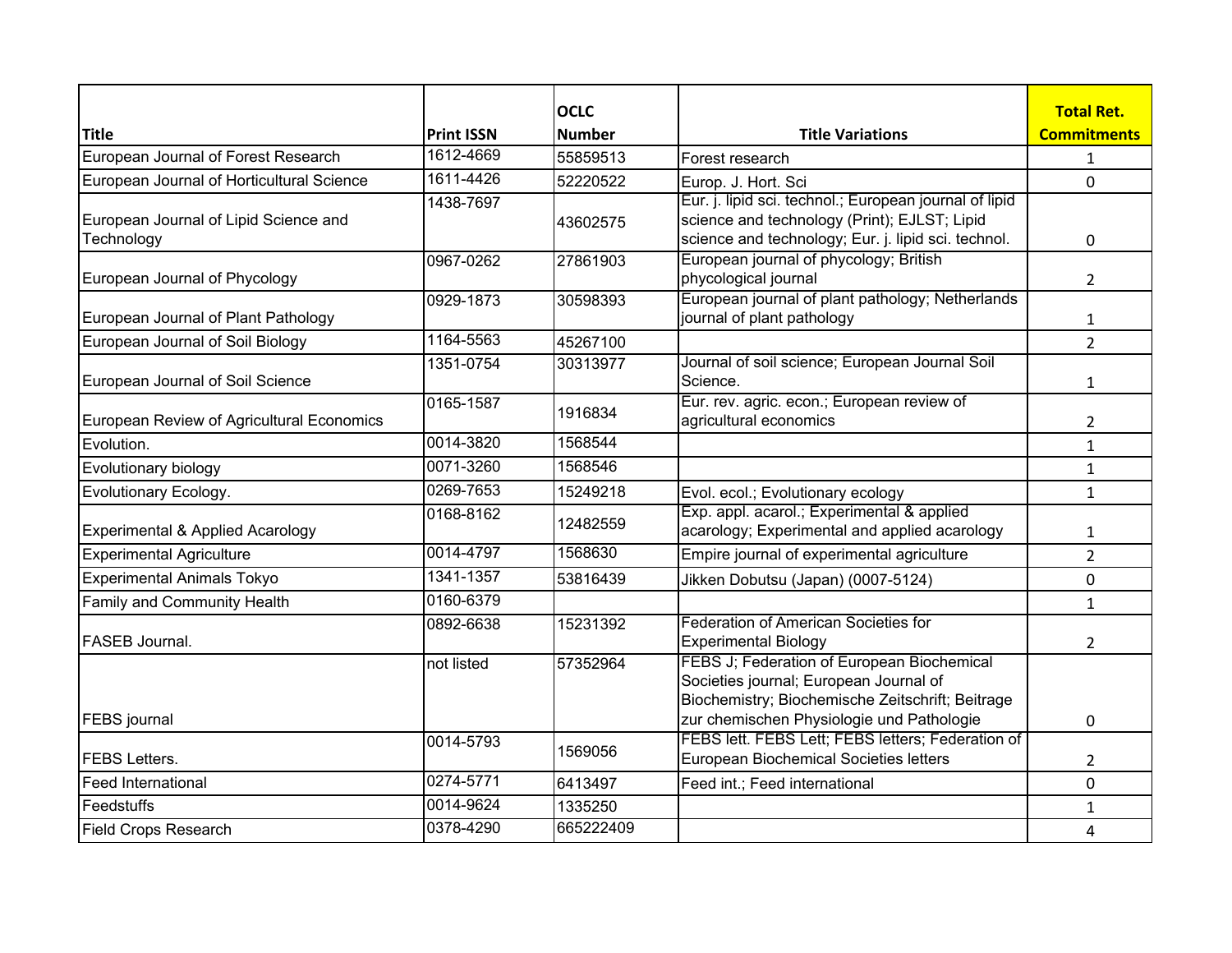|                                         |                   | <b>OCLC</b>   |                                                                                                                                                                                                    | <b>Total Ret.</b>  |
|-----------------------------------------|-------------------|---------------|----------------------------------------------------------------------------------------------------------------------------------------------------------------------------------------------------|--------------------|
| <b>Title</b>                            | <b>Print ISSN</b> | <b>Number</b> | <b>Title Variations</b>                                                                                                                                                                            | <b>Commitments</b> |
| <b>Fish and Fisheries</b>               | 1467-2960         | 44780983      | Fish and fisheries (Oxford, England); Fish fish.;<br><b>Fish and fisheries</b>                                                                                                                     | 0                  |
| <b>Fish and Shellfish Immunology</b>    | 1050-4648         | 21501593      | Fish shellfish immunol.; Fish & shellfish<br>immunology (Print); Fish and shellfish<br>immunology                                                                                                  | 1                  |
| Fish Pathology (Gyobyō kenkyū)          | 0388-788X         | 220952840     | Fish pathology                                                                                                                                                                                     | 0                  |
| Fish Physiology & Biochemistry          | 0920-1742         | 13637540      | Fish physiol. biochem.; Fish physiology and<br>biochemistry                                                                                                                                        | 1                  |
| Fisheries (Bethesda)                    | 0363-2415         | 2146875       | American Fisheries Society. Newsletter of the<br>American Fisheries Society; Fisheries                                                                                                             | 3                  |
| <b>Fisheries Management and Ecology</b> | 0969-997X         | 30443288      | Fish. manag. ecol.; Fisheries management and<br>ecology; FME                                                                                                                                       | 1                  |
| <b>Fisheries Oceanography</b>           | 1054-6006         | 22922240      | Fish. ocean.; Fisheries oceanography                                                                                                                                                               | 0                  |
| <b>Fisheries Research</b>               | 0165-7836         | 8006898       | Fish. res.; Fisheries research                                                                                                                                                                     | $\overline{2}$     |
| <b>Fisheries Science</b>                | 0919-9268         | 30557786      | Fish. sci.; Fisheries science; FS; FS, fisheries<br>science                                                                                                                                        | 2                  |
| <b>Fishery Bulletin</b>                 | 0090-0656         | 1783998       | Fishery bulletin (Washington, D.C.: 1971); Fish.<br>bull.; Fishery bulletin                                                                                                                        | $\mathbf{0}$       |
| <b>Flavour and Fragrance Journal</b>    | 0882-5734         | 11893334      | (Print); Current awareness in flavour and<br>fragrance                                                                                                                                             | 0                  |
| Fleischwirtschaft                       | 0015-363X         | 1771974       | Fleischwirtschaft; Die Fleischwirtschaft; Von der<br>Erzeugung bis zur Vermarktung von<br>Lebensmitteln tierischen Ursprungs                                                                       | 1                  |
| Flora                                   | 0367-2530         | 2410726       | Flora (Jena, Germany); Flora; Flora (Jena);<br>Morphologie, Geobotanik, Oekophysiologie;<br>Issues for <2002> have English subtitle:;<br>Morphology, distribution, functional ecology of<br>plants | 1                  |
| Florida Entomologist                    | 0015-4040         | 1569453       | Florida Buggist                                                                                                                                                                                    | 4                  |
| Folia Geobotanica                       | 1211-9520         | 39365337      | Folia geobotanica & phytotaxonomica                                                                                                                                                                | 0                  |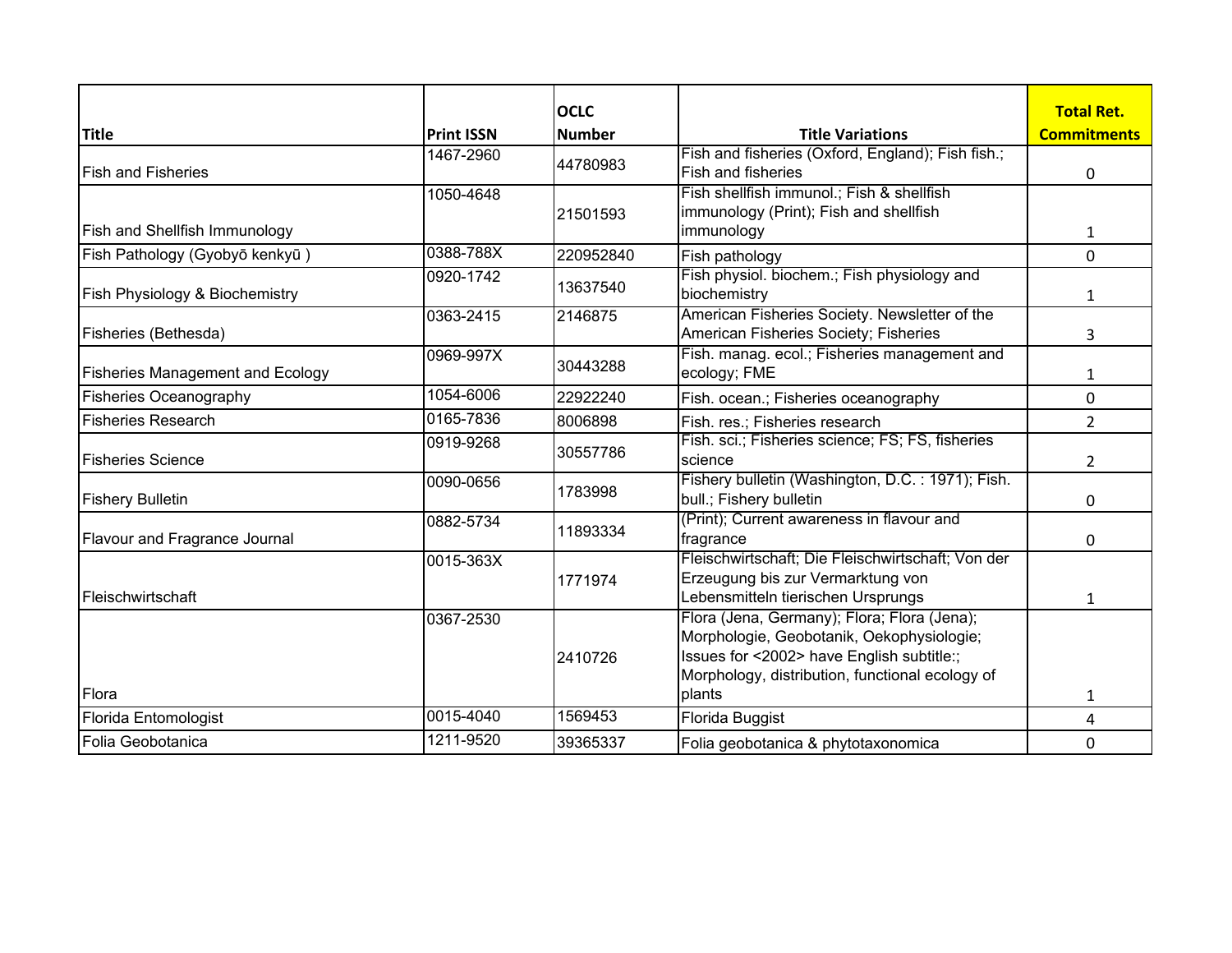|                                                                                                        |                   | <b>OCLC</b>   |                                                                                                                                                                                                                                                                                                                                                                                                                              | <b>Total Ret.</b>  |
|--------------------------------------------------------------------------------------------------------|-------------------|---------------|------------------------------------------------------------------------------------------------------------------------------------------------------------------------------------------------------------------------------------------------------------------------------------------------------------------------------------------------------------------------------------------------------------------------------|--------------------|
| <b>Title</b>                                                                                           | <b>Print ISSN</b> | <b>Number</b> | <b>Title Variations</b>                                                                                                                                                                                                                                                                                                                                                                                                      | <b>Commitments</b> |
| Food Additives & Contaminants: Part A -<br>Chemistry, Analysis, Control, Exposure & Risk<br>Assessment | 1944-0049         | 248654301     | Food Addit. Contam., Part A, Analysis control<br>expo. risk assess. Food Addit Contam Part A<br>Chem Anal Control Expo Risk Assess; Food<br>additives & contaminants. Part A. Chemistry,<br>analysis, control, exposure & risk assessment<br>(Print); Chemistry, analysis, control, exposure &<br>risk assessment; Food additives and<br>contaminants.; Part A,; Chemistry, analysis,<br>control, exposure & risk assessment | 0                  |
| Food additives and contaminants : analysis,<br>surveillance, evaluation, control                       | 0265-203X         | 11154369      | Food additives and contaminants : analysis,<br>surveillance, evaluation, control.; Food Additives<br>and Contaminants A                                                                                                                                                                                                                                                                                                      | $\overline{2}$     |
| Food Additives and Contaminants A                                                                      | 0265-203X         | 248654301     | Food additives and contaminants : analysis,<br>surveillance, evaluation, control.; Food Additives<br>and Contaminants A                                                                                                                                                                                                                                                                                                      | 1                  |
| Food Additives and Contaminants B,<br>Surveillance                                                     | 1939-3210         | 156994889     | Food additives and contaminants : analysis,<br>surveillance, evaluation, control.                                                                                                                                                                                                                                                                                                                                            | 0                  |
| <b>Food Analytical Methods</b>                                                                         | 1936-9751         | 123894610     |                                                                                                                                                                                                                                                                                                                                                                                                                              | 0                  |
| Food and agricultural immunology                                                                       | 0954-0105         | 20028489      |                                                                                                                                                                                                                                                                                                                                                                                                                              | $\mathbf{1}$       |
| Food and Bioprocess Technology                                                                         | 1935-5130         | 78569726      | Food bioproc. tech.; Food and bioprocess technold                                                                                                                                                                                                                                                                                                                                                                            | 0                  |
| Food and Bioproducts Processing                                                                        | 0960-3085         | 24327073      | Food bioprod. process.; Food and bioproducts<br>processing; Transactions of the Institution of<br>Chemical Engineers.; Part C; Trans IChemE, Part<br>C;                                                                                                                                                                                                                                                                      | $\mathbf{1}$       |
| <b>Food and Chemical Toxicology</b>                                                                    | $0278 - 6915$     | 7864235       | Food chem. toxicol.; Food and chemical toxicology                                                                                                                                                                                                                                                                                                                                                                            | $\mathbf{1}$       |
| Food and Drug Law Journal                                                                              | 1064-590x         | 26135015      | Food drug law j.; Food and drug law journal                                                                                                                                                                                                                                                                                                                                                                                  | $\overline{2}$     |
| Food and Nutrition Bulletin                                                                            | 0379-5721         | 5348644       | Food Nutr Bull Food nutr. bull.; Food and nutrition<br>bulletin                                                                                                                                                                                                                                                                                                                                                              | 0                  |
| <b>Food Australia</b>                                                                                  | 1032-5298         | 19015915      | Food Aust.; Food Australia; Food standard                                                                                                                                                                                                                                                                                                                                                                                    | $\mathbf{1}$       |
| <b>Food Biophysics</b>                                                                                 | 1557-1858         | 61187291      |                                                                                                                                                                                                                                                                                                                                                                                                                              | $\mathbf 0$        |
| Food Biotechnology                                                                                     | 0890-5436         | 14261865      | Food biotechnology (New York, N.Y.); Food<br>biotechnol.; Food biotechnology                                                                                                                                                                                                                                                                                                                                                 | 0                  |
| <b>Food Chemistry</b>                                                                                  | 0308-8146         | 639062503     |                                                                                                                                                                                                                                                                                                                                                                                                                              | $\overline{2}$     |
| <b>Food Control</b>                                                                                    | 0956-7135         | 22155024      | Food control; Food control                                                                                                                                                                                                                                                                                                                                                                                                   | $\mathbf{1}$       |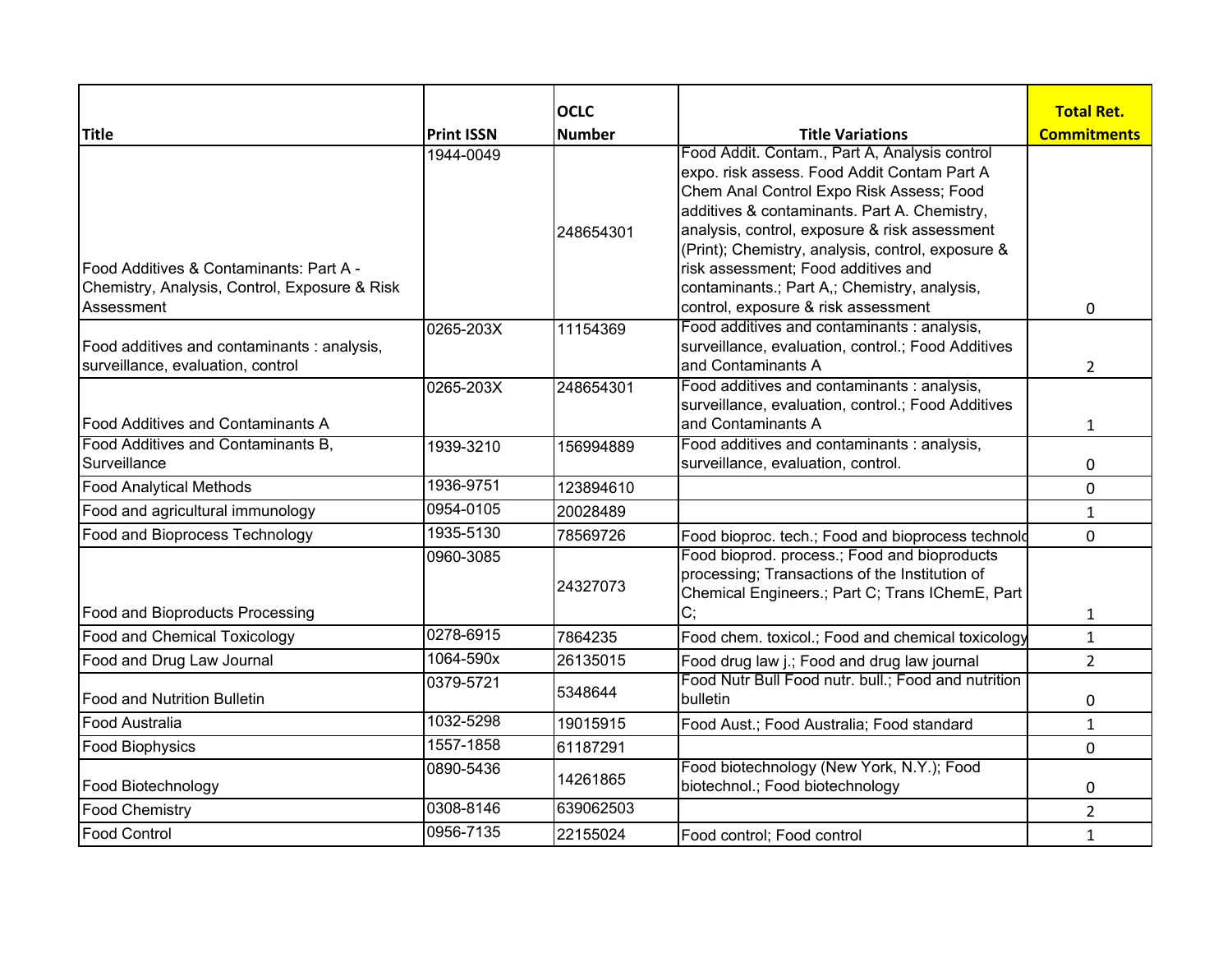|                                                                   |                   | <b>OCLC</b>   |                                                                                                                               | <b>Total Ret.</b>  |
|-------------------------------------------------------------------|-------------------|---------------|-------------------------------------------------------------------------------------------------------------------------------|--------------------|
| <b>Title</b>                                                      | <b>Print ISSN</b> | <b>Number</b> | <b>Title Variations</b>                                                                                                       | <b>Commitments</b> |
| Food Hydrocolloids                                                | 0268-005X         | 14942784      | Food hydrocoll.                                                                                                               | 1                  |
| Food Microbiology                                                 | 0740-0020         | 9848338       | Food microbiol                                                                                                                | $\mathbf{1}$       |
| <b>Food Policy</b>                                                | 0306-9192         | 2441275       |                                                                                                                               | 4                  |
| <b>Food Protection Trends.</b>                                    | 1541-9576         | 50704650      | Dairy, Food and Environmental Sanitation (United<br>States) (1043-3546)                                                       | 0                  |
| <b>Food Quality and Preference</b>                                | 0950-3293         | 20189521      | Food qual. prefer                                                                                                             | $\mathbf 0$        |
| Food Research                                                     | 0095-974X         | 1569656       | Food Research; Journal of Food Science                                                                                        | $\mathbf{1}$       |
| Food Research International                                       | 0963-9969         | 25848747      | Food research international (Ottawa, Ont.); Food<br>res. int.; Food research international                                    | $\overline{2}$     |
| <b>Food Reviews International</b>                                 | 8755-9129         | 11427078      | Food rev. int.; Food reviews international                                                                                    | $\mathbf{1}$       |
| Food Science and Biotechnology                                    | 1226-7708         | 43523936      | Foods and biotechnology                                                                                                       | 0                  |
| Food Science and Technology International                         | 1082-0132         | 32253377      | Food sci. technol. int.; Food science and<br>technology international; Ciencia y tecnología de<br>los alimentos internacional | 0                  |
| Food Science and Technology Research                              | 1344-6606         | 42835750      | FSTR; Food sci. technol. res                                                                                                  | 0                  |
| <b>Food Security</b>                                              | 1876-4517         | 646592508     | Internetausg.: Food security                                                                                                  | $\pmb{0}$          |
| Food Technology and Biotechnology                                 | 1330-9862         | 61232266      |                                                                                                                               | 0                  |
| Food Technology: advancing food & health<br>through sound science | 0015-6639         | 1569663       | Proceedings - Institute of Food Technologists                                                                                 | $\overline{2}$     |
| Foodborne Pathogens and Disease                                   | 1535-3141         | 47013627      | Foodborne Pathog Dis; Foodborne pathogens<br>and disease                                                                      | 0                  |
| Forage and Grazinglands                                           | 1547-4631         | 53401341      | Forage grazinglands; Forage and grazinglands;<br>Forage and grazing lands                                                     | 0                  |
| Forest Ecology and Management                                     | 0378-1127         | 3131594       |                                                                                                                               | $\overline{2}$     |
| Forest Insect & Disease Leaflet                                   | 0197-8500         | 2712861       | For. insect dis. leafl.; Forest insect & disease<br>leaflet; Forest insect and disease leaflet                                | $\mathbf{1}$       |
| Forest Pathology                                                  | 1437-4781         | 43766903      | For. path.; Forest pathology (Print); Journal de<br>pathologie forestière; Zeitschrift für<br>Forstpathologie                 | 1                  |
| <b>Forest Policy and Economics</b>                                | 1389-9341         | 45032977      | Forest policy and economics                                                                                                   | $\Omega$           |
| Forest Products Journal                                           | 0015-7473         | 1569763       | For. prod. j.; Forest products journal                                                                                        | 1                  |
| Forest Science                                                    | 0015-749X         | 1569773       | Forest science. Monograph                                                                                                     | $\overline{2}$     |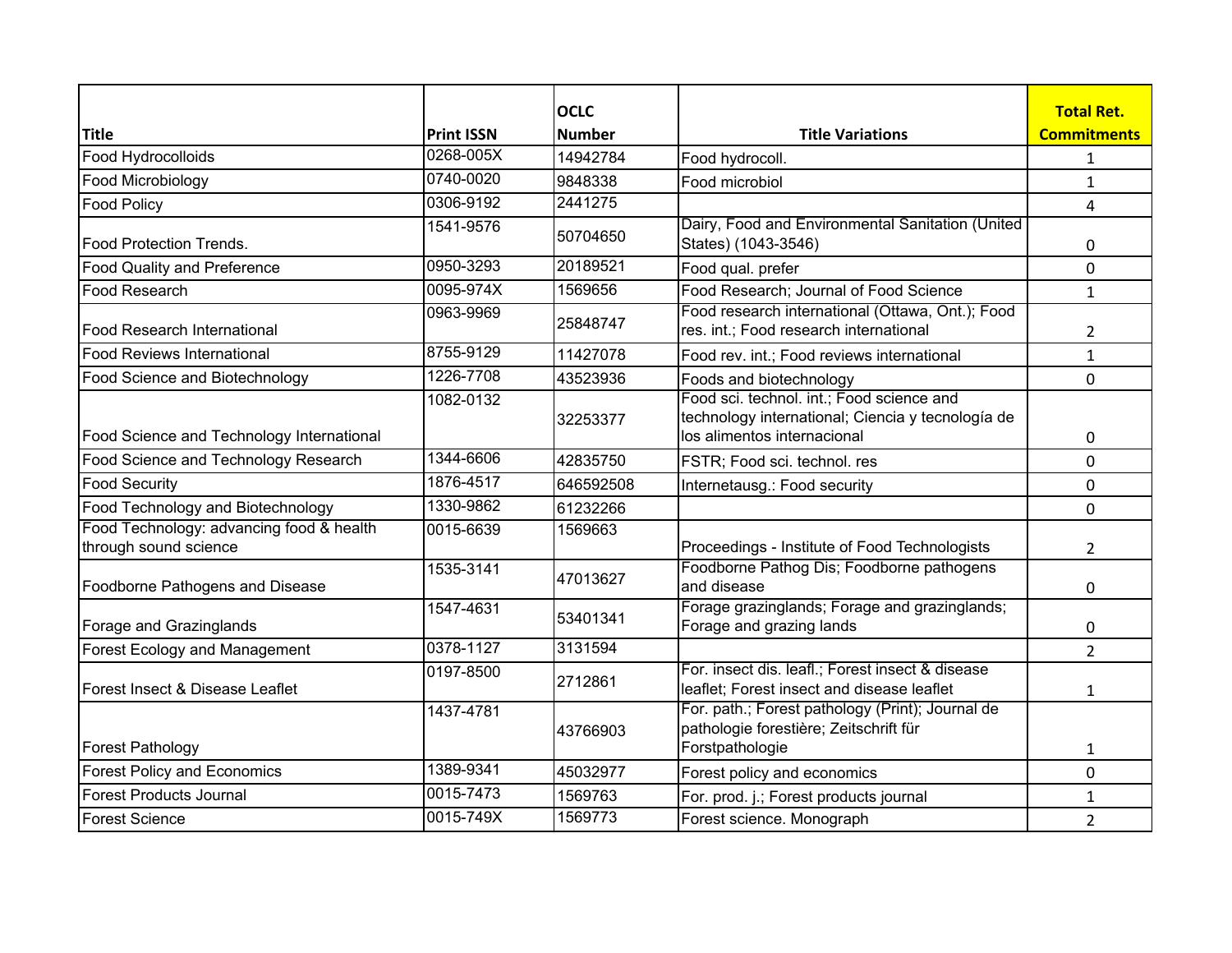|                                                                   |                   | <b>OCLC</b>   |                                                                                                                                                                                                                                                                                                | <b>Total Ret.</b>  |
|-------------------------------------------------------------------|-------------------|---------------|------------------------------------------------------------------------------------------------------------------------------------------------------------------------------------------------------------------------------------------------------------------------------------------------|--------------------|
| <b>Title</b>                                                      | <b>Print ISSN</b> | <b>Number</b> | <b>Title Variations</b>                                                                                                                                                                                                                                                                        | <b>Commitments</b> |
| <b>Forest Systems</b>                                             | 2171-5068         | 614443557     | Investigacion Agraria. Sistemas y Recursos<br>Forestales (Spain) (1131-7965)                                                                                                                                                                                                                   | 0                  |
| Forestry                                                          | 0015-752X         | 1310944       |                                                                                                                                                                                                                                                                                                | $\overline{2}$     |
| Forestry Chronicle.                                               | 0015-7546         | 1306287       | For. chron.; Forestry chronicle; Canadian Institute<br>of Forestry.; Annual report of the Canadian<br>Institute of Forestry; 0068-8991                                                                                                                                                         | $\mathbf{1}$       |
| <b>Forestry Source</b>                                            | 1084-5496         | 33092701      | For. source.; The forestry source                                                                                                                                                                                                                                                              | 0                  |
| Fottea                                                            | 1802-5439         | 183337894     | Czech phycology; (GYFmHBV)123767032                                                                                                                                                                                                                                                            | $\mathbf{0}$       |
| Fourrages                                                         | 0429-2766         | 637691912     |                                                                                                                                                                                                                                                                                                | 0                  |
| <b>Frontiers of Plant Science</b>                                 | 0016-2167         | 1293799       | Front. plant sci.; Frontiers of plant science                                                                                                                                                                                                                                                  | $\mathbf{1}$       |
| <b>Fruit and Tree Nuts Yearbook</b>                               | 1936-2757         | 48260888      | Fruit and tree nuts outlook (Online); Fruit and tree<br>nuts outlook (Online); Index screen has title:; Fruit<br>and tree nuts (FTS-BB); Yearbook issue has title:;<br>Situation and outlook yearbook.; Fruit and tree<br>nuts; Outlook newsletter; Fruit and tree nuts<br>outlook newsletter; | 0                  |
|                                                                   | 0248-1294         |               | Documentation analytique de l'Institut de                                                                                                                                                                                                                                                      |                    |
| Fruits                                                            |                   | 60626176      | recherches sur les fruits et agrumes                                                                                                                                                                                                                                                           | 0                  |
| <b>Functional Plant Biology</b>                                   | 1445-4408         | 963644        |                                                                                                                                                                                                                                                                                                | $\mathbf 1$        |
| Fundamental and Applied Limnology                                 | 1863-9135         | 2392773       |                                                                                                                                                                                                                                                                                                | 0                  |
| <b>Fungal Genetics and Biology.</b>                               | 1087-1845         | 34233326      | Fungal genet. biol.; Fungal genetics and biology<br>(Print); FG and B; FG & B; FGB                                                                                                                                                                                                             | $\mathbf{1}$       |
| <b>Futures (East Lansing)</b>                                     | 0748-1578         | 8378003       | Futures (East Lansing, Mich.); Futures; Futures<br>(East Lansing, Mich.)                                                                                                                                                                                                                       | 0                  |
| Gayana: Botanica                                                  | 0016-5301         | 1441761       | Gayana, Bot.; Gayana. Botanica; Botánica                                                                                                                                                                                                                                                       | 0                  |
| Genetic Resources and Crop Evolution: an<br>international journal | 0925-9864         | 25449777      | Genet. resour. crop evol.; Genetic resources and<br>crop evolution; GRACE                                                                                                                                                                                                                      | 0                  |
| Genetic Resources and Crop Evolution: an<br>international journal | 0999-193X         | 19963483      | Genet. sel. evol.; Genetics selection evolution<br>(Paris); GSE                                                                                                                                                                                                                                | 1                  |
| Genetical research.                                               | 0016-6723         | 2113809       | Genet. res.; Genetical research                                                                                                                                                                                                                                                                | $\mathbf{1}$       |
| Genetics                                                          | 0016-6731         | 1570590       |                                                                                                                                                                                                                                                                                                | $\mathbf 1$        |
| Geoderma                                                          | 0016-7061         | 1158192       |                                                                                                                                                                                                                                                                                                | 3                  |
| Gesunde Pflanzen                                                  | 0367-4223         | 3084388       | Gesunde Pflanz.; Gesunde Pflanzen                                                                                                                                                                                                                                                              | $\mathbf 1$        |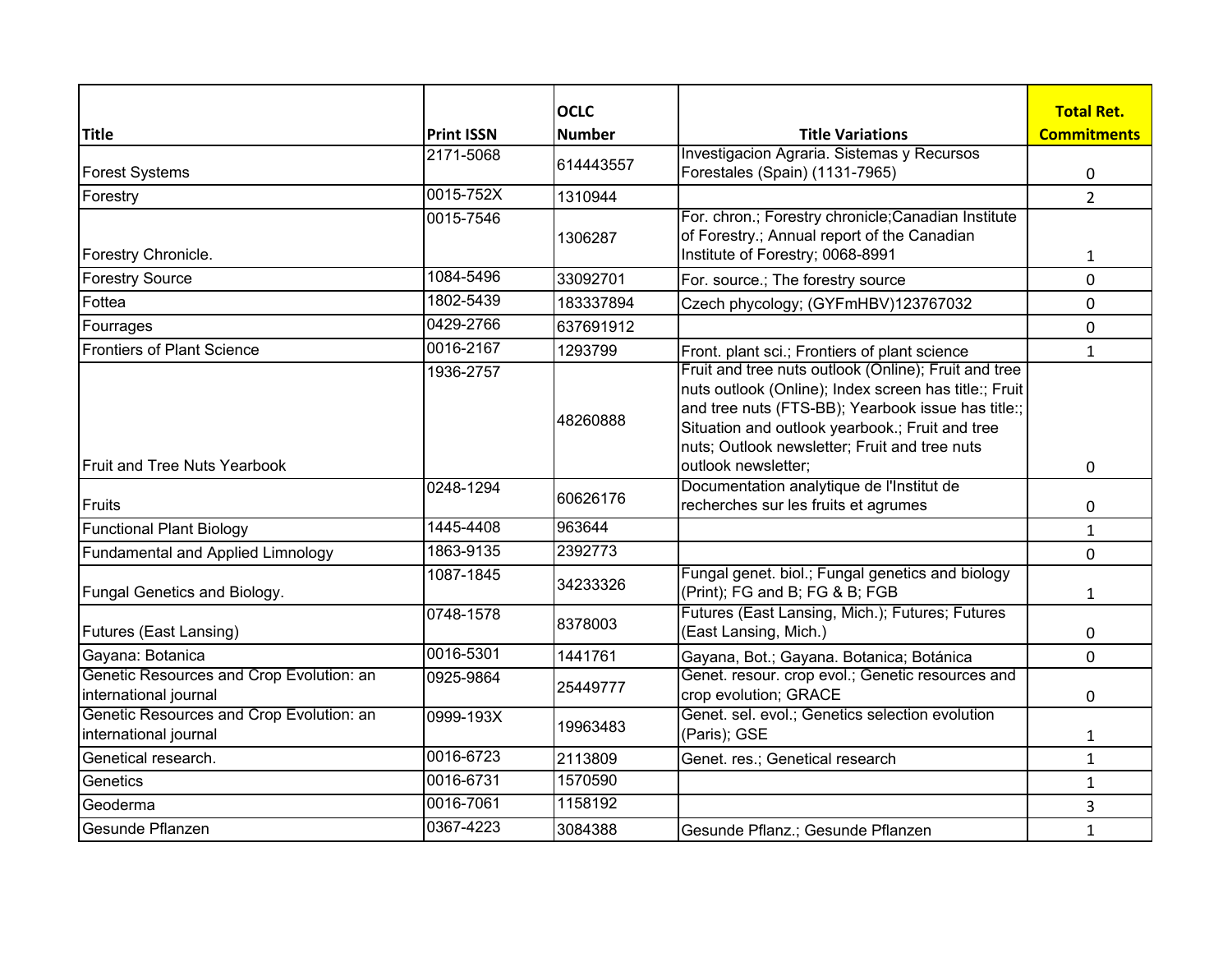|                                       |                   | <b>OCLC</b>   |                                                                                                                                         | <b>Total Ret.</b>  |
|---------------------------------------|-------------------|---------------|-----------------------------------------------------------------------------------------------------------------------------------------|--------------------|
| <b>Title</b>                          | <b>Print ISSN</b> | <b>Number</b> | <b>Title Variations</b>                                                                                                                 | <b>Commitments</b> |
|                                       | 1757-1693         | 317917512     | Glob. chang. biol., Bioenerg.; Global change                                                                                            |                    |
| Global Change Biology. Bioenergy      |                   |               | biology. Bioenergy; GCB bioenergy; Bioenergy                                                                                            | $\pmb{0}$          |
| <b>Good Fruit Grower</b>              | 0046-6174         | 4080634       | Goodfruit grow.; The Goodfruit grower; Good fruit<br>grower; Good fruit                                                                 | 0                  |
| Gorteria                              | 0017-2294         | 2447674       | Gorteria; Gorteria                                                                                                                      | 0                  |
| Grana                                 | 0017-3134         | 830748        | Grana; Grana                                                                                                                            | $\mathbf{1}$       |
| Grasas y Aceites                      | 0017-3495         | 1775751       | Grasas aceites; Grasas y aceites (Sevilla)                                                                                              | $\mathbf 0$        |
| <b>Grass and Forage Science</b>       | 0142-5242         | 5013604       | Grass forage sci.; Grass and forage science<br>(Print); Journal of the British Grassland Society                                        | $\mathbf{1}$       |
| <b>Ground Water</b>                   | 0017-467X         | 1751600       | Ground water; Ground water; GW                                                                                                          | $\mathbf{1}$       |
| Ground Water Monitoring & Remediation | 1069-3629         | 7472800       |                                                                                                                                         | 0                  |
| Grundwasser                           | 1430-483X         | 231679299     |                                                                                                                                         | 0                  |
| Haseltonia                            | 1070-0048         | 28230104      | Haseltonia (Des Moines, Iowa); Haseltonia;<br>Haseltonia (Des Moines, Iowa); Yearbook of the<br>Cactus and Succulent Society of America |                    |
| <b>Helgoland Marine Research</b>      | 1438-387X         | 42695346      |                                                                                                                                         | 0                  |
| Hidrobiologica                        | 0188-8897         | 32569959      | Marine research                                                                                                                         | $\mathbf{1}$       |
| Holzforschung                         | 0018-3830         | 1752204       |                                                                                                                                         | 0                  |
| Horticultura Brasileira               | 0102-0536         | 53863339      | Holzforschung                                                                                                                           | $\mathbf{1}$       |
|                                       | 0163-7851         | 4476218       |                                                                                                                                         | $\pmb{0}$          |
| <b>Horticultural Reviews</b>          | 0862-867X         |               | Zahradnictví (Prague, Czech Republic: 1992:                                                                                             | $\overline{2}$     |
|                                       |                   | 85447253      | Online); Vedecký casopis Zahradnictví; At head of<br>title:; Vedecký casopis; 1992; Issues for 1993-                                    |                    |
| Horticultural Science                 |                   |               | have English title:; Horticultural science                                                                                              | 0                  |
| HortScience                           | 0018-5345         | 1752284       |                                                                                                                                         | $\overline{2}$     |
| HortTechnology                        | 1063-0198         | 25298367      |                                                                                                                                         | $\overline{2}$     |
| Houille Blanche                       | 0018-6368         | 1752315       |                                                                                                                                         | 0                  |
| <b>Hyacinth Control Journal</b>       | 0146-9533         | 3051029       | Journal of Aquatic Plant Management                                                                                                     | $\mathbf{1}$       |
| Hydrobiologia                         | 0018-8158         | 1644557       |                                                                                                                                         | $\mathbf{1}$       |
| Hydrogeology Journal                  | 1431-2174         | 32301135      |                                                                                                                                         | $\mathbf{1}$       |
| <b>Hydrological Processes</b>         | 0885-6087         | 12681914      | Hydrol. process.; Hydrological processes                                                                                                | $\mathbf{1}$       |
| Hydrological Sciences Journal         | 0262-6667         | 8293191       | Hydrol. sci. j.; Hydrological sciences journal;<br>Journal des sciences hydrologiques                                                   | 1                  |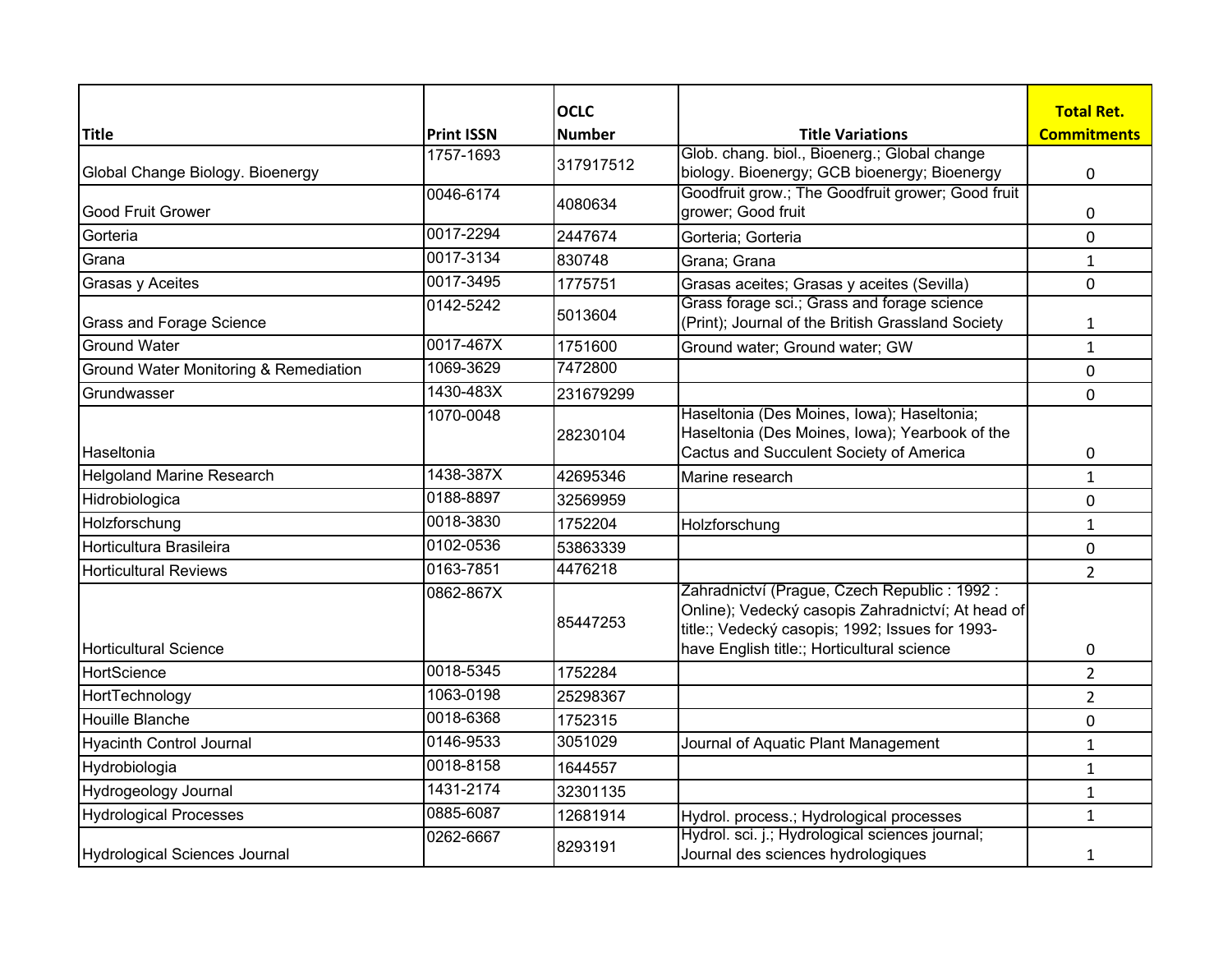| <b>Title</b>                                                                                            | <b>Print ISSN</b> | <b>OCLC</b><br><b>Number</b> | <b>Title Variations</b>                                                                                                                                                    | <b>Total Ret.</b><br><b>Commitments</b> |
|---------------------------------------------------------------------------------------------------------|-------------------|------------------------------|----------------------------------------------------------------------------------------------------------------------------------------------------------------------------|-----------------------------------------|
| Hydrologie und Wasserbewirtschaftung                                                                    | 1439-1783         | 644731379                    |                                                                                                                                                                            |                                         |
|                                                                                                         | 1027-5606         |                              | HyWa; HW; HW; Nebent.<br>Hydrol. earth syst. sci.; Hydrology and earth                                                                                                     | 0                                       |
| Hydrology and Earth System Sciences                                                                     |                   | 39365759                     | system sciences; HESS                                                                                                                                                      | 0                                       |
| Hydrology Research                                                                                      | 1998-9563         | 210028335                    | Hydrol. res.; Hydrology research                                                                                                                                           | $\mathbf{1}$                            |
| IAWA bulletin.                                                                                          | 0254-3915         | 4671507                      | IAWA journal; IAWA bulletin                                                                                                                                                | $\mathbf{1}$                            |
| IAWA Journal (International Association of Wood 0928-1541<br>Anatomists)                                |                   | 28238907                     | IAWA journal; IAWA bulletin                                                                                                                                                | $\mathbf{1}$                            |
| <b>ICES Journal of Marine Science</b>                                                                   | 1054-3139         | 22841287                     | ICES journal of marine science : journal du<br>conseil; Journal du Conseil                                                                                                 | $\mathbf{1}$                            |
| Ichthyological Exploration of Freshwaters:<br>international journal for field-orientated<br>ichthyology | 0936-9902         | 21190899                     |                                                                                                                                                                            | 3                                       |
| <b>IDS Bulletin.</b>                                                                                    | 0265-5012         | 12879804                     | /DS bulletin (University of Sussex. Institute of<br>Development Studies : 1985); IDS bull.; IDS<br>bulletin (Brighton. 1984); Institute of Development<br>Studies bulletin | 0                                       |
| Iheringia. Serie Botanica                                                                               | 0073-4705         | 2447495                      | Iheringia. Ser. bot.; Iheringia. Série botanica                                                                                                                            | 0                                       |
| Illinois agricultural economics                                                                         | 0019-1833         | 1752635                      | Review of Agricultural Economics; North Central<br>Journal of Agricultural Economics; Illinois<br>agricultural economics.                                                  | $\overline{2}$                          |
| In Vitro Cellular & Developmental Biology - Plant                                                       | 1054-5476         | 22918530                     | In vitro cell. dev. biol., Plant; In vitro cellular &<br>developmental biology. Plant; Plant; In vitro<br>cellular and developmental biology.; Plant; Invitro<br>plant     | $\mathbf{1}$                            |
| Indian Journal of Agricultural Economics.                                                               | 0019-5014         | 1752888                      | Indian j. agric. econ.; The Indian journal of<br>agricultural economics                                                                                                    | $\mathbf{1}$                            |
| Indian Journal of Agricultural Sciences                                                                 | 0019-5022         | 1771510                      | Agricultural journal of india; Agricultural Research                                                                                                                       | $\mathbf{1}$                            |
| Indian Journal of Animal Research                                                                       | 0367-6722         | 1644436                      | Indian j. anim. res.; Indian journal of animal resear                                                                                                                      | $\mathbf{1}$                            |
| Indian Journal of Genetics and Plant Breeding                                                           | 0019-5200         | 1715141                      | Indian j. genet. & plant breed.; Indian journal of<br>genetics & plant breeding                                                                                            | $\overline{2}$                          |
| Indian Journal of Horticulture                                                                          | 0972-8538         | 211359516                    |                                                                                                                                                                            | $\mathbf{1}$                            |
| Indian Journal of Traditional Knowledge                                                                 | 0972-5938         | 53956859                     |                                                                                                                                                                            | 0                                       |
| Industrial Crops and Products                                                                           | 0926-6690         | 26558437                     |                                                                                                                                                                            | $\mathbf 0$                             |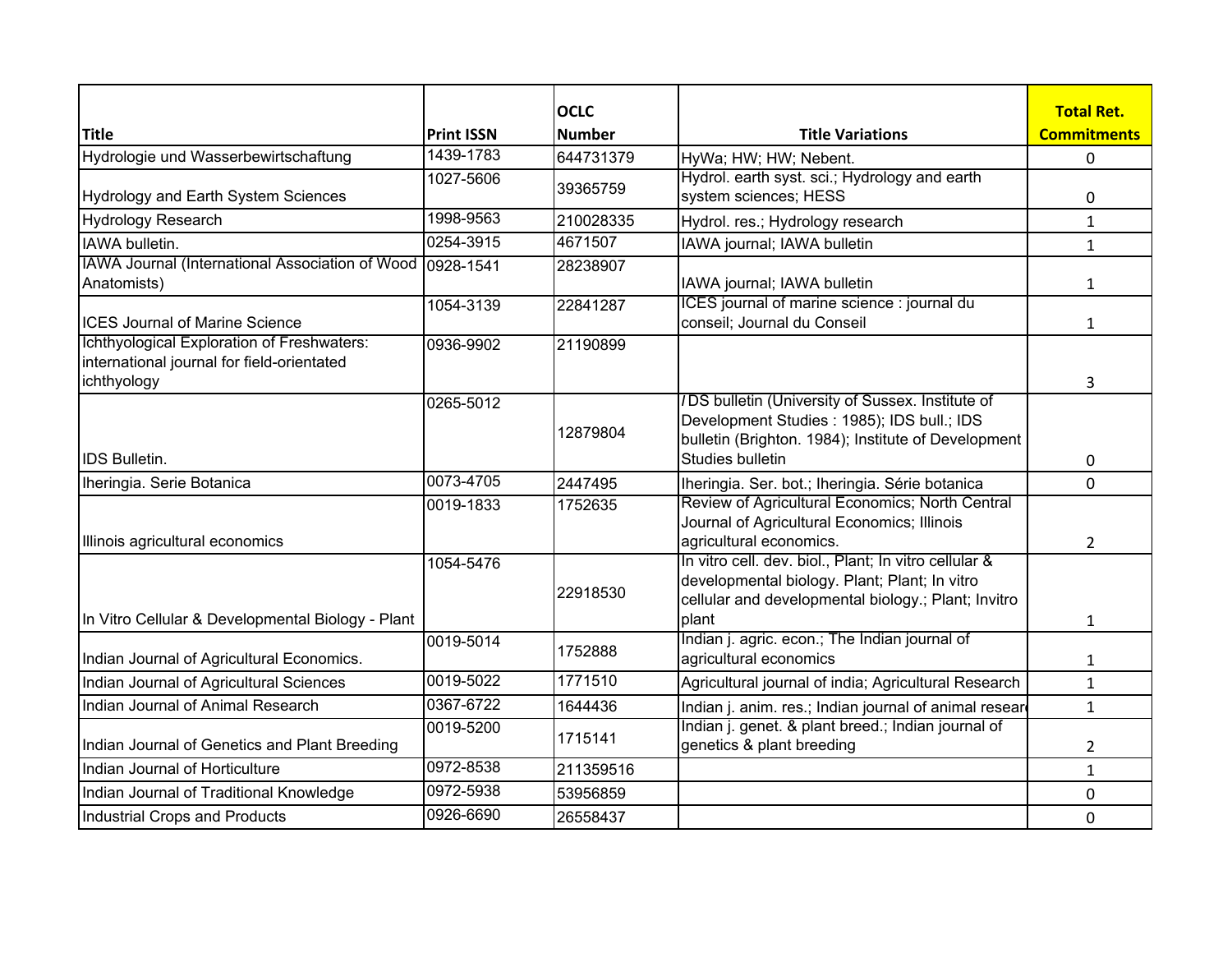|                                                      |                            | <b>OCLC</b>   |                                                                                                                                                                                                                                                                                                                                                                                                                       | <b>Total Ret.</b>  |
|------------------------------------------------------|----------------------------|---------------|-----------------------------------------------------------------------------------------------------------------------------------------------------------------------------------------------------------------------------------------------------------------------------------------------------------------------------------------------------------------------------------------------------------------------|--------------------|
| <b>Title</b>                                         | <b>Print ISSN</b>          | <b>Number</b> | <b>Title Variations</b>                                                                                                                                                                                                                                                                                                                                                                                               | <b>Commitments</b> |
| Informacion Tecnica Economica Agraria                | 1699-6887                  | 67710858      | Inf. téc. econ.agrar. (2005); Información técnica<br>económica agraria (2005); ITEA                                                                                                                                                                                                                                                                                                                                   | $\mathbf 0$        |
| Ingenieria Hidraulica en Mexico                      | 0186-4076                  | 16897629      | Ingeniería hidráulica en México (1985); Ing.<br>hidrául. Méx. (1985); Ingenier a hidráulica en<br>México (1985)                                                                                                                                                                                                                                                                                                       | 0                  |
| <b>Inland Water Biology</b>                          | 1995-0829                  | 464524314     |                                                                                                                                                                                                                                                                                                                                                                                                                       | $\mathbf 0$        |
| Innovative Food Science and Emerging<br>Technologies | 1466-8564                  | 45723736      | Innov. food sci. emerg. technol.; Innovative food<br>science & emerging technologies; Innovative food<br>science and emerging technologies; IFSET                                                                                                                                                                                                                                                                     | 0                  |
| Insect Biochemistry and Molecular Biology            | 0965-1748                  | 25469033      |                                                                                                                                                                                                                                                                                                                                                                                                                       | 3                  |
| <b>Insect Conservation and Diversity</b>             | 1752-458X                  | 213434592     |                                                                                                                                                                                                                                                                                                                                                                                                                       | 0                  |
| <b>Insect Molecular Biology</b>                      | 0962-1075                  | 26659497      |                                                                                                                                                                                                                                                                                                                                                                                                                       | $\mathbf{1}$       |
| <b>Insect Science</b>                                | 1672-9609 AND<br>1005-295X | 61896693      | Entomologia Sinica                                                                                                                                                                                                                                                                                                                                                                                                    | 1                  |
| <b>Insect Systematics and Evolution</b>              | 1399-560X                  | 44450011      | Insect syst. evol.; Insect systematics and evolution                                                                                                                                                                                                                                                                                                                                                                  | $\mathbf{1}$       |
| <b>Insectes Sociaux</b>                              | 0020-1812                  | 1753181       | Insectes sociaux; Insectes sociaux; Social insects                                                                                                                                                                                                                                                                                                                                                                    | $\mathbf{1}$       |
|                                                      | 0236-8722                  | 644755532     | Int. Agrophysics; Quarterly journal on physical<br>properties and processes affecting plant<br>production; quarterly journal for all aspects of<br>physical properties of soil and agricultural<br>products; Zusatz anfangs: a quarterly journal on<br>physical properties and processes affecting plant<br>production. - Zusatz bis 14.2004: quarterly journal<br>for all aspects of physical properties of soil and |                    |
| International Agrophysics                            |                            |               | agricultural products. - Gesehen am 16.05.06                                                                                                                                                                                                                                                                                                                                                                          | 0                  |
| International Dairy Journal                          | 0958-6946                  | 24603186      | Int. dairy j.                                                                                                                                                                                                                                                                                                                                                                                                         | 0                  |
| International forestry review                        | 1465-5489                  | 41113138      | The Commonwealth Forest Review                                                                                                                                                                                                                                                                                                                                                                                        | $\overline{2}$     |
| International Journal of Agricultural Sustainability | 1473-5903                  | 53478096      |                                                                                                                                                                                                                                                                                                                                                                                                                       | 0                  |
| International Journal of Dairy Technology            | 1364-727X                  | 36714705      | nt. j. dairy techol.; International journal of dairy<br>technology (Print); Dairy technology                                                                                                                                                                                                                                                                                                                          | 1                  |
| International Journal of Food Engineering            | 1556-3758                  | 645353226     | <b>IJFE</b>                                                                                                                                                                                                                                                                                                                                                                                                           | 0                  |
| International Journal of Food Microbiology           | 0168-1605                  | 10835421      | Int. j. food microbiol.; International journal of food<br>microbiology                                                                                                                                                                                                                                                                                                                                                | $\mathbf{1}$       |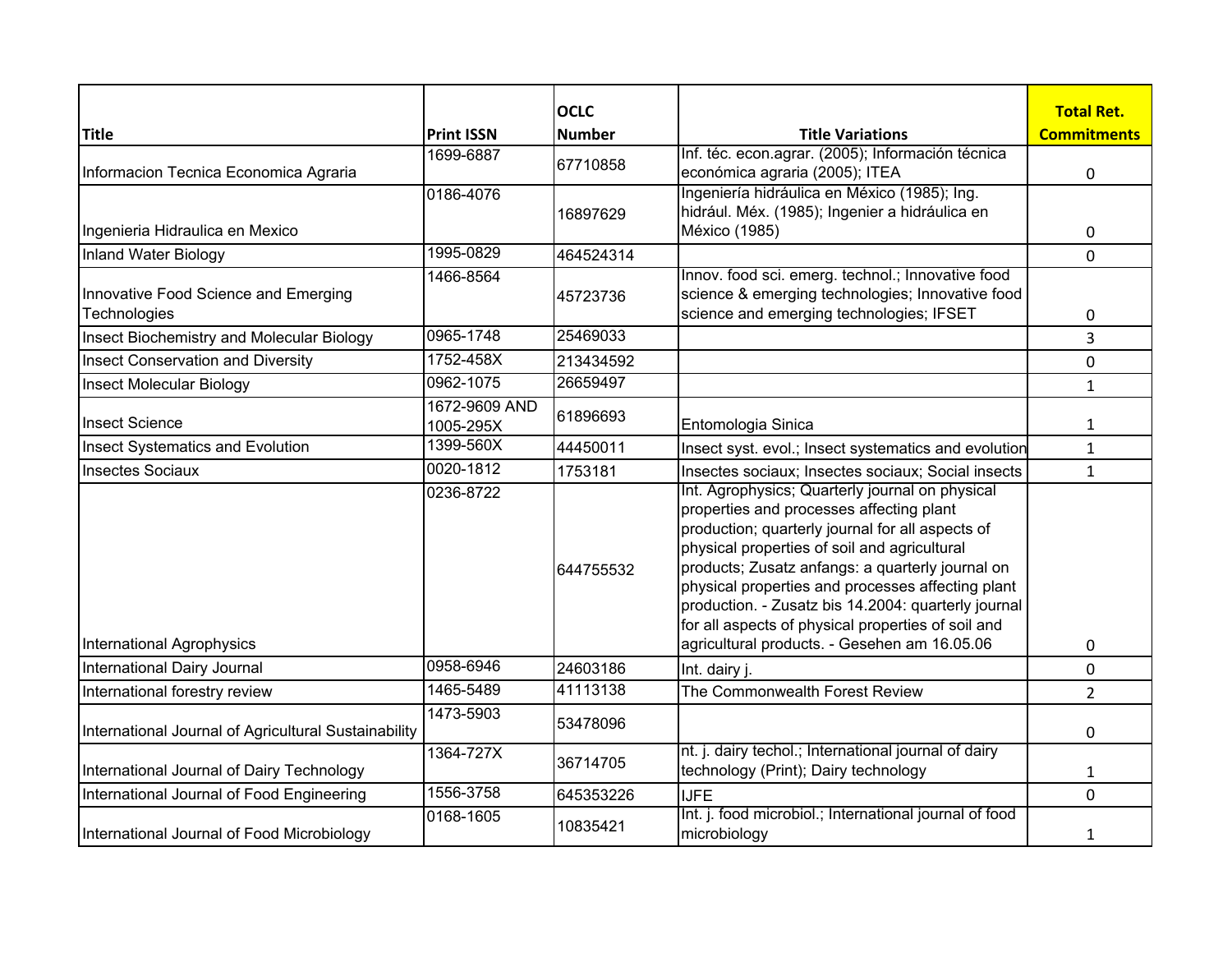|                                                                                                            |                   | <b>OCLC</b>   |                                                                                                                              | <b>Total Ret.</b>  |
|------------------------------------------------------------------------------------------------------------|-------------------|---------------|------------------------------------------------------------------------------------------------------------------------------|--------------------|
| <b>Title</b>                                                                                               | <b>Print ISSN</b> | <b>Number</b> | <b>Title Variations</b>                                                                                                      | <b>Commitments</b> |
| International Journal of Food Properties                                                                   | 1094-2912         | 37047870      |                                                                                                                              | $\mathbf{1}$       |
| International Journal of Food Science and<br>Technology: a leading international forum for                 | 0950-5423         | 15324897      | Journal of Food Technology; International Journal                                                                            |                    |
| high quality research with a practical application                                                         |                   |               | of Food Science and Technology                                                                                               | $\overline{2}$     |
| International Journal of Food Sciences and<br><b>Nutrition</b>                                             | 0963-7486         | 26387565      | Int. j. food sci. nutr.; International journal of food<br>sciences and nutrition; Food sciences and<br>nutrition             | 2                  |
| International Journal of Food, Agriculture and<br>Environment                                              | 1459-0255         | 52191093      | JFAE; Journal of food, agriculture and<br>environment; Food, agriculture and environment;<br>Food, agriculture & environment | 0                  |
| International Journal of Fruit Science                                                                     | 1553-8362         | 57196600      | Int. j. fruit sci.                                                                                                           | $\Omega$           |
| International journal of insect morphology &<br>embryology                                                 | 0020-7322         | 1753577       | International journal of insect morphology &<br>embryology; Arthropod Structure and<br>Development                           | 1                  |
| International Journal of Odonatology                                                                       | 1388-7890         | 40513839      | Int. j. odonatol.; International journal of<br>odonatology; At head of title:; Pantala                                       | 0                  |
| International Journal of Pest Management                                                                   | 0967-0874         | 28540875      | Int. j. pest manag.; International journal of pest<br>management; Pest management; IJPM                                      | $\mathbf{1}$       |
| International Journal of Plant Production                                                                  | 1735-6814         | 773296520     | <b>IJPP</b>                                                                                                                  | 0                  |
| International Journal of Plant Sciences                                                                    | 1058-5893         | 5667172       | Botanical Gazette; Botanical Bulletin; International<br>Journal of Plant Sciences                                            | $\overline{2}$     |
| International journal of sediment research                                                                 | 1001-6279         | 15582683      | Int. j. sediment res.; International journal of<br>sediment research; Chinese title on cover:; Guo ji<br>ni sha yan jiu      | $\mathbf{1}$       |
| International Journal of Soil, Sediment and Water                                                          | 1940-3259         | 610585343     |                                                                                                                              | 0                  |
| International Journal of Water Resources<br>Development                                                    | 0790-0627         | 9769587       | Int. j. water resour. dev.; International journal of<br>water resources development; Water resources<br>development          | 0                  |
| International journal of wildland fire                                                                     | 1049-8001         | 21311054      | Int. j. wildland fire                                                                                                        | $\mathbf{1}$       |
| International Review of Hydrobiology: a journal<br>covering all aspects of limnology and marine<br>biology | 1434-2944         | 38740800      | Int. rev. hydrobiol.; International review of<br>hydrobiology; Internat. rev. hydrobiol                                      | 0                  |
| International Shade Tree Conference                                                                        | 0074-834X         | 1590740       | Arboriculture & Urban Forestry; Journal of<br>Arboriculture; Arborist's News                                                 | 1                  |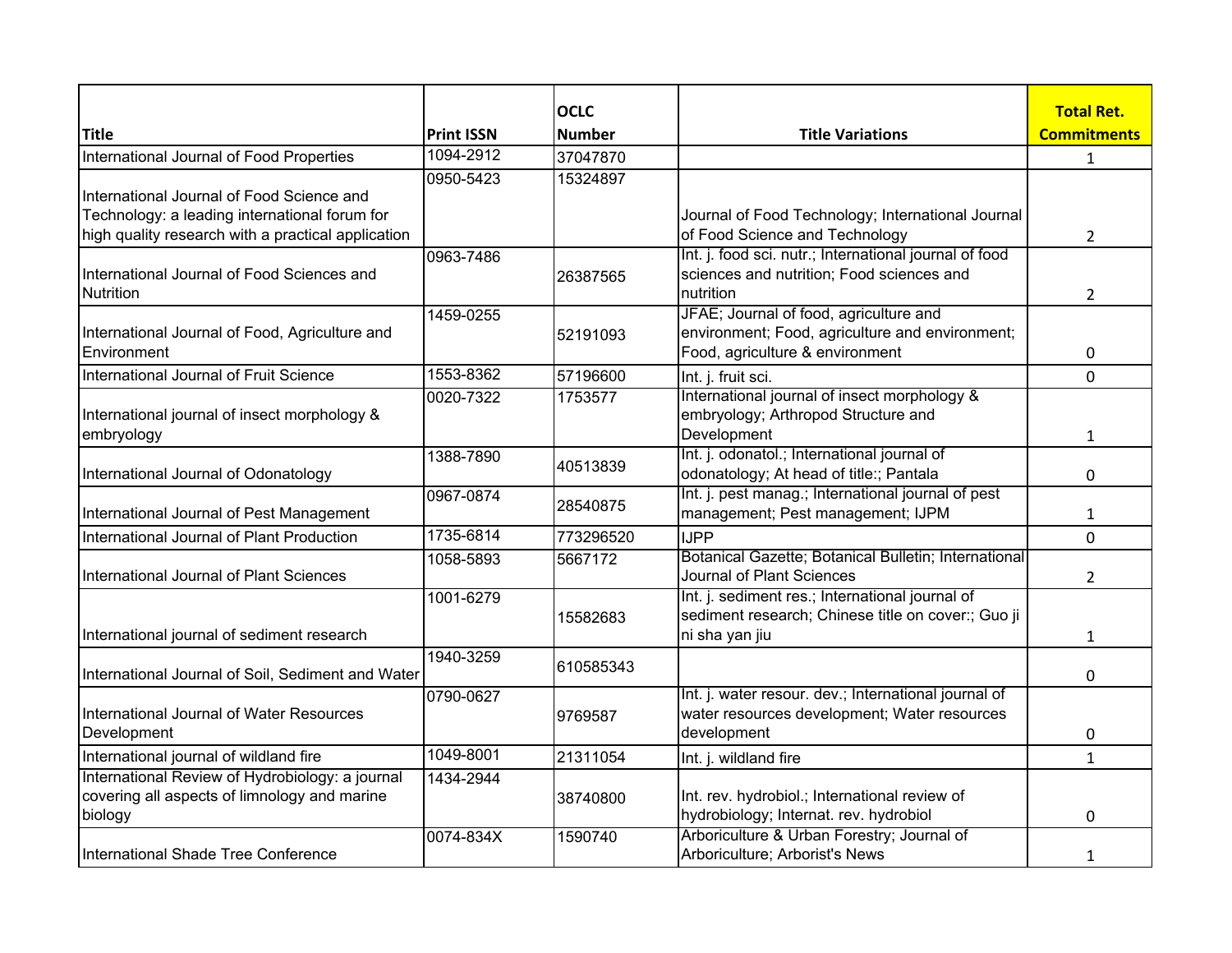|                                                 |                   | <b>OCLC</b>   |                                                                                       | <b>Total Ret.</b>  |
|-------------------------------------------------|-------------------|---------------|---------------------------------------------------------------------------------------|--------------------|
| <b>Title</b>                                    | <b>Print ISSN</b> | <b>Number</b> | <b>Title Variations</b>                                                               | <b>Commitments</b> |
| International Sugar Journal                     | 0020-8841         | 1753731       | Int. sugar j                                                                          | 0                  |
|                                                 | 1362-9255         | 35122233      | Sports turf bulletin; Bulletin for sports surface                                     |                    |
| International Turfgrass Bulletin                |                   |               | management                                                                            | 0                  |
|                                                 | 1939-7291         | 166902993     | Invasive plant sci. manag.; Invasive plant science                                    |                    |
| Invasive Plant Science and Management           |                   |               | and management                                                                        | 0                  |
|                                                 | 1077-8306         | 30888627      | Invertebrate Biology; Transactions of the<br>American Microscopical Society; American |                    |
| Invertebrate Biology                            |                   |               | <b>Microscopical Society</b>                                                          | $\mathbf{1}$       |
|                                                 | 0213-5000         | 15155183      | Spanish Journal of Agricultural Research;                                             |                    |
|                                                 |                   |               | Investigacion Agraria. Produccion y Sanidad                                           |                    |
|                                                 |                   |               | Animales; Anales del Instituto Nacional de                                            |                    |
|                                                 |                   |               | Investigaciones Agrarias. Serie                                                       |                    |
|                                                 |                   |               | Agrícola; Investigacion Agraria. Produccion y                                         |                    |
| Investigación agraria. Producción y protección  |                   |               | Proteccion Vegetales; Forest Systems                                                  |                    |
| vegetales.                                      |                   |               |                                                                                       | $\mathbf{1}$       |
| Ippologia                                       | 1120-5776         | 37556045      |                                                                                       | 0                  |
| Iranian Journal of Fisheries Science            | 1562-2916         | 56394355      |                                                                                       | 0                  |
| Iranian Journal of Veterinary Research          | 1728-1997         | 70034247      |                                                                                       | 0                  |
|                                                 | 0791-6833         | 26288783      | Ir. j. agric. food res.; Irish journal of agricultural                                |                    |
| Irish Journal of Agricultural and Food Research |                   |               | and food research                                                                     | 1                  |
|                                                 | 0368-0762,1393-   |               |                                                                                       |                    |
|                                                 | 3817,0791-8542    | 1624393       | Irish Veterinary Times, Veterinary Surgeon; Irish                                     |                    |
| <b>Irish Veterinary Journal</b>                 | AND 0332-236X     |               | <b>Veterinary News</b><br>Irrigation and drainage (International Commission           | 0                  |
|                                                 | 1531-0353         |               | on Irrigation and Drainage); Journal of the                                           |                    |
|                                                 |                   |               | International Commission on Irrigation and                                            |                    |
|                                                 |                   | 44607524      | Drainage; Irrigation and drainage, managing                                           |                    |
|                                                 |                   |               | water for sustainable agriculture; <2005->; Irrig.                                    |                    |
| Irrigation and Drainage                         |                   |               | and drain.                                                                            | 0                  |
| <b>Irrigation Science</b>                       | 0342-7188         | 4223147       |                                                                                       | $\mathbf{1}$       |
| <b>Israel Journal of Plant Sciences</b>         | 0792-9978         | 30600706      | Isr. j. plant sci.; Israel journal of plant sciences                                  | $\mathbf{1}$       |
| Israel Journal of Veterinary Medicine           | 0334-9152         | 44065953      |                                                                                       | 0                  |
| Israeli Journal of Aquaculture - Bamidgeh:      | 0792-156X         | 19056400      | Isr. j. aquac. Bamidgeh; Israeli journal of                                           |                    |
| international journal on aquaculture            |                   |               | aquaculture, Bamidgeh; Bamidgeh                                                       | 0                  |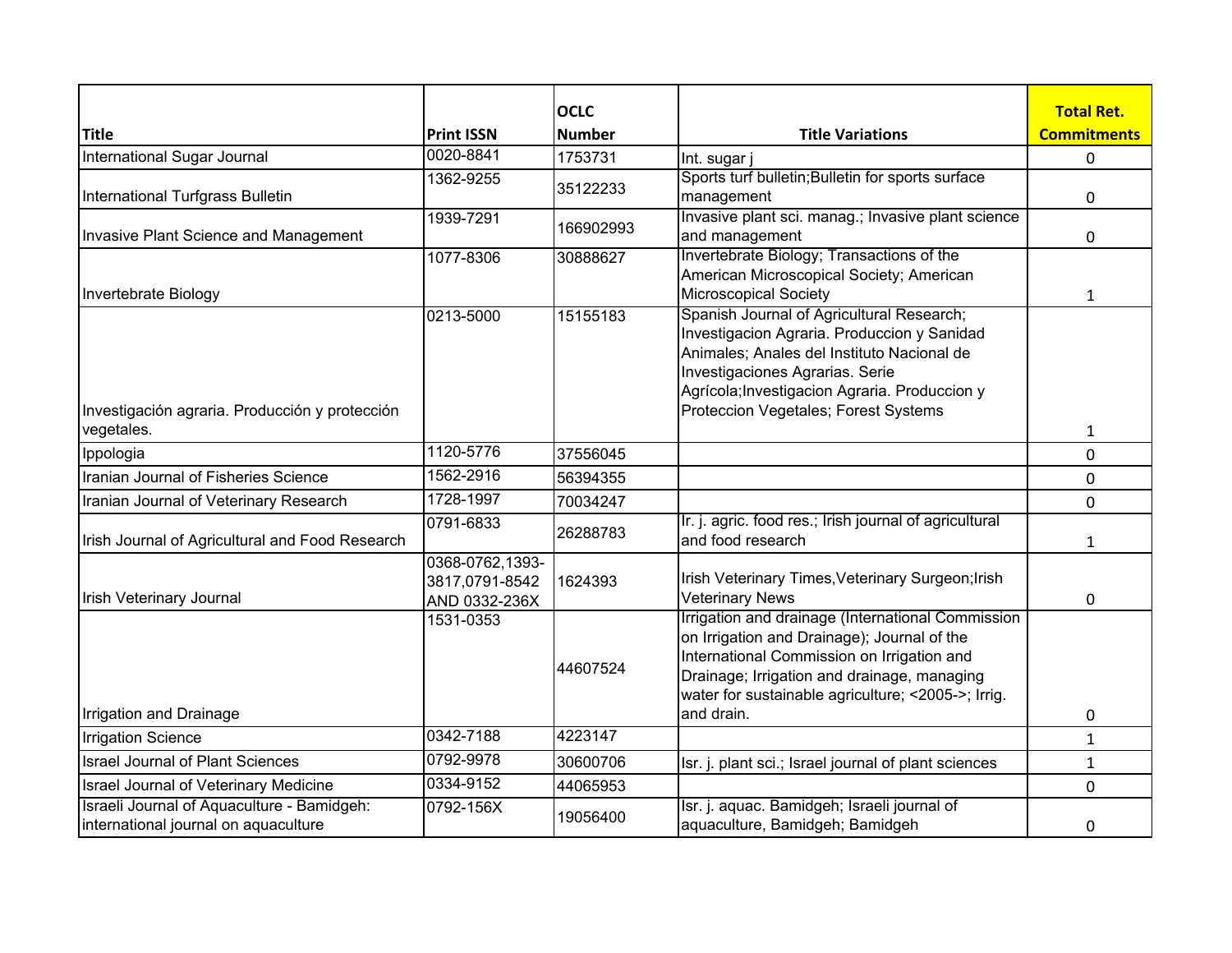|                                                                            |                            | <b>OCLC</b>   |                                                                                                                                        | <b>Total Ret.</b>  |
|----------------------------------------------------------------------------|----------------------------|---------------|----------------------------------------------------------------------------------------------------------------------------------------|--------------------|
| <b>Title</b>                                                               | <b>Print ISSN</b>          | <b>Number</b> | <b>Title Variations</b>                                                                                                                | <b>Commitments</b> |
| Italian Journal of Animal Science                                          | 1594-4077                  | 52816151      | Ital. J. Anim. Sci.; Italian journal of animal<br>science; Also known as:; IJAS; Ital. j. anim. sci                                    | $\pmb{0}$          |
| Italian Journal of Food Science                                            | 1120-1770                  | 21288524      | Ital. j. food sci.; Italian journal of food science;<br>IJFS; Rivista italiana di scienza degli alimenti                               | 0                  |
| Japan Agricultural Research Quarterly                                      | 0021-3551                  | 1644908       | JARQ. Jpn. agric. res. q.; JARQ. Japan<br>agricultural research quarterly; Japan agricultural<br>research quarterly                    | $\mathbf{1}$       |
| Japanese Journal of Veterinary Research                                    | 0047-1917                  | 6190079       | Jpn. j. vet. res.; The Japanese journal of<br>veterinary research                                                                      | $\mathbf{1}$       |
| Jouranl of American Veterinary Medical<br><b>Association I</b>             | 0003-1488                  | 1084791       | J. Am. Vet. Med. Assoc.; Journal of the American<br>Veterinary Medical Association; JAVMA                                              | $\mathbf{1}$       |
| Journal of Bioscience and Bioengineering                                   | 1389-1723                  | 40893409      | J. biosci. bioeng.; Journal of bioscience and<br>bioengineering; JBB                                                                   | $\mathbf{1}$       |
| Journal du conseil - Conseil international pour<br>l'exploration de la mer | 0020-6466                  | 1781248       | ICES journal of marine science : journal du<br>conseil; Journal du Conseil                                                             | $\mathbf{1}$       |
| Journal International des Sciences de la Vigne et 1151-0285<br>du Vin      |                            | 27137513      |                                                                                                                                        | 0                  |
| Journal of Agribusiness                                                    | 0738-8950                  | 9487552       | J. agribusiness; Journal of agribusiness; JAB                                                                                          | $\mathbf{1}$       |
| Journal of Agric. Engineering Research.                                    | 0021-8634 AND<br>1095-9246 | 1782943       | J. agric. eng. res.; Journal of agricultural<br>engineering research                                                                   | $\mathbf{1}$       |
| Journal of Agricultural & Food Industrial<br>Organization                  | 1542-0485                  | 645355957     |                                                                                                                                        | $\mathbf{1}$       |
| Journal of Agricultural & Food Information                                 | 1049-6505                  | 21269776      | J. agric. food inf.; Journal of agricultural & food<br>information; Journal of agricultural and food<br>information                    | 0                  |
| Journal of Agricultural and Applied Economics                              | 1074-0708                  | 29394379      | J. agric. appl. econ.; Journal of agricultural and<br>applied economics; Journal of the Southern<br>Agricultural Economics Association | $\mathbf{1}$       |
| Journal of Agricultural and Environmental Ethics                           | 1187-7863                  | 24238888      | J. agric. environ. ethics; Journal of agricultural &<br>environmental ethics; Journal of agricultural and<br>environmental ethics      | 1                  |
| Journal of Agricultural and Food Chemistry                                 | 0021-8561                  | 1800249       |                                                                                                                                        | $\overline{3}$     |
| Journal of Agricultural and Resource Economics                             | 1068-5502                  | 26241509      | J. agric. resour. econ.; Journal of agricultural and<br>resource economics; JARE, Western journal of<br>agricultural economics         | $\mathbf{1}$       |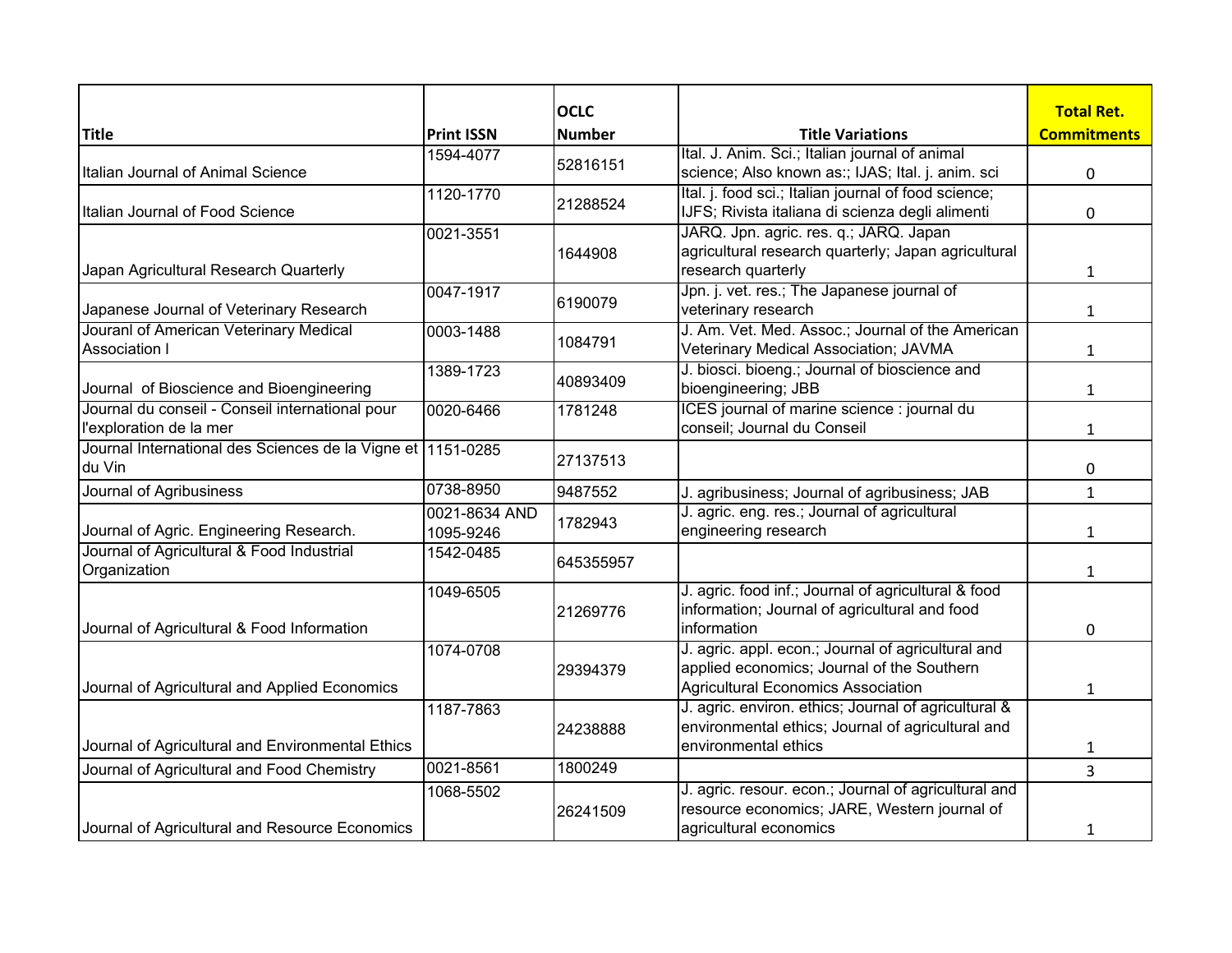|                                                                               |                           | <b>OCLC</b>   |                                                                                                                                                         | <b>Total Ret.</b>  |
|-------------------------------------------------------------------------------|---------------------------|---------------|---------------------------------------------------------------------------------------------------------------------------------------------------------|--------------------|
| <b>Title</b>                                                                  | <b>Print ISSN</b>         | <b>Number</b> | <b>Title Variations</b>                                                                                                                                 | <b>Commitments</b> |
|                                                                               | 1523-5475                 |               | Journal agric. urban entomol.; Journal of                                                                                                               |                    |
| Journal of Agricultural and Urban Entomology                                  |                           | 40699901      | agricultural and urban entomology; JAUE                                                                                                                 | $\mathbf{1}$       |
|                                                                               | 1043-3309                 | 16263378      | Agricultural economics research; Journal of                                                                                                             |                    |
| Journal of Agricultural Economics Research.                                   |                           |               | agricultural economics research                                                                                                                         | $\mathbf{1}$       |
| Journal of Agricultural Economics.                                            | 0021-857X                 | 4217840       | J. agric. econ.; Journal of agricultural economics; .                                                                                                   | $\mathbf{1}$       |
| Journal of Agricultural Food Chemistry                                        | 0021-8561                 | 1800249       |                                                                                                                                                         | 3                  |
| Journal of Agricultural Science                                               | 0021-8596                 | 1782362       |                                                                                                                                                         | 4                  |
| Journal of Agricultural Science and Technology                                | 1680-7073                 | 51262670      | J. agric. sci. technol.; Journal of agricultural<br>science and technology; JAST                                                                        | 0                  |
| Journal of Agricultural, Biological, and<br><b>Environmental Statistics</b>   | 1085-717 AND<br>1537-2693 | 33402966      | J. agric. biol. environ. stat.; Journal of agricultural,<br>biological, and environmental statistics; JABES                                             | 1                  |
| Journal of Agriculture and Rural Development in<br>the Tropics and Subtropics | 1612-9830                 | 61234761      |                                                                                                                                                         | $\mathbf{1}$       |
| Journal of Agriculture. University of Puerto Rico                             | 0041-994X                 | 2449950       | J. agric. Univ. P.R.; The Journal of agriculture of<br>the University of Puerto Rico; Journal of<br>agriculture of University of Puerto Rico            | $\mathbf{1}$       |
| Journal of Agrometeorology                                                    | 0972-1665                 | 180186951     |                                                                                                                                                         | $\mathbf 0$        |
| Journal of Agronomy and Crop Science                                          | 0931-2250                 | 40930378      | J. agron. crop. sci; Journal of agronomy and crop<br>science (1986); Zeitschrift für Acker- und<br>Pflanzenbau                                          | $\mathbf{1}$       |
| Journal of American Mosquito Control<br>Association                           | 8756-971X                 | 11730964      |                                                                                                                                                         | $\mathbf{1}$       |
| Journal of American Pomological Society                                       | 1527-3741                 | 42742123      | J. Am. Pomol. Soc.; Journal of American<br>Pomological Society; Journal American<br>Pomological Society; Journal of the American<br>Pomological Society | $\overline{2}$     |
| Journal of American Society for Horticultural<br>Science                      | 0003-1062                 | 1772171       | J. Am. Soc. Hortic. Sci.                                                                                                                                | $\mathbf{1}$       |
| Journal of American Society of Brewing<br><b>Chemists</b>                     | 0361-0470                 | 2002998       | J. Am. Soc. Brew. Chem.; Journal of the<br>American Society of Brewing Chemists; Journal of<br>the ASBC; ASBC journal                                   | 0                  |
| Journal of Animal and Feed Sciences                                           | 1230-1388                 | 29354750      | J. Amim. Feed Sci, Roczniki nauk rolniczych. Seria                                                                                                      | 0                  |
| Journal of Animal and Plant Sciences, JAPS                                    | 1018-7081                 | 770969827     | <b>JAPS</b>                                                                                                                                             | 0                  |
| Journal of animal and veterinary advances                                     | 1680-5593                 | 225618306     | <b>JAVA</b>                                                                                                                                             | $\mathbf{0}$       |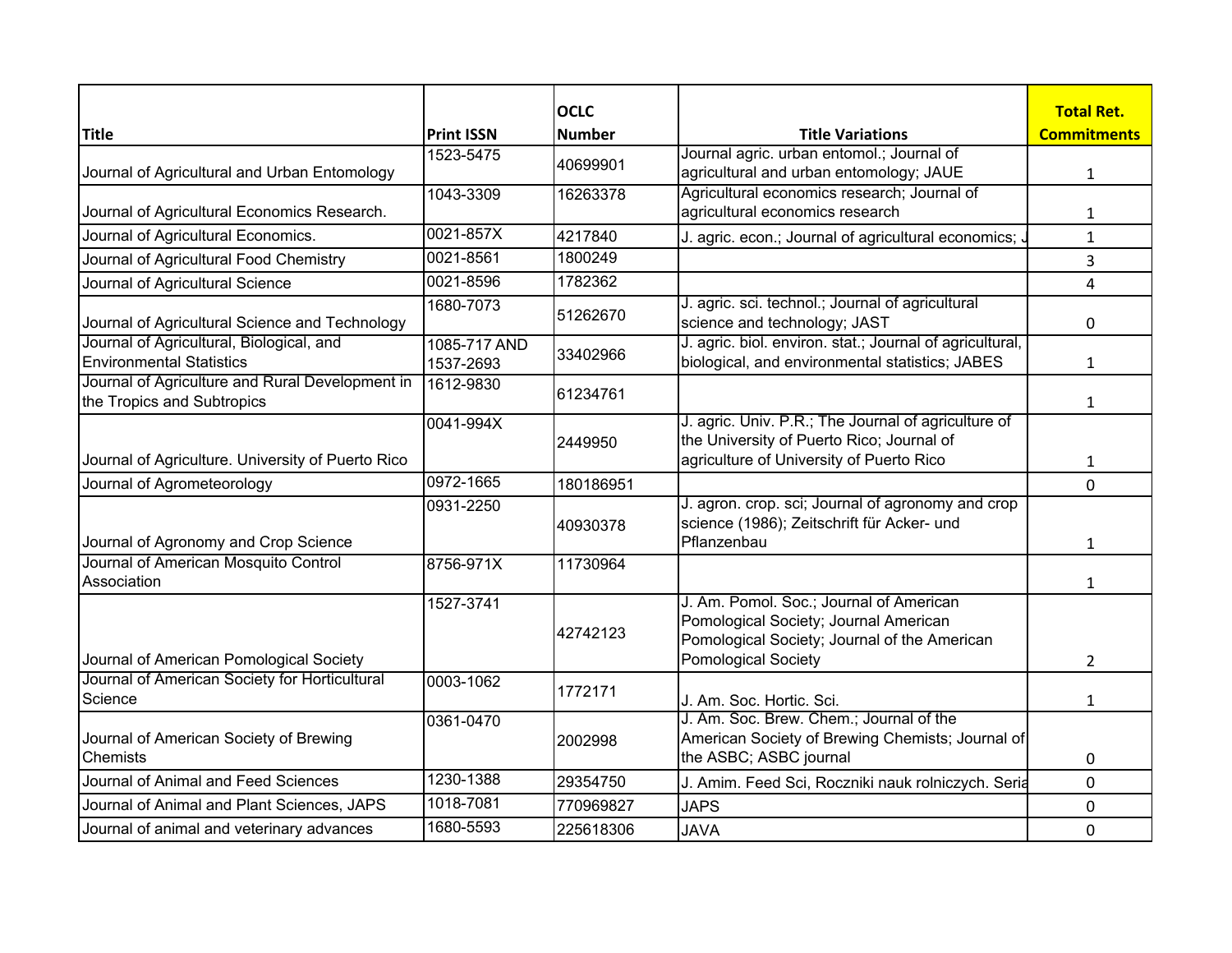|                                                                                       |                   | <b>OCLC</b>   |                                                                            | <b>Total Ret.</b>  |
|---------------------------------------------------------------------------------------|-------------------|---------------|----------------------------------------------------------------------------|--------------------|
| <b>Title</b>                                                                          | <b>Print ISSN</b> | <b>Number</b> | <b>Title Variations</b>                                                    | <b>Commitments</b> |
|                                                                                       | 0931-2668         |               | J. anim. breed. genet.; Journal of animal breeding                         |                    |
| Journal of Animal Breeding and Genetics                                               |                   | 40931600      | and genetics (1986); Zeitschrift für Tierzüchtung<br>und Züchtungsbiologie |                    |
|                                                                                       | 0021-8790         | 517510242     |                                                                            | $\mathbf{1}$       |
| Journal of Animal Ecology                                                             |                   |               |                                                                            | $\mathbf{1}$       |
| Journal of animal physiology and animal nutrition                                     | 0931-2439         | 48045144      |                                                                            | 1                  |
|                                                                                       | 0021-8812         |               | J. anim. sci.; Journal of animal science; Teaming                          |                    |
|                                                                                       |                   | 1782370       | up for animal agriculture.; Journal of animal                              |                    |
|                                                                                       |                   |               | science.; Supplement 1,; Joint annual meeting                              |                    |
| Journal of animal science                                                             |                   |               | abstracts.; Joint annual meeting abstracts.                                | 1                  |
| Journal of AOAC International                                                         | 1060-3271         | 760785487     |                                                                            | $\mathbf{1}$       |
| Journal of Apicultural Research                                                       | 0021-8839         | 57378549      |                                                                            | $\mathbf{1}$       |
| Journal of Apicultural Science                                                        | 1643-4439         | 50699835      | J. Apic. Sci.                                                              | 0                  |
| Journal of Applied Animal Research                                                    | 0971-2119         | 28654956      |                                                                            | 0                  |
|                                                                                       | 1088-8705         | 34748684      | J. appl. anim. welf. sci.; Journal of applied animal                       |                    |
| Journal of applied animal welfare science                                             |                   |               | welfare science; JAAWS                                                     | 1                  |
| Journal of Applied Bacteriology.                                                      | 0021-8847         | 1226743       |                                                                            | $\mathbf{1}$       |
| Journal of Applied Botany and Food Quality                                            | $1613 - 9216$     | 56052458      |                                                                            | 0                  |
| Journal of Applied Ecology                                                            | 0021-8901         | 1783079       |                                                                            | $\mathbf{1}$       |
|                                                                                       | 0931-2048         |               | J. appl. entomol.; Journal of applied entomology                           |                    |
|                                                                                       |                   | 40930824      | (1986); Zeitschrift für angewandte Entomologie;                            |                    |
| Journal of Applied Entomology                                                         |                   |               | JAE; <1998->; JEN; <2003->                                                 | $\overline{2}$     |
|                                                                                       | 0175-8659         | 12289901      | J. appl. ichthyol.; Journal of applied ichthyology;                        |                    |
| Journal of Applied Ichthyology                                                        |                   |               | Journal of applied ichthyology                                             | 2                  |
| Journal of Applied Phycology                                                          | 0921-8971         | 635667803     |                                                                            | $\mathbf{1}$       |
|                                                                                       | 8750-7587         | 11603017      | Journal of Applied Physiology; Journal of applied                          |                    |
|                                                                                       |                   |               | physiology: Respiratory, environmental and                                 |                    |
| Journal of Applied Physiology.                                                        |                   |               | exercise physiology.                                                       | $\mathbf{1}$       |
|                                                                                       | 0161-7567         | 3474500       | Journal of Applied Physiology; Journal of applied                          |                    |
| Journal of applied physiology: Respiratory,<br>environmental and exercise physiology. |                   |               | physiology: Respiratory, environmental and<br>exercise physiology.         |                    |
|                                                                                       |                   |               | J. appl. poult. res.; Journal of applied poultry                           | 1                  |
| Journal of Applied Poultry Research                                                   | 1056-6171         | 23747943      | research (Print); JAPR                                                     |                    |
|                                                                                       |                   |               |                                                                            | 1                  |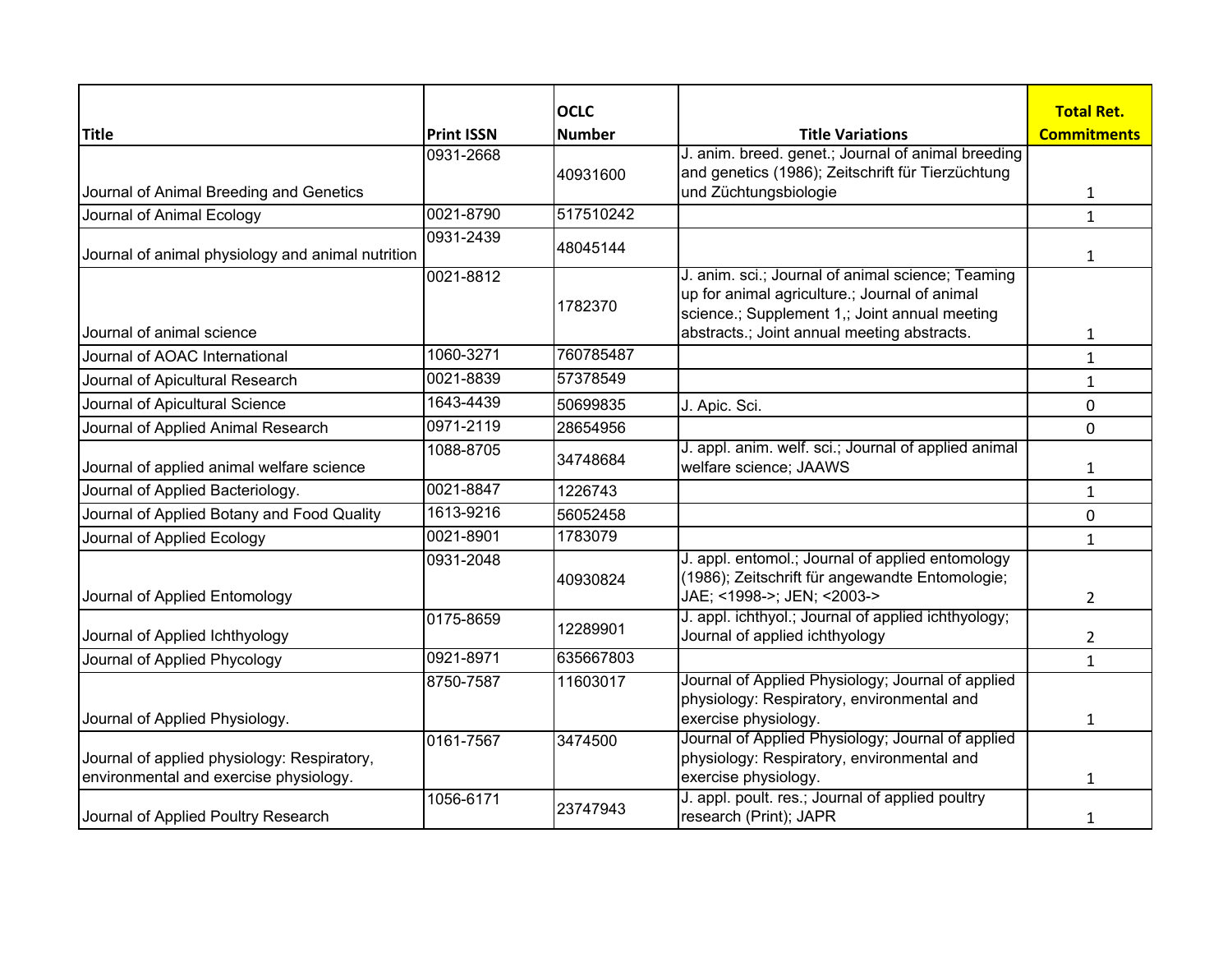|                                                                                      |                   | <b>OCLC</b>   |                                                                                                                                                             | <b>Total Ret.</b>  |
|--------------------------------------------------------------------------------------|-------------------|---------------|-------------------------------------------------------------------------------------------------------------------------------------------------------------|--------------------|
| <b>Title</b>                                                                         | <b>Print ISSN</b> | <b>Number</b> | <b>Title Variations</b>                                                                                                                                     | <b>Commitments</b> |
| Journal of applied research in veterinary<br>medicine                                | 1542-2666         | 56081290      | Int. j. appl. res. vet. med.; International journal of<br>applied research in veterinary medicine                                                           | 1                  |
| Journal of Aquatic Animal Health                                                     | 0899-7659         | 18212487      | J. aquat. anim. Health; J Aquat Anim Health;<br>Journal of aquatic animal health                                                                            | 2                  |
| Journal of Aquatic Food Product Technology                                           | 1049-8850         | 21342197      | J. aquat. food prod. technol.; Journal of aquatic<br>food product technology; Aquatic food product<br>technology                                            | 0                  |
| Journal of Aquatic Plant Management                                                  | 0146-6623         | 2988296       | <b>Hyacinth Control Journal</b>                                                                                                                             | $\mathbf{1}$       |
| Journal of Arachnology                                                               | 0161-8202         |               |                                                                                                                                                             | $\mathbf{1}$       |
| Journal of Arboriculture                                                             | 0278-5226         | 1187180       | Arboriculture & Urban Forestry; International<br>Shade Tree Conference; Arborist's News                                                                     | 2                  |
| Journal of Asian Natural Products Research                                           | 1028-6020         | 45166399      | J. Asian nat. prod. res.; Journal of Asian natural<br>products research (Print); JANPR                                                                      | 0                  |
| Journal of avian medicine and surgery                                                | 1082-6742         | 32526052      | J. avian med. surg.                                                                                                                                         | $\mathbf{1}$       |
| Journal of Biological Chemistry                                                      | 0021-9258         | 473044568     |                                                                                                                                                             | 3                  |
| Journal of biophysical and biochemical cytology                                      | 0095-9901         | 1778529       | Journal of Cell Biology                                                                                                                                     | 1                  |
| Journal of Bryology                                                                  | 0373-6687         | 478915086     | <b>British Bryological Society</b>                                                                                                                          | $\mathbf{1}$       |
| Journal of Camel Practice and Research                                               | 0971-6777         | 36974530      | J. Camel Pract. Res.                                                                                                                                        | $\mathbf 0$        |
| Journal of Cell Biology                                                              | 0021-9525         | 1390147       | Journal of biophysical and biochemical cytology                                                                                                             | $\mathbf{1}$       |
| Journal of Cell Science                                                              | 0021-9533         | 1754489       | Quarterly journal of microscopical science                                                                                                                  | $\mathbf{1}$       |
| Journal of Cellular Physiology                                                       | 0021-9541         | 1794205       | Journal of cellular and comparative physiology                                                                                                              | $\mathbf{1}$       |
| Journal of Cereal Science                                                            | 0733-5210         | 8603019       | J. cereal sci.; Journal of cereal science (Print);<br>Cereal science                                                                                        | 1                  |
| Journal of Chemical Ecology                                                          | 0098-0331         | 2245984       |                                                                                                                                                             | $\mathbf{1}$       |
| Journal of comparative pathology                                                     | 0021-9975         | 1641333       |                                                                                                                                                             | $\mathbf{1}$       |
| Journal of Comparative Physiology. A. Sensory,<br>Neural, and Behavioral Physiology. | 0340-7594         | 10697832      | J. comp. physiol., A; Journal of comparative<br>physiology. A, Sensory, neural, and behavioral<br>physiology; Sensory, neural, and behavioral<br>physiology | 2                  |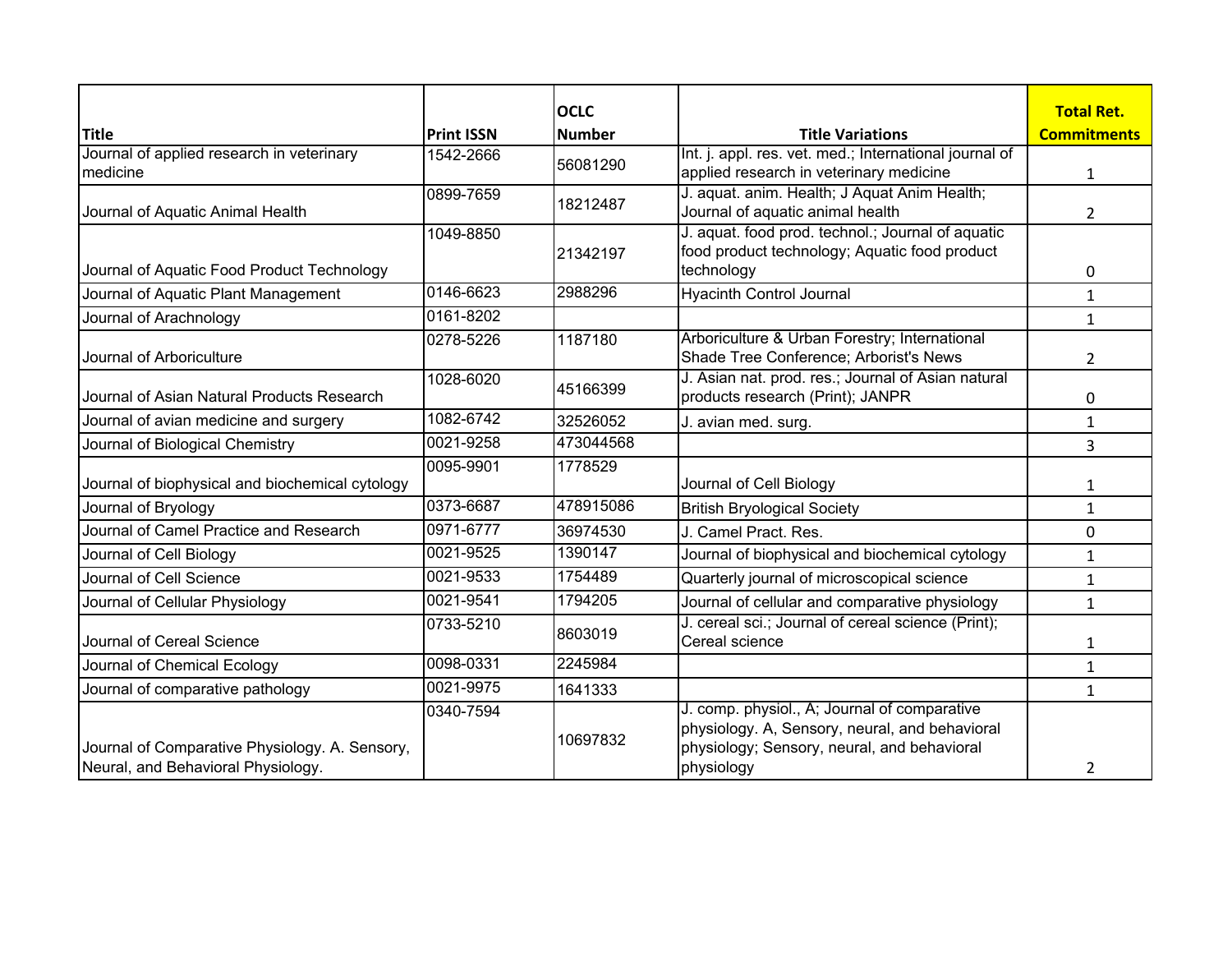|                                                                                                  |                   | <b>OCLC</b>   |                                                                                                                                                                                                                   | <b>Total Ret.</b>  |
|--------------------------------------------------------------------------------------------------|-------------------|---------------|-------------------------------------------------------------------------------------------------------------------------------------------------------------------------------------------------------------------|--------------------|
| <b>Title</b>                                                                                     | <b>Print ISSN</b> | <b>Number</b> | <b>Title Variations</b>                                                                                                                                                                                           | <b>Commitments</b> |
| Journal of Comparative Physiology. B.<br>Biochemical, Systemic, and Environmental<br>Physiology. | 0174-1578         | 10697806      | J. comp. physiol., B Biochem. syst. environ.<br>physiol.; Journal of comparative physiology. B,<br>Biochemical, systemic, and environmental<br>physiology; Biochemical, systemic, and<br>environmental physiology | 1                  |
| Journal of Conchology                                                                            | 0022-0019         | 6988449       | Quarterly journal of conchology                                                                                                                                                                                   | $\mathbf{1}$       |
| Journal of contaminant hydrology                                                                 | 0169-7722         | 13775695      |                                                                                                                                                                                                                   | $\mathbf{1}$       |
| Journal of Crustacean Biology                                                                    | 0278-0372         | 7639032       |                                                                                                                                                                                                                   | $\mathbf{1}$       |
| Journal of Dairy Research                                                                        | 0022-0299         | 1754531       |                                                                                                                                                                                                                   | $\overline{2}$     |
| Journal of Dairy Science                                                                         | 0022-0302         | 1800266       |                                                                                                                                                                                                                   | 4                  |
| Journal of Developing Areas.                                                                     | 0022-037X         | 1624404       | J. dev. areas; The Journal of developing areas; JD                                                                                                                                                                | $\mathbf{1}$       |
| Journal of Ecology                                                                               | 0022-0477         | 1754541       |                                                                                                                                                                                                                   | $\mathbf{1}$       |
| Journal of Economic Entomology                                                                   | 0022-0493         | 1782240       |                                                                                                                                                                                                                   | 3                  |
| Journal of Economic Literature.                                                                  | 0022-0515         | 1788942       |                                                                                                                                                                                                                   | $\mathbf{1}$       |
| Journal of Entomological Research Society                                                        | 1302-0250         | 41156889      |                                                                                                                                                                                                                   | $\mathbf{1}$       |
| Journal of Entomological Science                                                                 | 0749-8004         | 11198824      |                                                                                                                                                                                                                   | $\overline{2}$     |
| Journal of Environmental Quality.                                                                | 0047-2425         | 1800003       |                                                                                                                                                                                                                   | 3                  |
| Journal of equine veterinary science                                                             | 0737-0806         | 7643410       | J. equine vet. sci.; Journal of equine veterinary<br>science (Print); JEVS                                                                                                                                        | 1                  |
| Journal of Essential Oil Research                                                                | 1041-2905         | 18710125      | J. essent. oil res.; The Journal of essential oil<br>research; JEOR                                                                                                                                               | 1                  |
| Journal of Essential Oil-Bearing Plants                                                          | 0972-060X         | 43999844      | J.E.O.B.P.                                                                                                                                                                                                        | 0                  |
| Journal of Ethnopharmacology                                                                     | 0378-8741         | 614304136     |                                                                                                                                                                                                                   | $\mathbf{1}$       |
| Journal of Evolutionary Biology                                                                  | $1010 - 061x$     | 300118106     |                                                                                                                                                                                                                   | $\mathbf{1}$       |
| Journal of Experimental Biology                                                                  | 0022-0949         | 1782432       |                                                                                                                                                                                                                   | $\overline{2}$     |
| Journal of Experimental Botany                                                                   | 0022-0957         | 1783178       |                                                                                                                                                                                                                   | $\mathbf{1}$       |
| Journal of Experimental Marine Biology and<br>Ecology                                            | 0022-0981         | 1783316       |                                                                                                                                                                                                                   | 2                  |
| Journal of Farm Economics                                                                        | 1071-1031         | 1643730       | Journal of Farm Economics; American Journal of<br><b>Agricultural Economics</b>                                                                                                                                   |                    |
|                                                                                                  | 0022-1112         | 1754591       | Journal of fish biology. Molecular sciences                                                                                                                                                                       | 3                  |
| Journal of Fish Biology                                                                          |                   |               | supplement.                                                                                                                                                                                                       | 1                  |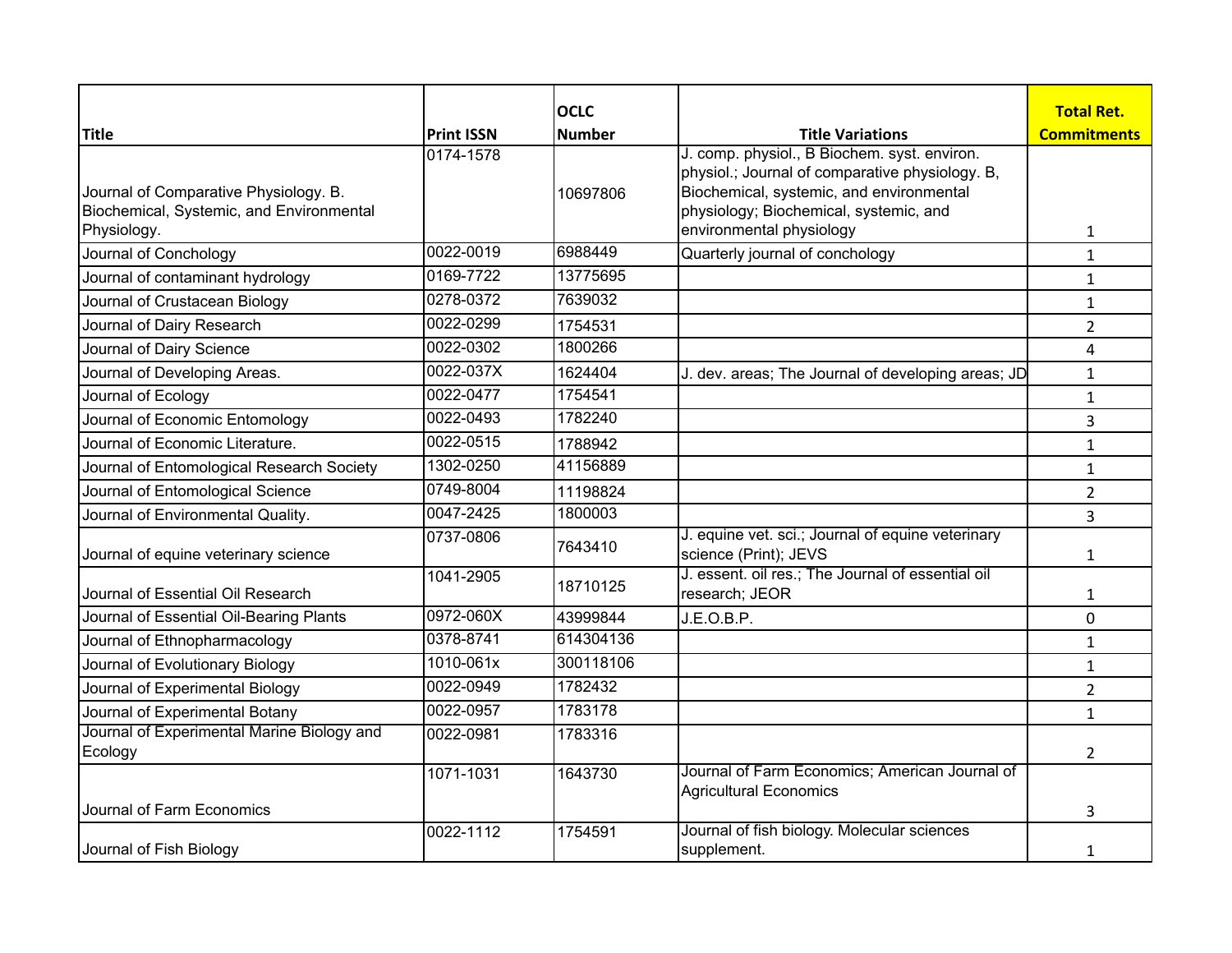|                                             |                   | <b>OCLC</b>   |                                                                                                                           | <b>Total Ret.</b>  |
|---------------------------------------------|-------------------|---------------|---------------------------------------------------------------------------------------------------------------------------|--------------------|
| <b>Title</b>                                | <b>Print ISSN</b> | <b>Number</b> | <b>Title Variations</b>                                                                                                   | <b>Commitments</b> |
| Journal of Fish Diseases                    | 0140-7775         | 3862290       | J. fish dis. J. Fish Dis.; Journal of fish diseases                                                                       | 3                  |
| Journal of Flood Risk Management            | 1753-318X         | 743290973     |                                                                                                                           | 1                  |
| Journal of Food and Drug Analysis           | 1021-9498         | 28353534      | Yàowu shipin fenxi; Journal of food and drug analy                                                                        | 0                  |
| Journal of Food and Nutrition Research      | 1336-8672         | 70855881      |                                                                                                                           | 0                  |
| Journal of Food Biochemistry                | 0145-8884         | 2917846       |                                                                                                                           | $\mathbf{1}$       |
| Journal of Food Composition and Analysis    | 0889-1575         | 231045263     |                                                                                                                           | $\mathbf{1}$       |
| Journal of Food Engineering                 | 0260-8774         | 8927217       |                                                                                                                           | 3                  |
| Journal of Food Lipids                      | 1065-7258         | 26710264      |                                                                                                                           | $\overline{2}$     |
| Journal of Food Process Engineering         | 0145-8876         | 2924831       |                                                                                                                           | $\mathbf{1}$       |
| Journal of Food Processing and Preservation | 0145-8892         | 3082583       |                                                                                                                           | 1                  |
| Journal of Food Protection                  | 0362-028X         | 2771676       |                                                                                                                           | $\overline{2}$     |
| Journal of Food Quality                     | 0146-9428         | 3252366       | J. food qual.; Journal of food quality; Food &<br>Nutrition Press journal of food quality; FNP journal<br>of food quality | 1                  |
| Journal of Food Safety                      | 0149-6085         | 3531563       |                                                                                                                           | $\overline{2}$     |
| Journal of Food Science                     | 0022-1147         | 1680911       | Food Research; Journal of Food Science                                                                                    | 3                  |
| Journal of Food Science and Technology      | 0022-1155         | 1800339       |                                                                                                                           | 3                  |
| Journal of food technology                  | 0022-1163         | 1754594       | Journal of Food Technology; International Journal<br>of Food Science and Technology                                       | 2                  |
| Journal of forest economics                 | 1104-6899         | 476402876     |                                                                                                                           | $\overline{2}$     |
| Journal of forest research                  | 1341-6979         | 35315261      | J. for. res.; Journal of forest research; J. for. res.                                                                    | $\mathbf{1}$       |
| Journal of forestry                         | 0022-1201         | 1782263       | Society of American Foresters. Proceedings of<br>the Society of American Foresters; Forestry<br>quarterly                 | 1                  |
| Journal of Functional Foods                 | 1756-4646         | 298774231     | J Funct Foods; Official journal of the International<br>Society for Nutraceuticals & Functional Foods                     | 0                  |
| Journal of General Physiology               | 1540-7748         | 788677863     |                                                                                                                           | $\overline{2}$     |
| Journal of General Plant Pathology          | 1345-2630         | 44155149      | General plant pathology; JGPP                                                                                             | 1                  |
| Journal of General Virology                 | 0022-1317         | 1754603       |                                                                                                                           | 1                  |
| Journal of Genetics and Breeding            | 0016-6685         | 19719646      | Genetica agraria                                                                                                          | $\mathbf{1}$       |
| Journal of Great Lakes Research             | 0380-1330         | 3044239       |                                                                                                                           | 1                  |
| Journal of Heredity                         | 0022-1503         | 1724935       | American breeders' magazine                                                                                               | 2                  |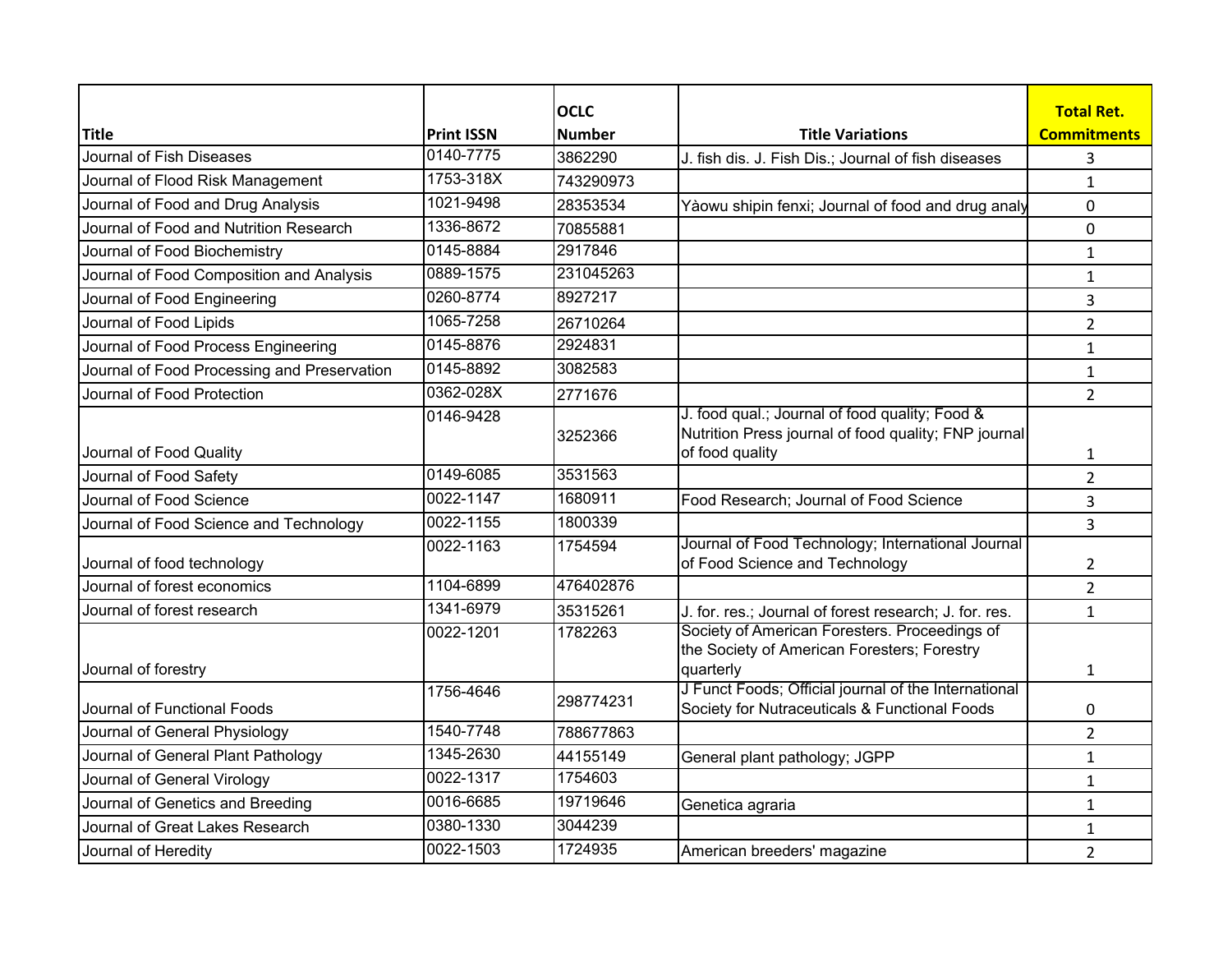| <b>Title</b>                                                      | <b>Print ISSN</b>          | <b>OCLC</b><br><b>Number</b> | <b>Title Variations</b>                                                                                                                                                                                                                                                                         | <b>Total Ret.</b><br><b>Commitments</b> |
|-------------------------------------------------------------------|----------------------------|------------------------------|-------------------------------------------------------------------------------------------------------------------------------------------------------------------------------------------------------------------------------------------------------------------------------------------------|-----------------------------------------|
| Journal of Horticultural Science and                              | 1462-0316                  |                              | Horticultural science & biotechnology; Journal of                                                                                                                                                                                                                                               |                                         |
| Biotechnology                                                     |                            | 38306636                     | horticultural science and biotechnology                                                                                                                                                                                                                                                         | $\mathbf{1}$                            |
| Journal of Horticultural Science.                                 | 0022-1589                  | 7382220                      | J. hortic. sci.; The Journal of horticultural science                                                                                                                                                                                                                                           | $\mathbf{1}$                            |
| Journal of hydraulic engineering                                  | 0733-9429                  | 8672558                      | Journal of hydraulic engineering (New York, N.Y.);<br>J. hydraul. eng.; Journal of hydraulic engineering<br>(New York, N. Y.); Hydraulic engineering;<br>A.S.C.E. hydraulic engineering; ASCE hydraulic<br>engineering; 1983-; ASCE journal of hydraulic<br>engineering; <jan. 2000-=""></jan.> | 1                                       |
| Journal of Hydro-Environment Research                             | 1570-6443                  | 174480721                    |                                                                                                                                                                                                                                                                                                 | 0                                       |
| Journal of Hydroinformatics                                       | 1464-7141                  | 44807147                     | J. hydroinform.; Journal of hydroinformatics                                                                                                                                                                                                                                                    | 0                                       |
| Journal of Hydrologic Engineering                                 | 1084-0699                  | 32947843                     |                                                                                                                                                                                                                                                                                                 | $\mathbf{1}$                            |
| Journal of Hydrology                                              | 0022-1694                  | 1783126                      |                                                                                                                                                                                                                                                                                                 | $\overline{2}$                          |
| Journal of Hydrology and Hydromechanics                           | 0042-790X                  | 1599742                      | Vodohospodarsky Casopis                                                                                                                                                                                                                                                                         | 0                                       |
| Journal of Hymenoptera Research                                   | 1070-9428                  | 28308627                     | J. Hymenopt. res.; Journal of Hymenoptera<br>research; JHR                                                                                                                                                                                                                                      | 0                                       |
| Journal of Insect Behavior                                        | 0892-7553                  | 15255607                     |                                                                                                                                                                                                                                                                                                 | $\mathbf{1}$                            |
| Journal of Insect Conservation                                    | 1366-638X                  | 38095994                     |                                                                                                                                                                                                                                                                                                 | 0                                       |
| Journal of Insect Physiology                                      | 0022-1910                  | 1782777                      |                                                                                                                                                                                                                                                                                                 | 3                                       |
| Journal of Insect Science                                         | 1536-2442                  | 49857319                     |                                                                                                                                                                                                                                                                                                 | 0                                       |
| Journal of Integrative Plant Biology                              | 1672-9072                  | 60362157                     | J. integr. plant biol.; Journal of integrative plant<br>biology (Print); JIPB; <2010->                                                                                                                                                                                                          | 0                                       |
| Journal of Irrigation and Drainage Engineering                    | 0733-9437 AND<br>0044-7978 | 8672531                      | American Society of Civil Engineers. Irrigation and<br>Drainage Division. Journal                                                                                                                                                                                                               | 1                                       |
| Journal of Japanese Society for Horticultural<br>Science          | 1882-3351                  | 169900021                    | J. Jpn. Soc. Hortic. Sci.; Journal of the Japanese<br>Society for Horticultural Science                                                                                                                                                                                                         | 0                                       |
| Journal of Kansas Entomological Society                           | 0022-8567                  | 1783294                      |                                                                                                                                                                                                                                                                                                 | $\mathbf{1}$                            |
| Journal of Mammalogy.                                             | 0022-2372                  | 1800234                      | J. mammal.; Journal of mammalogy (Print); JM                                                                                                                                                                                                                                                    | $\mathbf{1}$                            |
| Journal of Marine Biological Association of the<br>United Kingdom | 0025-3154                  | 1756690                      | Marine Biological Association of the United<br>Kingdom. Annual report                                                                                                                                                                                                                           | 1                                       |
| Journal of Marine Systems                                         | 0924-7963                  | 24497443                     | J. mar. syst.; Journal of marine systems; Marine<br>systems                                                                                                                                                                                                                                     | 0                                       |
| Journal of Medical Entomology                                     | 0022-2585                  | 1783323                      |                                                                                                                                                                                                                                                                                                 | $\overline{2}$                          |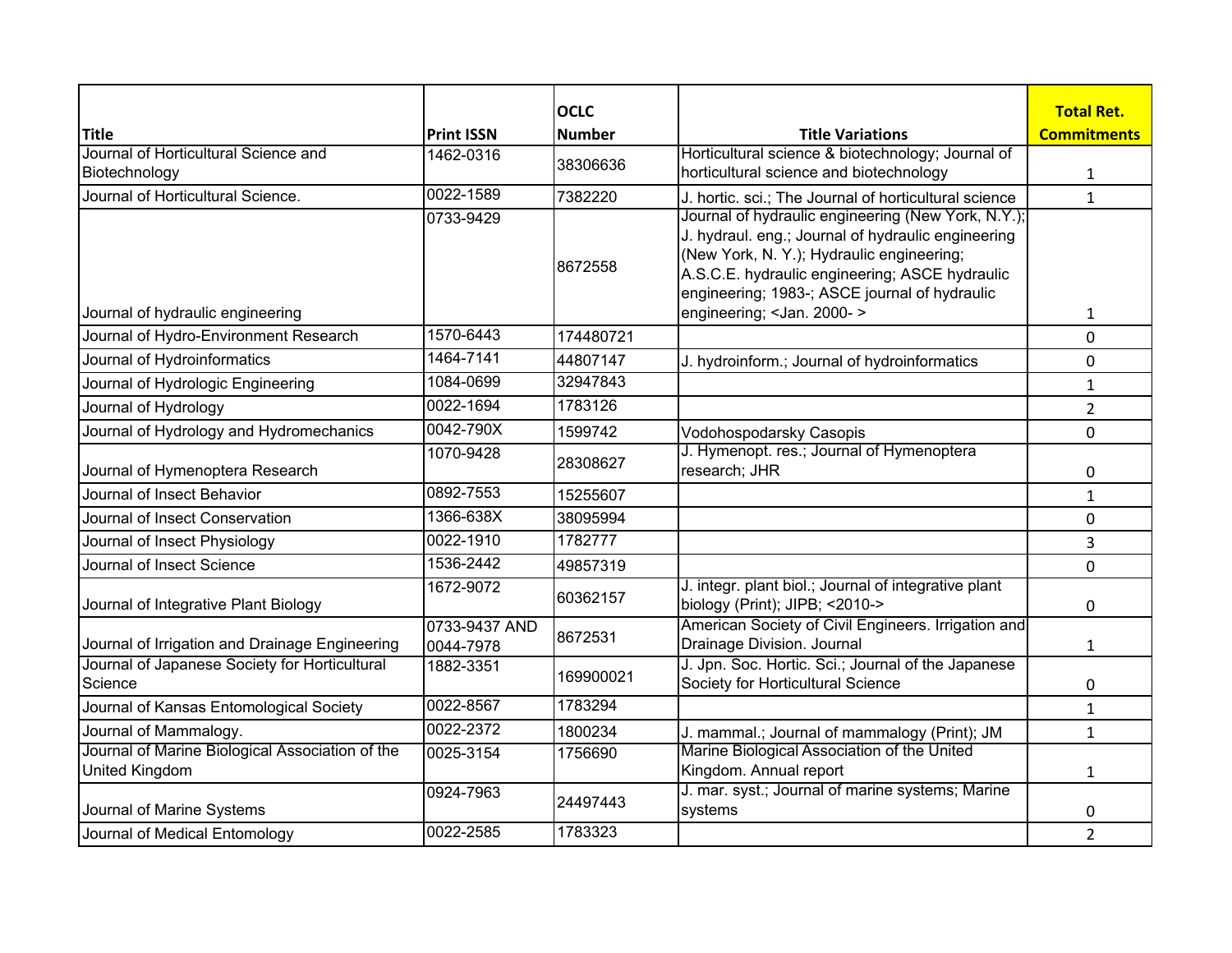|                                                                               |                            | <b>OCLC</b>   |                                                                                                                      | <b>Total Ret.</b>  |
|-------------------------------------------------------------------------------|----------------------------|---------------|----------------------------------------------------------------------------------------------------------------------|--------------------|
| <b>Title</b>                                                                  | <b>Print ISSN</b>          | <b>Number</b> | <b>Title Variations</b>                                                                                              | <b>Commitments</b> |
| Journal of Medical Primatology (Print)                                        | $0047 - 2565$              | 1783975       |                                                                                                                      | 1                  |
| Journal of Medicinal Food                                                     | 1096-620X                  | 37830714      |                                                                                                                      | $\mathbf{1}$       |
| Journal of Molecular Biology.                                                 | 0022-2836                  | 1782923       |                                                                                                                      | $\mathbf{1}$       |
| Journal of Molluscan Studies                                                  | 0260-1230                  | 2573904       | Proceedings of the Malacological Society of<br>London                                                                | 1                  |
| Journal of Muscle Foods                                                       | 1046-0756                  | 20323541      | J. muscle foods; Journal of muscle foods; FNP<br>journal of muscle foods                                             | 1                  |
| Journal of Mycology                                                           | 0027-5514                  | 1772603       | Journal of Mycology; Mycological Bulletin;<br>Mycologia                                                              | $\overline{2}$     |
| Journal of Natural Products                                                   | 0163-3864                  | 4359563       | Lloydia; Bulletin of the Lloyd Library of Botany,<br>Pharmacy and Materia Medica                                     | 1                  |
| Journal of Nematology.                                                        | 0022-300X                  | 1797954       | J. nematol.; Journal of nematology; Annals of<br>applied nematology                                                  | 1                  |
| Journal of Neurophysiology                                                    | 0022-3077                  | 1695642       |                                                                                                                      | $\mathbf{1}$       |
| Journal of North American Benthological Society                               | 0887-3593                  | 13196288      | J. North Am. Benthol. Soc.; Journal of the North<br>American Benthological Society; Also known as:;<br><b>J-NABS</b> | 1                  |
| Journal of Nutrition.                                                         | 0022-3166                  | 1782301       | J. nutr.; The Journal of nutrition (Print); JN                                                                       | $\overline{2}$     |
| Journal of Nutritional Biochemistry (Form.<br><b>Nutrition Reports Int'l)</b> | 0955-2863                  | 421537330     |                                                                                                                      | $\mathbf{1}$       |
| Journal of Oil Palm Research                                                  | 1511-2780 AND<br>0128-1828 | 40938920      | Elaeis                                                                                                               | 1                  |
| Journal of Oleo Science                                                       | 1345-8957                  | 49637674      | JOS; J. oleo sci.                                                                                                    | 0                  |
| Journal of Pest Science                                                       | 1612-4758                  | 55203016      | Anzeiger für Schädlingskunde                                                                                         | 0                  |
| Journal of Pesticide Science                                                  | 1348-589X                  | 67015930      |                                                                                                                      | 0                  |
| Journal of Phycology                                                          | 0022-3646                  | 1783379       | News bulletin - Phycological Society of America                                                                      | $\mathbf{1}$       |
| Journal of Phytopathology                                                     | 0931-1785                  | 233066680     |                                                                                                                      | $\overline{2}$     |
| Journal of Plant Biochemistry and Biotechnology                               | 0971-7811                  | 28440665      |                                                                                                                      | 0                  |
| Journal of Plant Biology                                                      | 1226-9239                  | 615216539     | JPB;Singmul Hakhoe chi;                                                                                              | 0                  |
| Journal of Plant Diseases and Protection                                      | 1861-3829                  | 71003485      | J. plant dis. prot. (2006, Print); Journal of plant<br>diseases and protection (2006. Print); JPDP                   | 1                  |
| Journal of Plant Ecology                                                      | 1752-9921                  | 268794125     | J. plant ecol.; Journal of plant ecology (Print);<br>JPE; Plant ecology                                              | 0                  |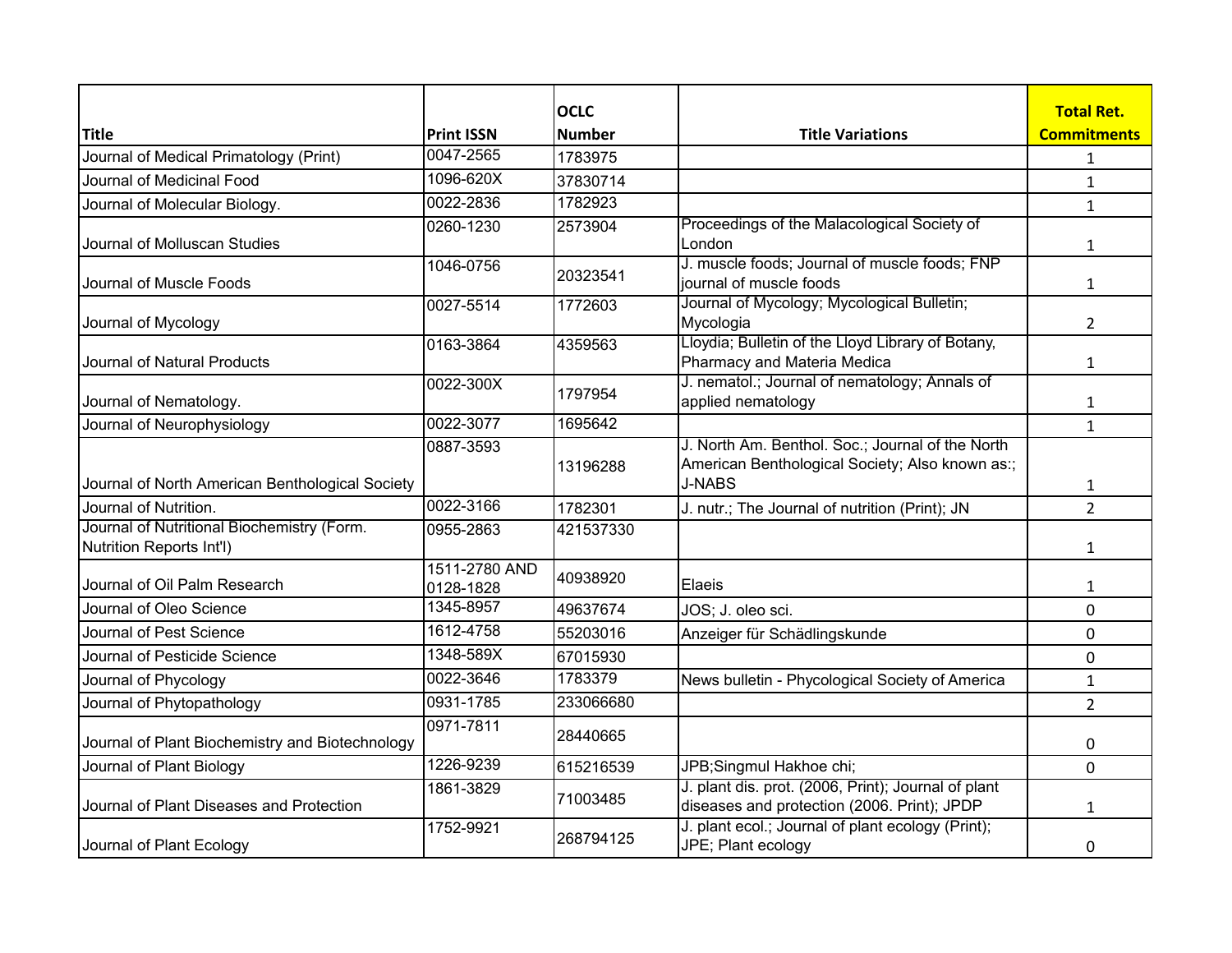|                                             |                            | <b>OCLC</b>   |                                                                                                                                                    | <b>Total Ret.</b>  |
|---------------------------------------------|----------------------------|---------------|----------------------------------------------------------------------------------------------------------------------------------------------------|--------------------|
| <b>Title</b>                                | <b>Print ISSN</b>          | <b>Number</b> | <b>Title Variations</b>                                                                                                                            | <b>Commitments</b> |
| Journal of Plant Growth Regulation          | 0721-7595                  | 43450783      |                                                                                                                                                    | $\mathbf{1}$       |
| Journal of Plant Interactions               | 1742-9145                  | 62476435      |                                                                                                                                                    | 1                  |
| Journal of Plant Nutrition                  | 0190-4167                  | 4710420       |                                                                                                                                                    | $\mathbf{1}$       |
| Journal of Plant Nutrition and Soil Science | 1436-8730                  | 222890844     | J. plant nutr. soil sci.; Journal of plant nutrition and<br>soil science; Zeitschrift für Pflanzenernährung und<br>Bodenkunde; Wiley InterScience. | 0                  |
| Journal of Plant Pathology                  | 1125-4653 AND<br>0035-6441 | 36896358      | JPP; Rivista di patologia vegetale                                                                                                                 | 0                  |
| Journal of Plant Physiology                 | 0176-1617                  | 11063615      |                                                                                                                                                    | $\mathbf{1}$       |
| Journal of Plant Registrations              | 1936-5209                  | 99049840      |                                                                                                                                                    | $\overline{2}$     |
| Journal of Plant Research                   | 0918-9440                  | 28013509      | J. plant res. J Plant Res; Journal of plant<br>research; Shokubutsugaku zasshi; J. plant res.                                                      | 1                  |
| Journal of Poultry Science                  | 1346-7395                  | 49637702      |                                                                                                                                                    | $\mathbf{1}$       |
| Journal of Reproduction and Development     | 0916-8818                  | 28366216      | J Reprod Dev                                                                                                                                       | 0                  |
| Journal of Sensory Studies                  | 0887-8250                  | 13392864      | Food & Nutrition Press journal of sensory studies;<br>FNP journal of sensory studies                                                               | 1                  |
| Journal of Shellfish Research               | 0730-8000                  | 8065878       |                                                                                                                                                    | $\mathbf{1}$       |
| Journal of Small Animal Practice            | 0022-4510                  | 1754797       | J. small anim. pract.; The journal of small animal<br>practice; JSAP                                                                               | 1                  |
| Journal of Soil and Water Conservation      | 0022-4561                  | 1782825       | Soil Conservation Society of America. News,<br>notes and activities; Journal of Soil and Water<br>Conservation;                                    | $\overline{2}$     |
| Journal of Soil and Water Conservation      | 0022-4561                  | 1782825       | J. soil water conserv.; Journal of soil and water<br>conservation; Journal of soil & water<br>conservation; Resource conservation glossary.        | $\overline{2}$     |
| Journal of soil science                     | 0022-4588                  | 1782536       | Journal of soil science; European Journal Soil<br>Science.                                                                                         | 1                  |
| Journal of Soil Science and Plant Nutrition | 0718-9508 AND<br>0717-635X | 502637965     | Revista de la Ciencia del Suelo y Nutricion<br>Vegetal                                                                                             | 0                  |
| Journal of Soils and Sediments              | 1439-0108                  | 49759705      |                                                                                                                                                    | 0                  |
| Journal of Stored Products Research         | 0022-474X                  | 1783139       | J. stored prod. res.                                                                                                                               | 3                  |
| Journal of Sustainable Agriculture          | 1044-0046                  | 19643640      |                                                                                                                                                    | $\mathbf{1}$       |
| Journal of Swine Health and Production      | 1537-209X                  | 45803372      |                                                                                                                                                    | $\mathbf{1}$       |
| Journal of Texture Studies.                 | 0022-4901                  | 1800057       |                                                                                                                                                    | $\mathbf{1}$       |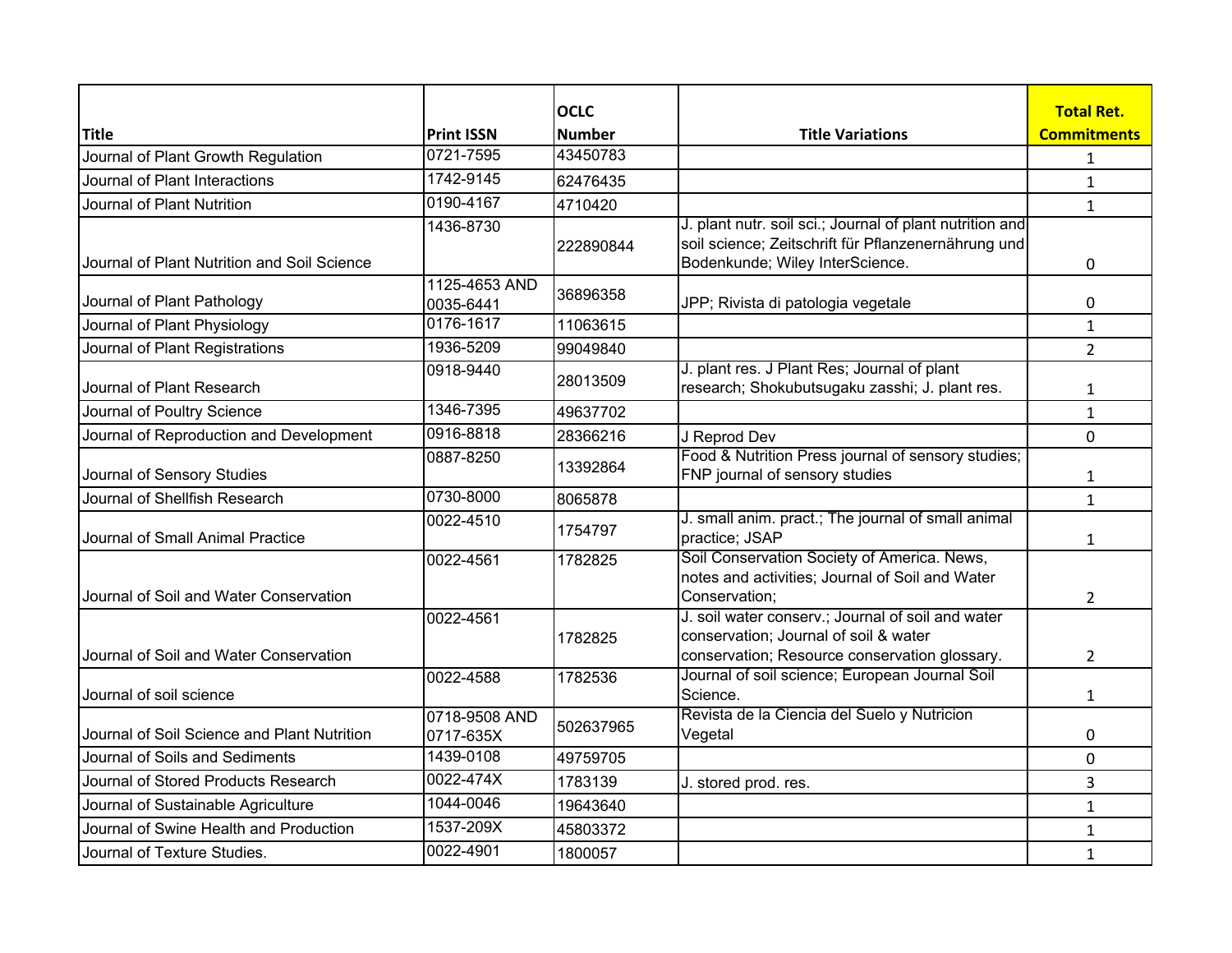|                                                                             |                   | <b>OCLC</b>   |                                                                        | <b>Total Ret.</b>  |
|-----------------------------------------------------------------------------|-------------------|---------------|------------------------------------------------------------------------|--------------------|
| <b>Title</b>                                                                | <b>Print ISSN</b> | <b>Number</b> | <b>Title Variations</b>                                                | <b>Commitments</b> |
| Journal of the American Association for<br><b>Laboratory Animal Science</b> | 1559-6109         | 62944195      |                                                                        | $\mathbf{1}$       |
|                                                                             | 0002-8223         |               | J. Am. Diet. Assoc.; Journal of the American                           |                    |
|                                                                             |                   | 1083209       | Dietetic Association; American Dietetic                                |                    |
| Journal of the American Dietetic Association.                               |                   |               | Association reports                                                    | $\overline{2}$     |
| Journal of the American Society for Horticultural                           | 0003-1062         |               |                                                                        |                    |
| Science.                                                                    |                   | 1772171       | J. Am. Soc. Hortic. Sci.;                                              | $\mathbf{1}$       |
| Journal of the American Water Resources                                     | 1093-474X         | 36546891      |                                                                        |                    |
| Association                                                                 |                   |               | J. Am. Water Resour. Assoc.                                            | $\mathbf{1}$       |
| Journal of the American Water Works                                         | 0003-150X         | 1480974       | J.- Am. Water Works Assoc.; Journal - American                         |                    |
| Association                                                                 |                   |               | <b>Water Works Association</b>                                         | $\mathbf{1}$       |
| Journal of the Assoc. of Official Analytical                                | 1060-3271         | 24929715      |                                                                        |                    |
| Chemists International.                                                     |                   |               | J. AOAC Int.; Journal of AOAC International                            | $\mathbf{1}$       |
|                                                                             | not listed        | 5090321       |                                                                        |                    |
| Journal of the Australian Veterinary Association.                           |                   |               | Australian Veterinary Journal                                          | $\mathbf{1}$       |
|                                                                             | 0023-6152         |               | J. Fac. Agric., Kyushu Univ.; Journal of the                           |                    |
| Journal of the Faculty of Agriculture, Kyushu                               |                   | 9802493       | Faculty of Agriculture, Kyushu University; Kyushu                      |                    |
| University                                                                  |                   |               | Daigaku Nogakubu kiyo<br>Shokuhin eiseigaku zasshi; Shokuhin eiseigaku | $\mathbf{1}$       |
|                                                                             | 0015-6426         |               | zasshi; Food Hygiene and Safety Science;                               |                    |
| Journal of the Food Hygienic Society of Japan                               |                   | 8978734       | Journal of the Food Hygienic Society of Japan                          | 0                  |
|                                                                             | 0073-0912         |               | Hattori Shokubutsu Kenkyujo hokoku; Hattori                            |                    |
|                                                                             |                   |               | Shokubutsu Kenkyujo hokoku; Japanese title                             |                    |
|                                                                             |                   | 2949410       | varies; Zaidan Hojin Hattori Shokubutsu Kenkyujo                       |                    |
| Journal of the Hattori Botanical Laboratory                                 |                   |               | hokoku                                                                 | $\mathbf{1}$       |
| Journal of the Institute of Brewing                                         | 0046-9750         | 8423749       | J. Inst. Brew                                                          | $\mathbf{1}$       |
|                                                                             | 1341-027X         |               | Nihon Shokuhin Kagaku Kogaku kaishi; Journal of                        |                    |
|                                                                             |                   |               | the Japanese Society for Food Science and                              |                    |
| Journal of the Japanese Society for Food                                    |                   | 32425114      | Technology; Nippon Shokuhin Kagaku Kogakukai                           |                    |
| Science and Technology                                                      |                   |               | shi                                                                    | $\mathbf{1}$       |
| Journal of the Korean Society for Applied                                   | 1738-2203         | 58804114      |                                                                        |                    |
| <b>Biological Chemistry</b>                                                 |                   |               | Han'guk Ungyong Saengmyong Hwahakhoe chi                               | 0                  |
| Journal of the Lepidopterists' Society                                      | 0024-0966         | 7654420       |                                                                        | $\mathbf{1}$       |
|                                                                             | 0022-5142         | 1782672       |                                                                        |                    |
| Journal of the Science of Food and Agriculture                              |                   |               | J. sci. food agric.                                                    | 2                  |
| Journal of Theoretical Biology.                                             | 0022-5193         | 1783069       |                                                                        | $\overline{2}$     |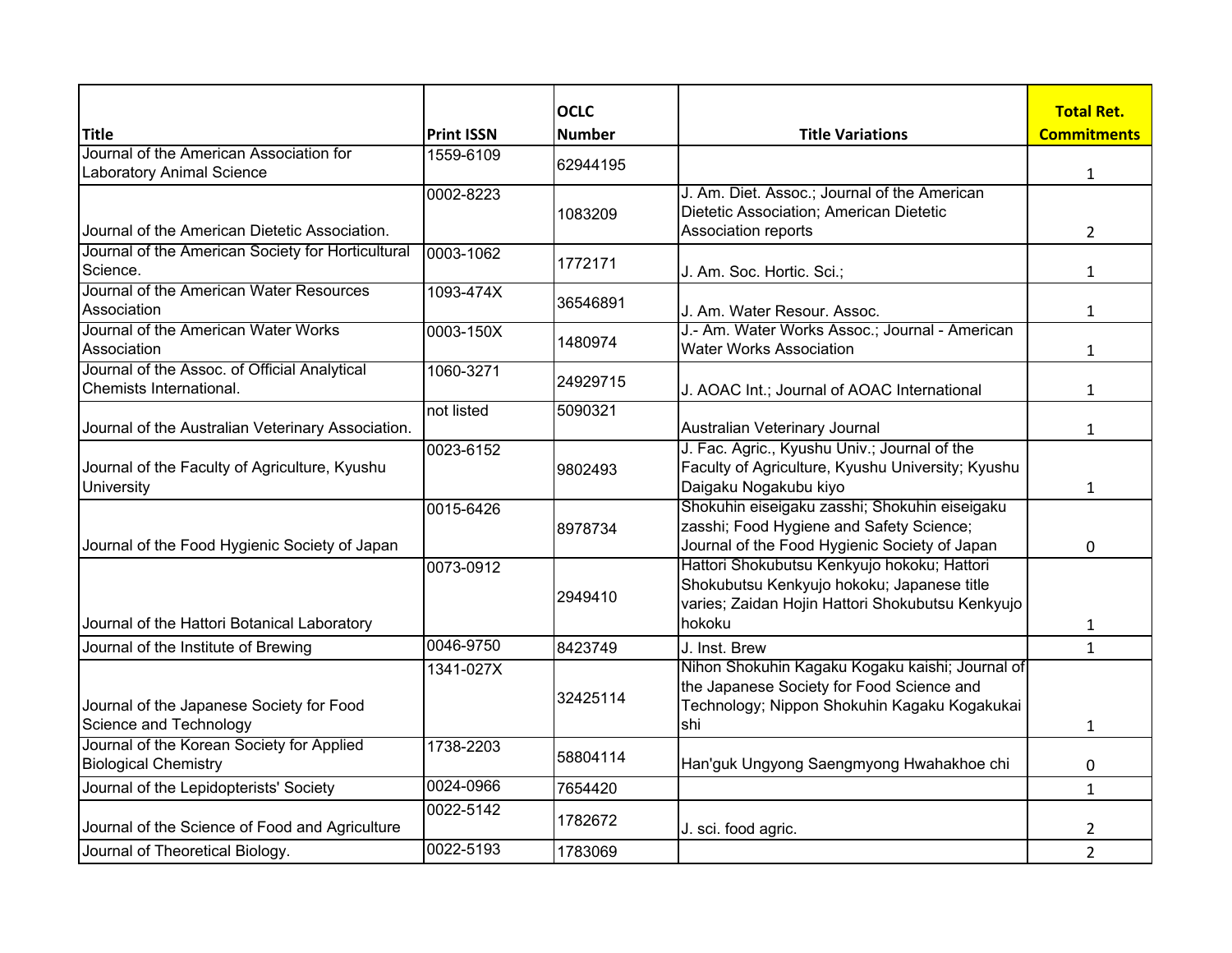|                                                                       |                                            | <b>OCLC</b>   |                                                                                                                                                                                                                     | <b>Total Ret.</b>  |
|-----------------------------------------------------------------------|--------------------------------------------|---------------|---------------------------------------------------------------------------------------------------------------------------------------------------------------------------------------------------------------------|--------------------|
| <b>Title</b>                                                          | <b>Print ISSN</b>                          | <b>Number</b> | <b>Title Variations</b>                                                                                                                                                                                             | <b>Commitments</b> |
|                                                                       | 0128-1283                                  |               | J. trop. for. sci.; Journal of tropical forest science;                                                                                                                                                             |                    |
| Journal of Tropical Forest Science                                    |                                            | 20340114      | Tropical forest science; JTFS;                                                                                                                                                                                      | $\mathbf{1}$       |
| Journal of Vegetation Science                                         | 1100-9233                                  | 21277157      |                                                                                                                                                                                                                     | $\mathbf{1}$       |
| Journal of Veterinary Behavior: clinical<br>applications and research | 1558-7878                                  | 62191687      |                                                                                                                                                                                                                     | 1                  |
| Journal of Veterinary Dentistry                                       | 0898-7564                                  | 16118468      |                                                                                                                                                                                                                     | $\mathbf{1}$       |
| Journal of Veterinary Diagnostic Investigation                        | 1040-6387                                  | 18477067      | J. vet. diagn. invest.                                                                                                                                                                                              | $\mathbf{1}$       |
| Journal of Veterinary Emergency and Critical<br>Care                  | 1479-3261                                  | 47104087      | Journal of veterinary emergency and critical<br>care; J. vet. emerg. crit. care; Journal of veterinary<br>emergency and critical care; JVECC; Journal of<br>veterinary emergency & critical care                    | $\mathbf{1}$       |
| Journal of Veterinary Internal Medicine                               | 0891-6640                                  | 14948161      | J. vet. intern. med.                                                                                                                                                                                                | $\mathbf{1}$       |
| Journal of Veterinary Medical Education                               | 0748-321X                                  | 2156481       |                                                                                                                                                                                                                     | $\mathbf{1}$       |
| Journal of Veterinary Medical Science                                 | 0916-7250                                  | 23597950      |                                                                                                                                                                                                                     | $\mathbf{1}$       |
| Journal of Veterinary Pharmacology and<br>Therapeutics                | 0140-7783                                  | 4580359       | J. vet. pharmacol. ther.                                                                                                                                                                                            | 1                  |
| Journal of Veterinary Science                                         | 1229-845X                                  | 45090960      |                                                                                                                                                                                                                     | 0                  |
| Journal of Virology                                                   | 0022-538X                                  | 1783311       | J. virol.; Journal of virology                                                                                                                                                                                      | $\mathbf{1}$       |
| Journal of Water Resources Planning and<br>Management                 | 0733-9496 AND<br>0145-0743                 | 8674714       | American Society of Civil Engineers. Water<br>Resources Planning and Management Division.<br>Journal                                                                                                                | 1                  |
| Journal of Water Supply: Research and<br>Technology                   | 1606-9935 AND<br>0003-7214                 | 173323139     | Aqua                                                                                                                                                                                                                | 1                  |
| Journal of Waterway, Port, Coastal, and Ocean<br>Engineering          | 0733-950X,0148-<br>9895, AND 0044-<br>8028 | 8674675       | Journal of American Society of Civil Engineers.<br>Waterway, Port, Coastal and Ocean Division,<br>Journal of American Society of Civil Engineers.<br>Waterways, Harbors, and Coastal Engineering<br><b>Division</b> | $\mathbf{1}$       |
| Journal of Wildlife Diseases                                          | 0090-3558                                  | 1587351       | J. wildl. dis.                                                                                                                                                                                                      | $\mathbf{1}$       |
| Journal of Wildlife Management                                        | 0022-541X                                  | 1782497       | J. wildl. manag                                                                                                                                                                                                     | $\mathbf{1}$       |
| Journal of Zoo and Wildlife Medicine                                  | 1042-7260                                  | 19115490      | J. zoo wildl. med.                                                                                                                                                                                                  | $\overline{2}$     |
| Kafkas Universitesi Veteriner Fakultesi Dergisi                       | 1300-6045                                  | 53314713      | Journal of the Faculty of Veterinary Medicine,<br>University of Kafkas                                                                                                                                              | 0                  |
| <b>Kleintier-Praxis</b>                                               | 0023-2076                                  | 1755177       |                                                                                                                                                                                                                     | 0                  |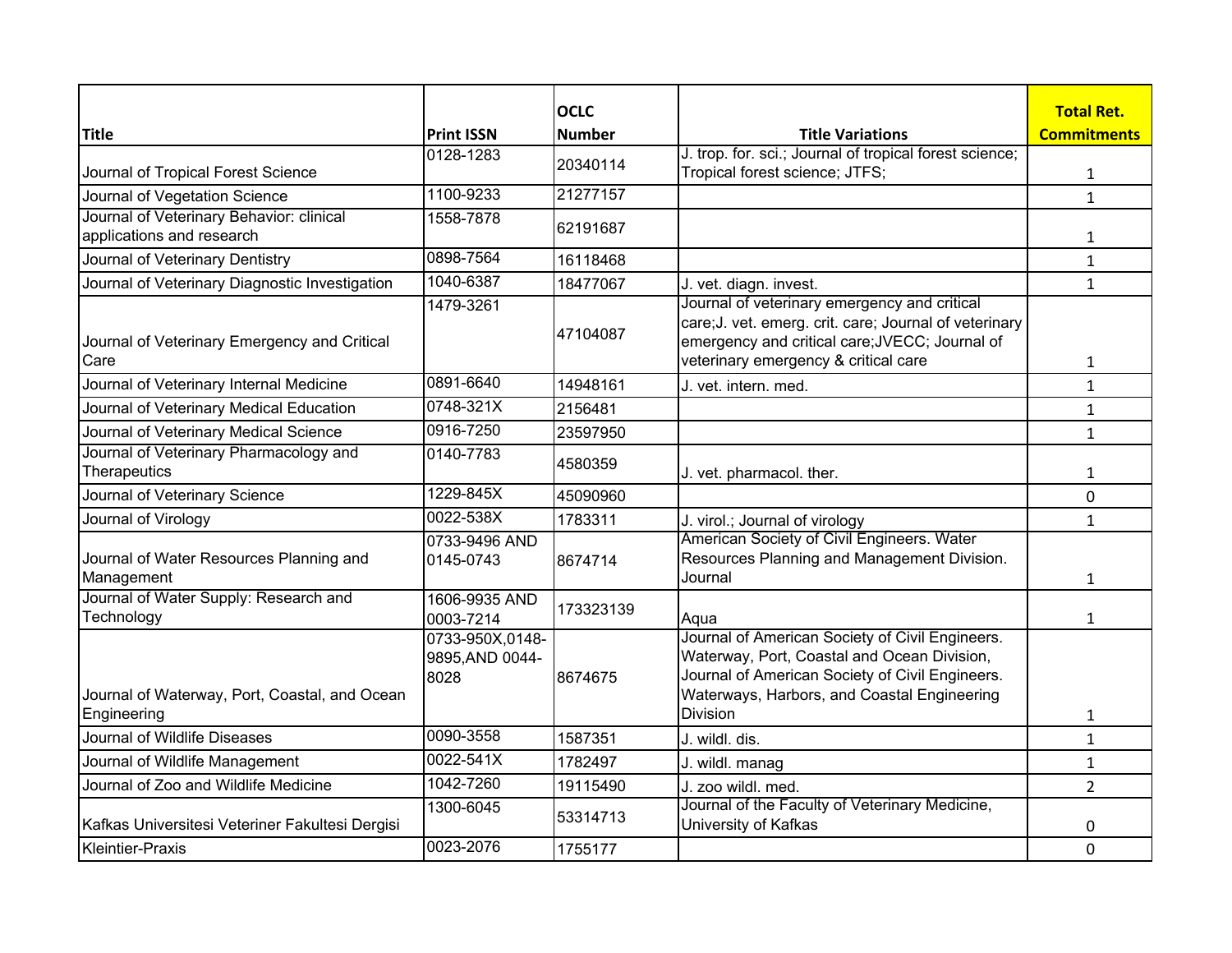| <b>Title</b>                                                        | <b>Print ISSN</b>                          | <b>OCLC</b><br><b>Number</b> | <b>Title Variations</b>                                                                              | <b>Total Ret.</b><br><b>Commitments</b> |
|---------------------------------------------------------------------|--------------------------------------------|------------------------------|------------------------------------------------------------------------------------------------------|-----------------------------------------|
|                                                                     | 0037-9271                                  |                              | Ann. Soc. entomol. Fr.; Annales de la Société                                                        |                                         |
| La Societe Entomologique de France. Annales                         |                                            | 1765810                      | entomologique de France                                                                              | $\mathbf{1}$                            |
| Lab Animal                                                          | 0093-7355                                  | 2255388                      |                                                                                                      | $\mathbf{1}$                            |
| Lab Animals-UK                                                      | 0023-6772                                  | 1641209                      | Laboratory animals (London, England); Lab.<br>anim.; Laboratory animals (London)                     | $\mathbf{1}$                            |
| Lake & Reservoir Management                                         | 1040-2381                                  | 17486705                     | Lake reserv. manage.; Lake and reservoir<br>management                                               | $\mathbf{1}$                            |
| Land Economics.                                                     | 0023-7639                                  | 1604370                      | Land econ.; Land economics                                                                           | $\mathbf{1}$                            |
| Landbauforschung Voelkenrode                                        | 0458-6859                                  | 5156758                      | Landbauforsch. völkenrode; Landbauforschung<br>Völkenrode; FAL agricultural research                 | $\mathbf{1}$                            |
| Lebensmittel-Wissenschaft&Technologie=Food<br>Science & Technology. | 0023-6438                                  | 265606842                    | Food science and technology; LWT                                                                     | $\mathbf{1}$                            |
| Linnean Society. Botanical Journal                                  | 0024-4074                                  | 2246919                      | Bot. j. Linn. Soc.; Botanical journal of the Linnean<br>Society                                      | 1                                       |
| Lipids.                                                             | 0024-4201                                  | 1715910                      |                                                                                                      | $\mathbf{1}$                            |
| Livestock Production Science.                                       | 0301-6226                                  | 2108259                      | Livest. prod. sci.                                                                                   | 3                                       |
| Lloydia                                                             | 0024-5461                                  | 1606095                      | Journal of Natural Products; Bulletin of the Lloyd<br>Library of Botany, Pharmacy and Materia Medica | $\mathbf{1}$                            |
| Madera y Bosques                                                    | 1405-0471                                  | 33135270                     |                                                                                                      | 0                                       |
| Magyar Allatorvosok Lapja                                           | 0025-004X, 0365-<br>3900 AND 0324-<br>4245 | 3773502                      | Allatorvosi lapok (Hungary), Veterinarius (Hungary                                                   | 0                                       |
| Marine Biology                                                      | 0025-3162                                  | 1713888                      | Mar. biol.;                                                                                          | $\mathbf{1}$                            |
| Marine Ecology Progress Series                                      | 0171-8630                                  | 5696404                      | Mar. ecol. Prog. ser.; Marine ecology. Progress se                                                   | $\mathbf{1}$                            |
| <b>Meat Science</b>                                                 | 0309-1740                                  | 639062512                    |                                                                                                      | 3                                       |
| Medical & Veterinary Entomology                                     | 0269-283X                                  | 15645989                     | Med. vet. entomol.                                                                                   | $\overline{2}$                          |
| Metabolism; Clinical and Experimental.                              | 0026-0495                                  | 1757171                      | Metabolism                                                                                           | $\mathbf{1}$                            |
| Methods in Enyzmology                                               | 0076-6879                                  |                              |                                                                                                      | $\mathbf{1}$                            |
| Microbial Ecology.                                                  | 0095-3628                                  | 2243116                      |                                                                                                      | $\mathbf{1}$                            |
| Microbiological Reviews.                                            | 0146-0749                                  | 3526643                      | Microbiol. rev.; Microbiological reviews                                                             | 3                                       |
| Microbiology.                                                       | 1350-0872                                  | 715486080                    |                                                                                                      | $\mathbf{1}$                            |
| Mine Water and the Environment                                      | 1025-9112                                  | 173418122                    |                                                                                                      | 0                                       |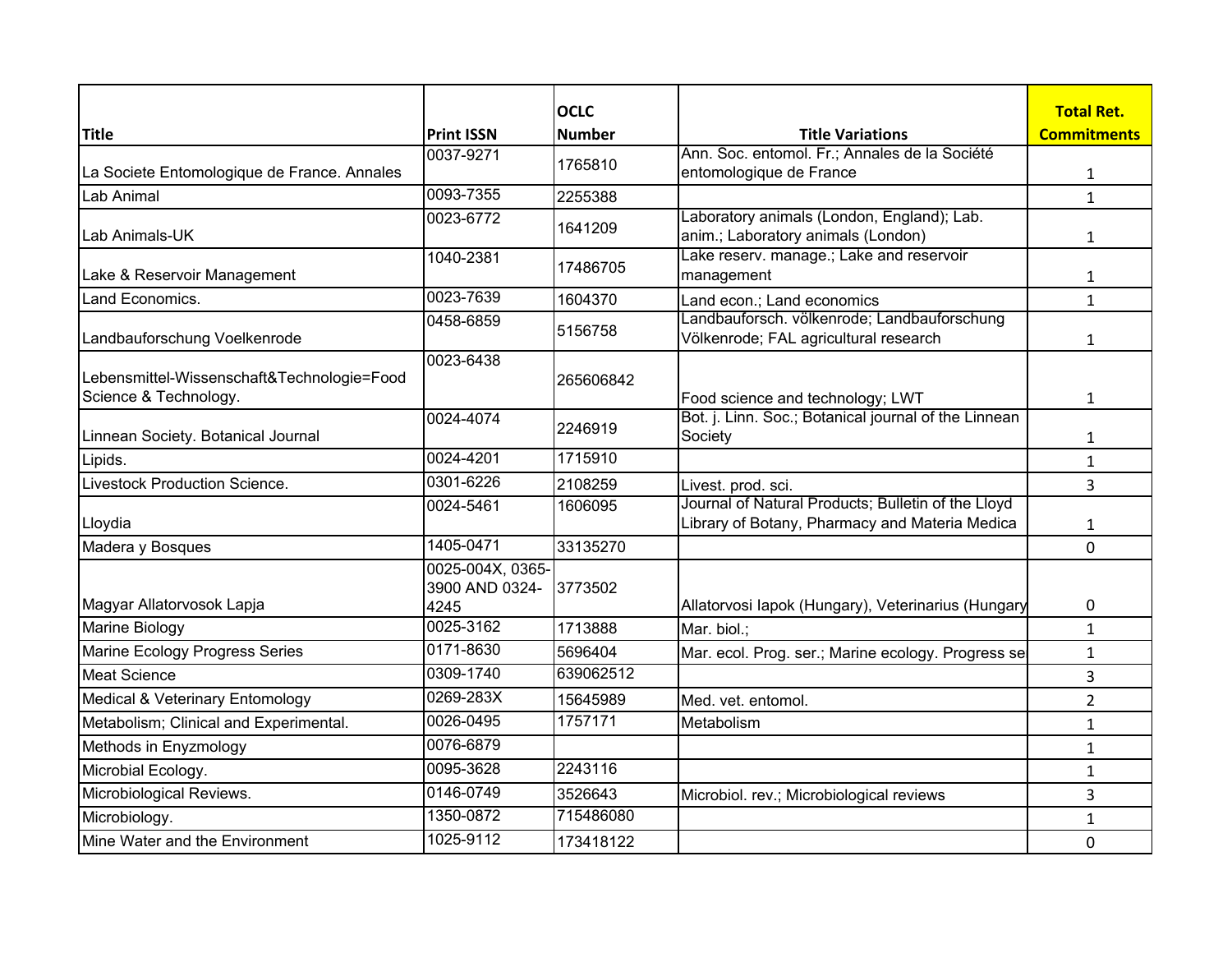|                                              |                   | <b>OCLC</b>   |                                                                                                  | <b>Total Ret.</b>  |
|----------------------------------------------|-------------------|---------------|--------------------------------------------------------------------------------------------------|--------------------|
| <b>Title</b>                                 | <b>Print ISSN</b> | <b>Number</b> | <b>Title Variations</b>                                                                          | <b>Commitments</b> |
|                                              | 0026-6493         | 1764787       | Ann. Mo. Bot. Gard.; Annals of the Missouri                                                      |                    |
| Missouri Botanical Garden. Annals            |                   |               | <b>Botanical Garden</b>                                                                          | $\mathbf{1}$       |
|                                              | 0026-8925         |               | MGG, Mol. gen. genet.; MGG. Molecular &                                                          |                    |
|                                              |                   | 1758517       | general genetics; Molecular and general genetics;                                                |                    |
| Molecular and General Genetics.              |                   |               | <b>MGG</b>                                                                                       | $\mathbf{1}$       |
| Molecular Biology and Evolution              | 0737-4038         | 9364605       |                                                                                                  | $\mathbf{1}$       |
| Molecular Microbiology                       | 0950-382X         | 15473109      |                                                                                                  | $\mathbf{1}$       |
|                                              | 0027-142x         | 1644075       | Journal of American Mosquito Control                                                             |                    |
| <b>Mosquito News</b>                         |                   |               | Association; Mosquito News                                                                       | $\mathbf{1}$       |
|                                              | 0027-5514         | 1640733       | Journal of Mycology; Mycological Bulletin;                                                       |                    |
| Mycologia.                                   |                   |               | Mycologia                                                                                        | $\overline{2}$     |
| Mycological Research.                        | 0953-7562         | 19073320      | Mycol. res.; Mycological research                                                                | $\mathbf{1}$       |
|                                              | 0885-8608         | 9398454       | Journal of the Natural Areas Association                                                         |                    |
| Natural Areas Journal                        |                   |               |                                                                                                  | 2                  |
| Natural Hazards and Earth System Sciences    | 1561-8633         | 48747949      |                                                                                                  | 0                  |
| Nematologica; International Journal Of       | 1164-5571 AND     | 231029356     | Fundamental and Applied Nematology; Revue de                                                     |                    |
| Nematological Research.                      | 0028-2596         |               | Nematologie                                                                                      | $\mathbf{1}$       |
|                                              | 0028-2928         |               | agricultural science; NJAS; Wageningen journal                                                   |                    |
|                                              |                   | 1589065       | of life sciences; Wageningen journal of life                                                     |                    |
| Netherlands Journal of Agricultural Science  |                   |               | sciences                                                                                         | $\mathbf{1}$       |
| Netherlands Journal of Agricultural Science. | 0028-2928         | 474110209     |                                                                                                  | $\mathbf{1}$       |
|                                              | 0028-2944         | 11011593      | European journal of plant pathology; Netherlands                                                 |                    |
| Netherlands journal of plant pathology       |                   |               | journal of plant pathology                                                                       | $\mathbf{1}$       |
|                                              | 0169-4286         | 14450965      | New Forests: journal of biology, biotechnology;                                                  |                    |
| <b>New Forests</b>                           |                   |               | management of afforestation and reforestation<br>Mediterranean journal of economics, agriculture | $\overline{2}$     |
|                                              | 1594-5685         |               | and environment; Revue Méditerranéenne                                                           |                    |
| <b>New Medit</b>                             |                   | 62511415      | d'economie agriculture et environment                                                            | $\mathbf{1}$       |
|                                              | 0028-646X         |               | New Phytol.; Einzelne Bd. zugl. alle Bd. von:                                                    |                    |
| New Phytologist.                             |                   | 260141428     | Tansley review                                                                                   | $\mathbf{1}$       |
|                                              | 0028-8233         |               | N.Z. j. agric. res.; New Zealand journal of                                                      |                    |
| New Zealand Journal of Agricultural Research |                   | 1607564       | agricultural research                                                                            | $\mathbf{1}$       |
|                                              | 0048-0169, 0113-  |               |                                                                                                  |                    |
|                                              | 6054 AND 0113-    | 1642558       |                                                                                                  |                    |
| New Zealand Veterinary Journal               | 4337              |               | New Zealand Vetscript; Vet Script                                                                | 1                  |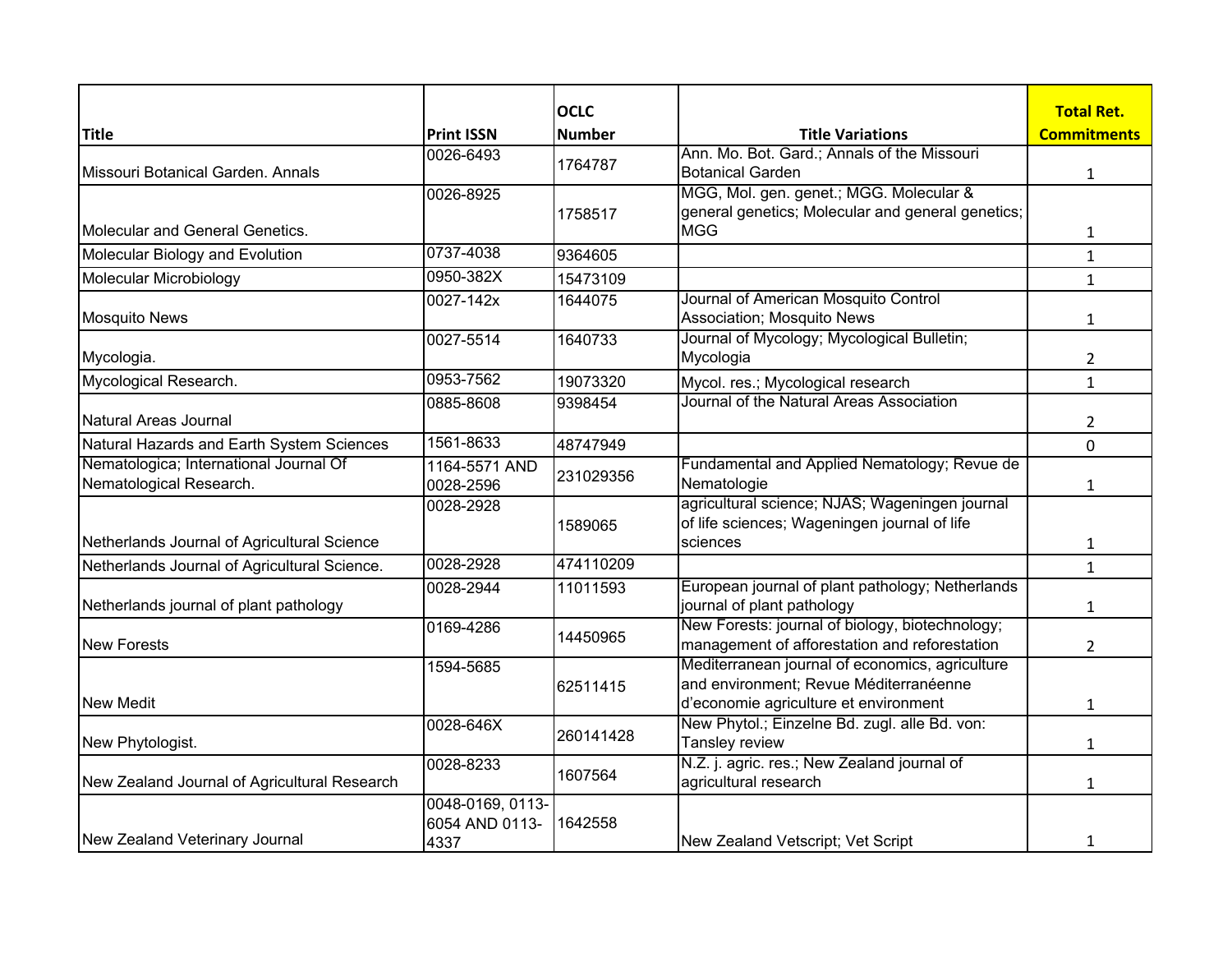|                                                                                                                                   |                   | <b>OCLC</b>   |                                                                                                                                                              | <b>Total Ret.</b>  |
|-----------------------------------------------------------------------------------------------------------------------------------|-------------------|---------------|--------------------------------------------------------------------------------------------------------------------------------------------------------------|--------------------|
| <b>Title</b>                                                                                                                      | <b>Print ISSN</b> | <b>Number</b> | <b>Title Variations</b>                                                                                                                                      | <b>Commitments</b> |
|                                                                                                                                   | 0008-204X         | 17341413      | Camellias; Camellia Journal; American Camellia                                                                                                               |                    |
| News-letter. American Camellia Society                                                                                            |                   |               | Quarterly; News-letter                                                                                                                                       | 2                  |
| Norsk Landbruksforsking = Norwegian                                                                                               | 0801-5333         | 16785331      | Nor. landbr. forsk.; Norsk landbruksforsking;                                                                                                                |                    |
| Agricultural Research.                                                                                                            |                   |               | Norwegian agricultural research                                                                                                                              | 0                  |
|                                                                                                                                   | 0191-9016         | 4794803       | Review of Agricultural Economics; North Central<br>Journal of Agricultural Economics; Illinois                                                               |                    |
| North Central Journal of Agricultural Economics                                                                                   |                   |               | agricultural economics.                                                                                                                                      | $\mathbf{1}$       |
| Northern Journal of Applied Forestry                                                                                              | 0742-6348         | 10394971      |                                                                                                                                                              | $\overline{2}$     |
| Ocean & Coastal Management                                                                                                        | 0964-5691         | 25502871      |                                                                                                                                                              | $\mathbf{1}$       |
| Ocean Engineering                                                                                                                 | 0029-8018         | 1642028       |                                                                                                                                                              | $\mathbf{1}$       |
| Oceanography and Marine Biology; An Annual                                                                                        | 0078-3218         | 260155020     | Oceanogr. Mar. Biol. Ann. Rev. Oceanogr. Mar.                                                                                                                |                    |
| Review.                                                                                                                           |                   |               | <b>Biol. OCEANOGR MAR BIOL ANNU REV</b>                                                                                                                      | 2                  |
| Oecologia.                                                                                                                        | 0029-8549         | 1353676       | Zeitschrift für Morphologie und Ökologie der Tiere                                                                                                           | $\overline{2}$     |
| Onderstepoort Journal of Veterinary Research                                                                                      | 0030-2465         | 1761252       | Onderstepoort j. vet. res.                                                                                                                                   | 1                  |
| Outlook on Agriculture                                                                                                            | 0030-7270         | 1761604       | Imperial Chemical Industries, Itd. Agricultural<br>Research Station, Jealott's Hill, England. Bulletin                                                       | 1                  |
| Pedobiologia.                                                                                                                     | 0031-4056         | 1761997       |                                                                                                                                                              | $\mathbf{1}$       |
| Pesquisa Agropecuaria Brasileira                                                                                                  | 0100-204X         | 4901659       | Pesquisa agropecuária brasileira (1977); Pesqui.<br>agropecu. bras.; Pesquisa agropecuaria<br>brasileira; PAB; Brazilian journal of agricultural<br>research | $\mathbf{1}$       |
|                                                                                                                                   | 0100-736X         | 7525292       | Pesqui. vet. bras.; Pesquisa veterinária brasileira;                                                                                                         |                    |
| Pesquisa Veterinaria Brasileira                                                                                                   |                   |               | Brazilian journal of veterinary research                                                                                                                     | 0                  |
| Pesticide Biochemistry and Physiology.                                                                                            | 0048-3575         | 1762155       |                                                                                                                                                              | $\mathbf{1}$       |
| Pesticide Science.                                                                                                                | 0031-613X         | 1762159       | Pestic. sci.; Pesticide science                                                                                                                              | $\overline{2}$     |
| Pferdeheilkunde                                                                                                                   | 0177-7726         | 13294243      |                                                                                                                                                              | 0                  |
| <b>Philippine Agriculturist</b>                                                                                                   | 0031-7454         | 1762233       |                                                                                                                                                              | $\mathbf{1}$       |
| Philippine Journal of Veterinary Medicine                                                                                         | 0031-7705         | 1762246       | Philipp. j. vet. med.; Philippine journal of<br>veterinary medicine                                                                                          | $\mathbf{1}$       |
| Philosophical transactions of the Royal Society of 0264-3960<br>London. Series B, Containing papers of a<br>biological character. |                   | 4286288       | Index to the Proceedings of the Royal Society of<br>London  and to the Philosophical transactions of<br>the Royal Society of London                          |                    |
|                                                                                                                                   |                   |               |                                                                                                                                                              | 1                  |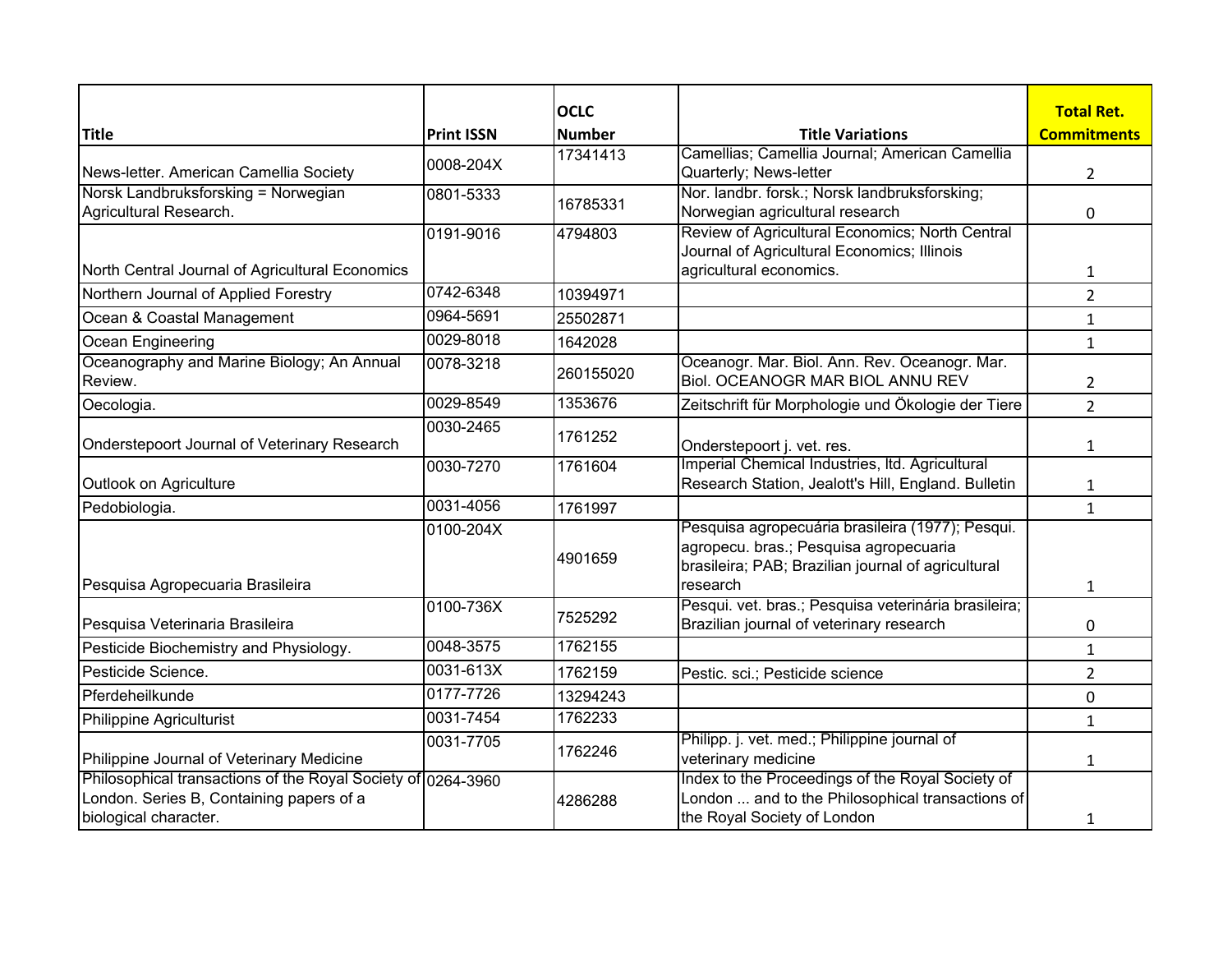|                                                                                       |                                | <b>OCLC</b>              | <b>Title Variations</b>                                | <b>Total Ret.</b>  |
|---------------------------------------------------------------------------------------|--------------------------------|--------------------------|--------------------------------------------------------|--------------------|
| <b>Title</b>                                                                          | <b>Print ISSN</b><br>0080-4622 | <b>Number</b><br>1403239 | Philosophical transactions of the Royal Society of     | <b>Commitments</b> |
|                                                                                       |                                |                          | London. Series B, Containing papers of a               |                    |
| Philosophical transactions. Biological sciences.                                      |                                |                          | biological character; Philosophical transactions.      |                    |
| B.                                                                                    |                                |                          | Biological sciences. B.                                | 2                  |
|                                                                                       | 0031-8655                      | 1762302                  | Photochem. photobiol.; Photochemistry and              |                    |
| Photochemistry and photobiology.                                                      |                                |                          | photobiology                                           | $\mathbf{1}$       |
| Physiologia Plantarum.                                                                | 0031-9317                      | 1762354                  | Physiol. plant.; Physiologia plantarum                 | $\mathbf{1}$       |
|                                                                                       | 0031-935X                      | 1587071                  | Physiological Zoology; Physiological and               |                    |
| Physiological and biochemical zoology: PBZ                                            | 0885-5765                      | 12680272                 | biochemical zoology: PBZ                               | $\mathbf{1}$       |
| Physiological and Molecular Plant Pathology.                                          |                                |                          | Physiological plant pathology                          | 1                  |
| Physiological Reviews.                                                                | 0031-9333                      | 1762360                  |                                                        | $\mathbf{1}$       |
|                                                                                       | 1522-2152                      | 40114654                 | Physiological Zoology; Physiological and               |                    |
| Physiological Zoology                                                                 |                                |                          | biochemical zoology: PBZ                               | 0                  |
| Phytochemistry.                                                                       | 0031-9422                      | 1762365                  |                                                        | $\overline{2}$     |
| Phytopathology.                                                                       | 0031-949X                      | 1762372                  |                                                        | $\overline{2}$     |
| Plant Cell.                                                                           | 1040-4651                      | 18424872                 |                                                        | $\overline{2}$     |
| Plant Disease.                                                                        | 0191-2917                      | 4844576                  | Plant dis.; Plant disease                              | $\overline{2}$     |
| <b>Plant Ecology</b>                                                                  | 1385-0237                      | 36674795                 |                                                        | $\mathbf{1}$       |
|                                                                                       | 0960-7412                      | 24508149                 | Plant J Plant j.; Plant journal (Print); Plant journal |                    |
| Plant Journal.                                                                        |                                |                          | for cell and molecular biology                         | 1                  |
| Plant Pathology.                                                                      | 0032-0862                      | 1588811                  |                                                        | $\mathbf{1}$       |
| Plant Physiology.                                                                     | 0032-0889                      | 1642351                  |                                                        | 3                  |
| Plant, Cell and Environment.                                                          | 0140-7791                      | 3994800                  |                                                        | $\mathbf{1}$       |
| Planta; Archiv für Wissenschaftliche Botanik.                                         | 0032-0935                      | 1762473                  | Archiv für wissenschaftliche Biologie                  | $\mathbf{1}$       |
| Polish Journal of Veterinary Sciences                                                 | 1505-1773                      | 40866063                 | Pol J Vet Sci; Also known as:; PJVS                    | 0                  |
|                                                                                       | 0032-5791                      | 1643522                  | American Association of Instructors and                |                    |
| Poultry Science.                                                                      |                                |                          | Investigators in Poultry Husbandry.                    | 1                  |
| Praktische Tierarzt: Zeitschrift fuer fortschrittliche 0032-681X<br>Veterinaermedizin |                                | 609927609                | Titel Sondernummer:; Collegium Veterinarium            | 0                  |
| <b>Precision Agriculture</b>                                                          | 1385-2256                      | 41713669                 |                                                        | 0                  |
| Preventive Veterinary Medicine                                                        | 0167-5877                      | 8756139                  |                                                        | $\mathbf{1}$       |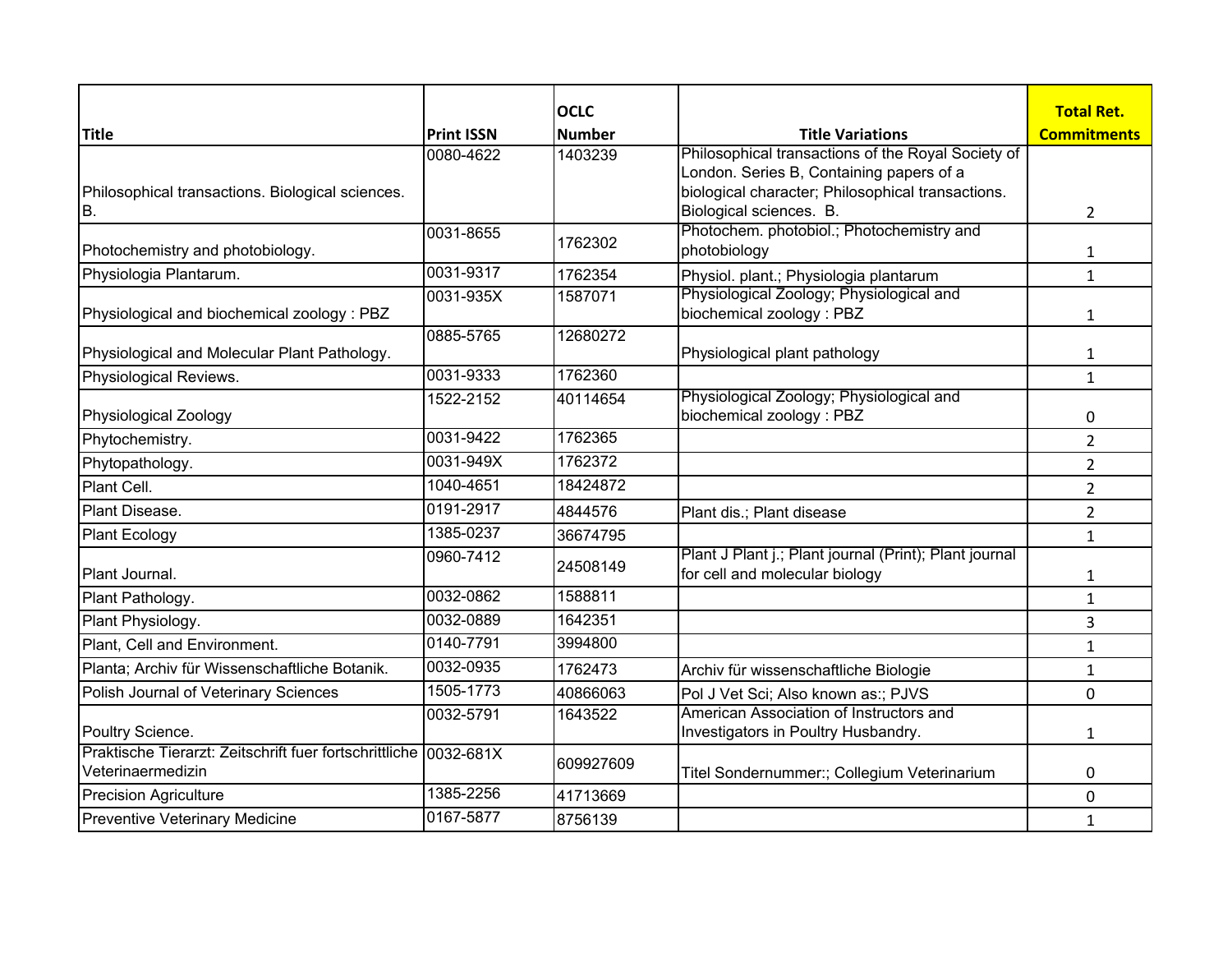|                                                                                   |                                                    | <b>OCLC</b>   |                                                                                                                                                                                                                                      | <b>Total Ret.</b>  |
|-----------------------------------------------------------------------------------|----------------------------------------------------|---------------|--------------------------------------------------------------------------------------------------------------------------------------------------------------------------------------------------------------------------------------|--------------------|
| <b>Title</b>                                                                      | <b>Print ISSN</b>                                  | <b>Number</b> | <b>Title Variations</b>                                                                                                                                                                                                              | <b>Commitments</b> |
| Proceedings of the Cambridge Philosophical<br>Society. Biological sciences        | 1759-6254,0301-<br>7699,0006-3231<br>AND 1464-7931 | 6084206       | Biological reviews and biological proceedings of<br>the Cambridge Philosophical Society; Biological<br>Reviews of the Cambridge Philosophical Society;<br>Proceedings of the Cambridge Philosophical<br>Society. Biological sciences | $\overline{2}$     |
| Proceedings of the Malacological Society of                                       | 0025-1194                                          | 1909246       |                                                                                                                                                                                                                                      |                    |
| London                                                                            |                                                    |               | Journal of Molluscan Studies                                                                                                                                                                                                         | 3                  |
| Proceedings of the Nutrition Society.                                             | 0029-6651                                          | 1760948       |                                                                                                                                                                                                                                      | $\mathbf{1}$       |
| Proceedings of the Society for Experimental<br>Biology and Medicine.              | 0037-9727                                          | 1765882       | Proc. Soc. Exp. Biol. Med.; Proceedings of the<br>Society for Experimental Biology and Medicine                                                                                                                                      | 1                  |
| Proceedings. Biological Sciences. Royal Society 0962-8452<br>of London. Series B. |                                                    | 1764614       |                                                                                                                                                                                                                                      | 1                  |
| <b>Productions Animales</b>                                                       | 0990-0632                                          | 26392834      |                                                                                                                                                                                                                                      | 0                  |
| Progress in Water Technology                                                      | 0306-6746                                          | 958034        | Prog. water technol.; Progress in water technology                                                                                                                                                                                   | $\mathbf 0$        |
| Quarterly Journal of Microscopical Science                                        | 0370-2952 AND<br>0021-9533                         | 1763236       | Journal of Cell Science                                                                                                                                                                                                              | $\mathbf{1}$       |
| Quarterly Review of Biology.                                                      | 0033-5770                                          | 1715101       |                                                                                                                                                                                                                                      | $\mathbf{1}$       |
| <b>Radiation Botany</b>                                                           | 0033-7560                                          | 1619613       | Environmental and Experimental Botany;<br><b>Radiation Botany</b>                                                                                                                                                                    | $\mathbf{1}$       |
| Renewable Agriculture and Food Systems                                            | 1742-1705                                          |               |                                                                                                                                                                                                                                      | $\mathbf{1}$       |
| <b>Reproduction in Domestic Animals</b>                                           | 0936-6768                                          | 21265026      | Zuchthygiene                                                                                                                                                                                                                         | 1                  |
| Research in veterinary science                                                    | 0034-5288                                          | 1644503       |                                                                                                                                                                                                                                      | $\mathbf{1}$       |
| <b>Review of Agricultural Economics</b>                                           | 1058-7195                                          | 23748167      | Review of Agricultural Economics; North Central<br>Journal of Agricultural Economics; Illinois<br>agricultural economics.                                                                                                            | 2                  |
| Review of Agricultural Economics                                                  | 2040-5790                                          | 300216509     |                                                                                                                                                                                                                                      | $\overline{2}$     |
| Review of Marketing and Agricultural Economics.                                   | 0034-6616                                          | 5379877       |                                                                                                                                                                                                                                      | 1                  |
| Reviews in Fish Biology and Fisheries                                             | 0960-3166                                          | 645297022     |                                                                                                                                                                                                                                      | $\mathbf{1}$       |
| Reviews in Fisheries Science                                                      | 1064-1262                                          | 26210450      |                                                                                                                                                                                                                                      | $\overline{2}$     |
| Revista árvore                                                                    | 0100-6762                                          | 9519938       |                                                                                                                                                                                                                                      | $\mathbf{1}$       |
| Revista Brasileira de Ciencia Avicola                                             | 1516-635X                                          | 66404720      |                                                                                                                                                                                                                                      | 0                  |
| Revista brasileira de medicina veterinaria                                        | 0100-2430                                          | 30380574      |                                                                                                                                                                                                                                      | 0                  |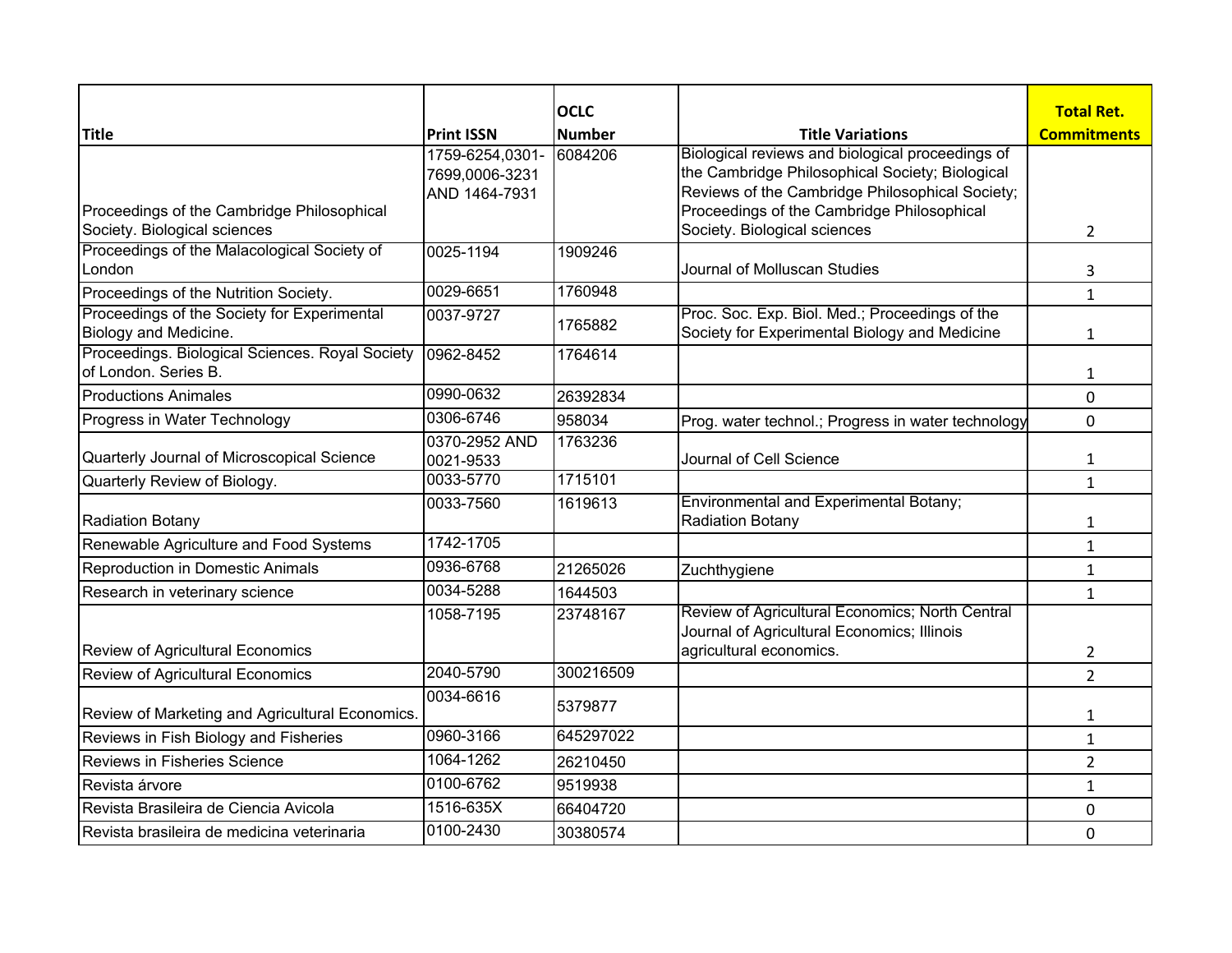|                                                                                                              |                            | <b>OCLC</b>   |                                                                                                                                                                                            | <b>Total Ret.</b>  |
|--------------------------------------------------------------------------------------------------------------|----------------------------|---------------|--------------------------------------------------------------------------------------------------------------------------------------------------------------------------------------------|--------------------|
| <b>Title</b>                                                                                                 | <b>Print ISSN</b>          | <b>Number</b> | <b>Title Variations</b>                                                                                                                                                                    | <b>Commitments</b> |
| Revista brasileira de parasitologia veterinária                                                              | 0103-846X                  | 30758033      | Brazilian journal of veterinary parasitology : Orgão<br>Oficial do Colégio Brasileiro de Parasitologia<br>Veterinária                                                                      |                    |
|                                                                                                              | 1516-3598                  |               |                                                                                                                                                                                            | 0                  |
| Revista Brasileira de Zootecnia                                                                              |                            | 37016075      | Brazilian journal of animal science<br>Revista Chapingo; Revista Chapingo. Serie                                                                                                           | $\mathbf{1}$       |
| Revista Chapingo. Serie Ciencias Forestales y<br>del Ambiente                                                | 0186-3231                  | 36248073      | Ciencias forestales y del ambiente                                                                                                                                                         | $\mathbf{1}$       |
| Revista Cientifica-Universidada del Zulia<br>Facultad de Ciencias Vetterinarias Division de<br>investigacion | 0798-2259                  | 499634492     |                                                                                                                                                                                            | 0                  |
| Revista Facultad de Ciencias Agrarias<br>Universidad Nacional de Cuyo                                        | 0370-4661                  | 10791375      |                                                                                                                                                                                            | 0                  |
| IRevue de Medecine Veterinaire-Toulouse                                                                      | 0035-1555 AND<br>1255-3565 | 1764071       | Revue vétérinaire; Revue Veterinaire et Journal<br>de Medecine Veterinaire et de Zootechnie Reunis                                                                                         | 0                  |
|                                                                                                              | 0253-1933                  | 8941771       | Revue scientifique et technique; Revue<br>scientifique et technique - Office international des<br>épizooties (Imprimé); Revue scientifique et<br>technique de l'OIE; Revue scientifique et |                    |
| Revue Scientifique et Technique                                                                              |                            |               | technique de l'O.I.E.; Revista científica y técnica                                                                                                                                        | 0                  |
| Revue Suisse d'Agriculture                                                                                   | 0375-1325                  | 2409262       |                                                                                                                                                                                            | 0                  |
| River research and applications                                                                              | 1535-1459                  | 46947919      |                                                                                                                                                                                            | $\mathbf{1}$       |
| Rural Sociology.                                                                                             | 0036-0112                  | 1604686       |                                                                                                                                                                                            | 2                  |
| Scandinavian Journal of Forest Research                                                                      | 0282-7581                  | 13163184      |                                                                                                                                                                                            | $\mathbf{1}$       |
| Schweizer Archiv fuer Tierheilkunde                                                                          | 0036-7281 AND<br>0258-9419 | 1765165       | Archiv fuer Thierheilkunde (Switzerland)                                                                                                                                                   | 1                  |
| Scientia Agricola                                                                                            | 0103-9016                  | 27786385      |                                                                                                                                                                                            | 0                  |
| Scientia Horticulturae.                                                                                      | 0304-4238                  | 2242207       |                                                                                                                                                                                            | 3                  |
| Scientific Agriculture                                                                                       | 0370-887X                  | 2176397       | Canadian Journal of Animal Science; Canadian<br>Journal of Agricultural Science; Scientific<br>Agriculture                                                                                 | 2                  |
| Silva Fennica                                                                                                | 0037-5330                  | 1589974       |                                                                                                                                                                                            | $\mathbf{1}$       |
| Silvae Genetica.                                                                                             | 0037-5349                  | 1765560       | Zeitschrift für Forstgenetik und<br>Forstpflanzenzüchtung; Silvae Genetica                                                                                                                 | 2                  |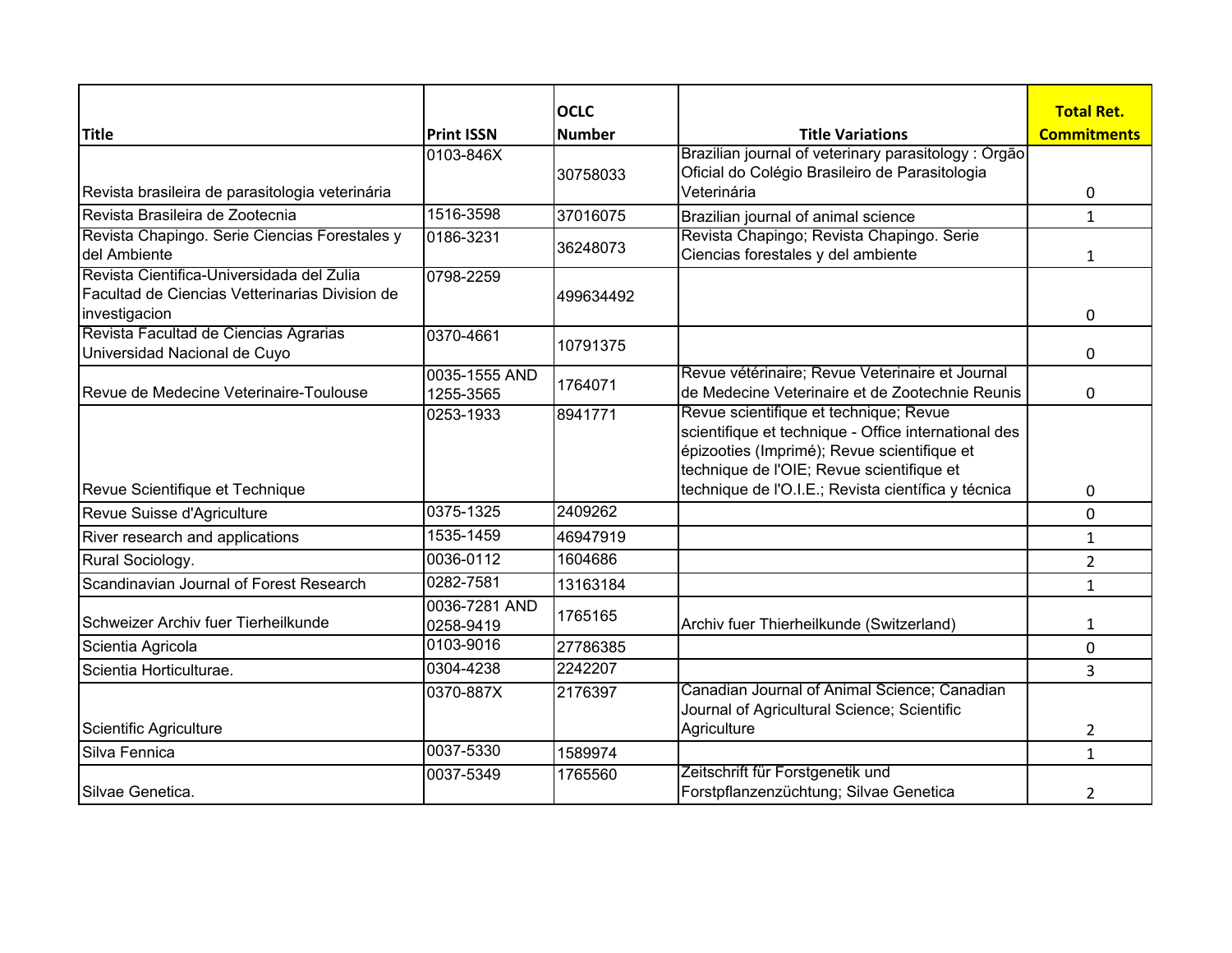|                                                                                        |                            | <b>OCLC</b>   |                                                                                         | <b>Total Ret.</b>  |
|----------------------------------------------------------------------------------------|----------------------------|---------------|-----------------------------------------------------------------------------------------|--------------------|
| <b>Title</b>                                                                           | <b>Print ISSN</b>          | <b>Number</b> | <b>Title Variations</b>                                                                 | <b>Commitments</b> |
|                                                                                        | 1580-4003; 1408-           |               | University of Ljubljana. Veterinary Faculty.                                            |                    |
|                                                                                        | 8495; 0353-8044;           |               | Research Reports; Univerza v Ljubljani.<br>Veterinarska Fakulteta. Zbornik; Univerza E. |                    |
|                                                                                        | 0300-0362                  | 45666468      | Kardelja v Ljubljani. Biotehniska Fakulteta.                                            |                    |
| Slovenian Veterinary Research                                                          |                            |               | Zbornik. Veterinarstvo                                                                  | 0                  |
| Sociedad Botanica de Mexico. Boletin                                                   | 0366-2128                  | 644840036     |                                                                                         | $\mathbf 0$        |
| <b>Society and Animals</b>                                                             | 1063-1119                  | 25866594      |                                                                                         | $\mathbf 0$        |
| Society of American Foresters. Proceedings of                                          | not listed                 | 1765900       |                                                                                         |                    |
| the Society of American Foresters.                                                     |                            |               | Journal of Forestry; Forest Quarterly                                                   | 0                  |
| Sociologia Ruralis.                                                                    | 0038-0199                  | 1641341       |                                                                                         | $\mathbf{1}$       |
| Soil & Tillage Research.                                                               | 0167-1987                  | 7190117       |                                                                                         | 4                  |
| Soil Biology and Biochemistry.                                                         | 0038-0717                  | 1716162       |                                                                                         | 4                  |
| Soil Science and Plant Nutrition.                                                      | 0038-0768                  | 1765966       |                                                                                         | 3                  |
| Soil Science Society of America Journal.                                               | 0038-0776                  | 2093507       | Soil Science Society of America. Proceedings                                            | $\mathbf{1}$       |
|                                                                                        |                            | 1588067       |                                                                                         |                    |
| Soil Science Society of America. Proceedings                                           |                            |               | Soil Society of America Journal                                                         | $\overline{2}$     |
| Soil Science.                                                                          | 0038-075X                  | 1765965       |                                                                                         | $\mathbf{1}$       |
| South African Veterinary Medical Association.                                          | 0038-2809 AND              | 1390932       |                                                                                         |                    |
| Journal                                                                                | 1019-9128                  |               | South African Veterinary Association. Journal                                           | $\mathbf{1}$       |
| Southern Forests: a journal of forest science                                          | 2070-2620 AND<br>1991-931X | 247804421     | Southern Hemisphere Forestry Journal                                                    | 0                  |
| Southern journal of applied forestry                                                   | 0148-4419                  | 3338121       |                                                                                         | $\overline{2}$     |
| Soviet Soil Science                                                                    | 0038-5832                  | 1587583       | Eurasian soil science; Soviet Soil Science                                              | $\mathbf{1}$       |
|                                                                                        | 1695-971X                  | 52701399      | Spanish Journal of Agricultural Research;                                               |                    |
|                                                                                        |                            |               | Investigacion Agraria. Produccion y Sanidad                                             |                    |
|                                                                                        |                            |               | Animales; Anales del Instituto Nacional de                                              |                    |
|                                                                                        |                            |               | Investigaciones Agrarias. Serie                                                         |                    |
|                                                                                        |                            |               | Agrícola; Investigacion Agraria. Produccion y                                           |                    |
|                                                                                        |                            |               | Proteccion Vegetales; Forest Systems                                                    |                    |
| Spanish Journal of Agricultural Research<br>Stochastic Environmental Research and Risk | 1436-3240 AND              |               |                                                                                         | $\overline{2}$     |
| Assessment                                                                             | 0931-1955                  | 41499050      | Stochastic Hydrology and Hydraulics                                                     | 0                  |
|                                                                                        | 0039-3665 AND              |               |                                                                                         |                    |
| <b>Studies in Family Planning</b>                                                      | 0011-3867                  | 1651215       | <b>Current Publications in Family Planning</b>                                          | 1                  |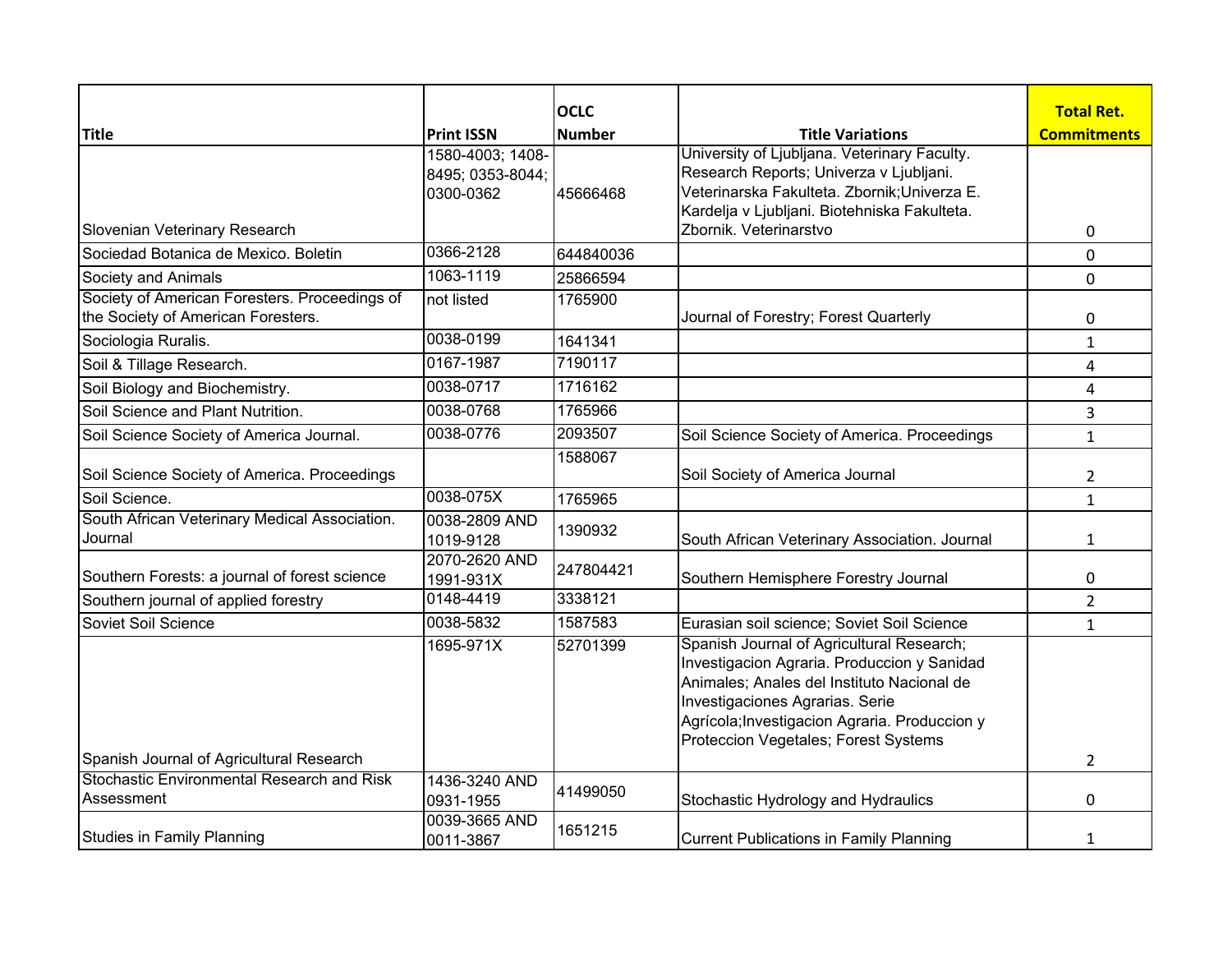|                                                       | <b>Print ISSN</b>          | <b>OCLC</b>   |                                                                                                                       | <b>Total Ret.</b>  |
|-------------------------------------------------------|----------------------------|---------------|-----------------------------------------------------------------------------------------------------------------------|--------------------|
| <b>Title</b>                                          | 0373-1332 AND              | <b>Number</b> | <b>Title Variations</b>                                                                                               | <b>Commitments</b> |
| Sumarski List                                         | 1330-2329                  | 3827034       | Hrvatski Sumarski List                                                                                                | 0                  |
| Sylwan                                                | 0039-7660                  | 1607487       |                                                                                                                       | 0                  |
| Tarim Bilimleri Dergisi                               | 1300-7580                  | 231630100     | Journal of agricultural sciences                                                                                      | $\mathbf{1}$       |
| Thai journal of veterinary medicine                   | 0125-6491                  | 10890319      | Wetchasan sattawaphaet; Thai journal of<br>veterinary medicine                                                        | 0                  |
| Theriogenology                                        | 0093-691X                  | 2504829       | Society for Theriogenology. Conference.; SFT<br>Annual Conference and Symposium;                                      | $\mathbf{1}$       |
| Tierärztliche Praxis                                  | 0303-6286                  | 231010971     | Zeitschr. für den Tierarzt                                                                                            | $\mathbf{1}$       |
| Tierärztliche Umschau                                 | 0049-3864 AND<br>0026-9263 | 1641014       | Monatshefte fuer Veterinaermedizin                                                                                    | $\mathbf{1}$       |
| Tijdschrift voor diergeneeskunde                      | $\overline{00}$ 40-7453    | 1767489       | Netherlands journal of veterinary science                                                                             | $\mathbf{1}$       |
| <b>Top Companion Animals Med</b>                      | 1938-9736                  | 150539420     | Topics in companion animal medicine                                                                                   | 0                  |
| Transactions of the American Microscopical<br>Society | 1077-8306                  | 1778540       | Invertebrate Biology; Transactions of the<br>American Microscopical Society; American<br><b>Microscopical Society</b> | 1                  |
| Transactions of the ASAE.                             | 0001-2351                  | 1772174       |                                                                                                                       | $\mathbf{1}$       |
| Transboundary and emerging diseases                   | 1865-1674                  | 225470282     | <b>Transbound Emerg Dis</b>                                                                                           | $\mathbf{1}$       |
| Tree genetics & genomes                               | 1614-2942                  | 61738712      | Genetics and genomes                                                                                                  | 0                  |
| Tree Physiology                                       | 0829-318X                  | 43849290      |                                                                                                                       | $\mathbf{1}$       |
| <b>Tree-ring Bulletin</b>                             | 0041-2198                  | 1767733       | Tree-Ring Research; Tree-ring Bulletin                                                                                | $\overline{2}$     |
| <b>Tree-Ring Research</b>                             | 1536-1098                  | 47358175      | Tree-Ring Research; Tree-ring Bulletin                                                                                | $\overline{2}$     |
| <b>Trees: Structure and Function</b>                  | 0931-1890                  | 476143390     |                                                                                                                       | $\mathbf{1}$       |
| Trends in Ecology and Evolution.                      | 0169-5347                  | 15871932      | Ecology and evolution                                                                                                 | $\mathbf{1}$       |
| Tropical animal health and production                 | 0049-4747                  | 1767779       |                                                                                                                       | $\mathbf{1}$       |
| Turkish journal of veterinary & animal sciences       | 1300-0128                  | 31873844      | Türk veterinerlik ve hayvancilik dergisi                                                                              | 0                  |
| Urban water journal                                   | 1573-062X                  | 73598040      |                                                                                                                       | 0                  |
| Vadose zone journal                                   | 1539-1663                  | 64252215      | VZJ                                                                                                                   | 0                  |
| Veterinaria México                                    | 0301-5092                  | 7359632       |                                                                                                                       | $\mathbf{1}$       |
| Veterinarija ir zootechnika                           | 1392-2130                  | 70258313      | Veterinary medicine and zootechnics                                                                                   | 0                  |
| Veterinární medicína                                  | 0375-8427                  | 5585047       | Vet. med.; Veterinární medicína                                                                                       | $\overline{2}$     |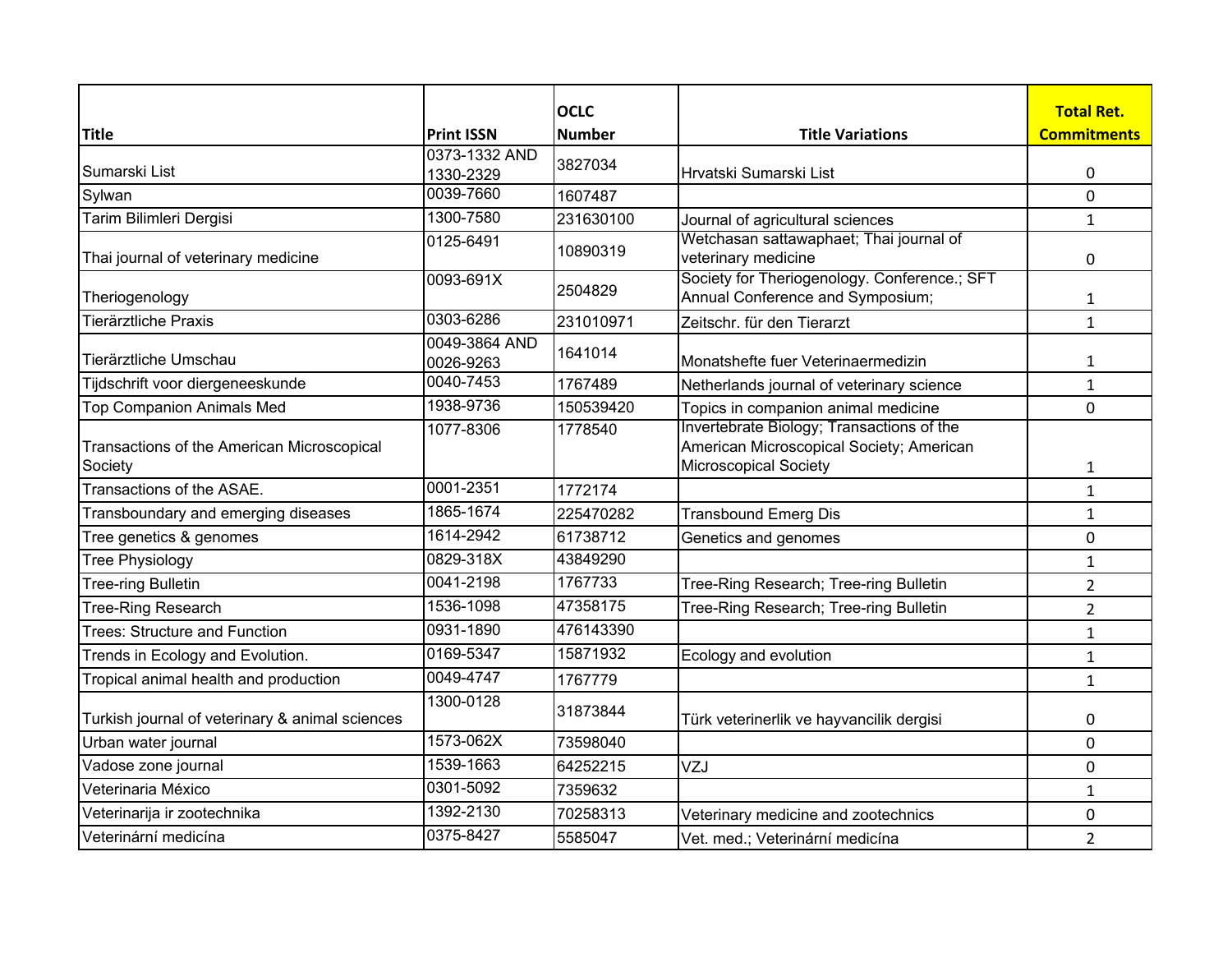|                                                                      |                   | <b>OCLC</b>   |                                                                                                                                                           | <b>Total Ret.</b>  |
|----------------------------------------------------------------------|-------------------|---------------|-----------------------------------------------------------------------------------------------------------------------------------------------------------|--------------------|
| <b>Title</b>                                                         | <b>Print ISSN</b> | <b>Number</b> | <b>Title Variations</b>                                                                                                                                   | <b>Commitments</b> |
| Veterinary anaesthesia and analgesia                                 | 1467-2987         | 44082807      |                                                                                                                                                           | 1                  |
| Veterinary and comparative oncology                                  | 1476-5810         | 52339174      | Vet Comp Oncol                                                                                                                                            | $\mathbf{1}$       |
| Veterinary and comparative orthopaedics and<br>traumatology          | 0932-0814         | 18203645      | Vet. comp. orthop. traumatol.; Veterinary and<br>comparative orthopaedics and traumatology;<br>V.C.O.T.; VCOT                                             | 1                  |
| Veterinary clinical pathology                                        | 0275-6382         | 5118950       | Vet Clin Pathol Vet. clin. pathol.; Veterinary<br>clinical pathology                                                                                      | 1                  |
| Veterinary clinics of North America                                  | 0749-0739         | 11078671      | Vet. clin. North Am., Equine pract.; The Veterinary<br>clinics of North America. Equine practice                                                          | 1                  |
| Veterinary clinics of North America                                  | 0195-5616         | 4683654       | Vet. clin. North Am., Small anim. pract.; The<br>Veterinary clinics of North America. Small animal<br>practice; Small animal practice; Veterinary clinics | $\mathbf{1}$       |
| Veterinary dermatology                                               | 0959-4493         | 22177744      |                                                                                                                                                           | $\mathbf{1}$       |
| Veterinary immunology and immunopathology                            | 0165-2427         | 5867096       |                                                                                                                                                           | 1                  |
| Veterinary Institute, Pulawy. Bulletin                               | 0042-4870         | 5914744       |                                                                                                                                                           | 0                  |
| Veterinary journal                                                   | 1090-0233         | 35196731      |                                                                                                                                                           | $\mathbf{1}$       |
| Veterinary microbiology                                              | 0378-1135         | 2786044       |                                                                                                                                                           | $\mathbf{1}$       |
| Veterinary ophthalmology                                             | 1463-5216         | 41092864      |                                                                                                                                                           | $\overline{2}$     |
| Veterinary Parasitology                                              | 0304-4017         | 1939255       |                                                                                                                                                           | 1                  |
| Veterinary Pathology                                                 | 0300-9858         | 932839        |                                                                                                                                                           | 2                  |
| Veterinary Practitioner                                              | 0972-4036         | 500516007     |                                                                                                                                                           | $\mathbf 0$        |
| Veterinary Record: journal of the British<br>Veterinary Association. | 0042-4900         | 1769072       |                                                                                                                                                           | 1                  |
| Veterinary research                                                  | 0928-4249         | 27944714      |                                                                                                                                                           | $\mathbf{1}$       |
| Veterinary research communications                                   | 0165-7380         | 6845473       |                                                                                                                                                           | $\overline{2}$     |
| Veterinary surgery                                                   | 0161-3499         | 3905443       |                                                                                                                                                           | $\overline{2}$     |
| Wasserwirtschaft                                                     | 0043-0978         | 6484267       |                                                                                                                                                           | $\mathbf{1}$       |
| Water and environment journal                                        | 1747-6585         | 61666969      | WEJ; Journal; 2004; Issues for 2005 have title:;<br>WEJ; Journal of the Chartered Institution of Water<br>and Environmental Management; 2005              | 1                  |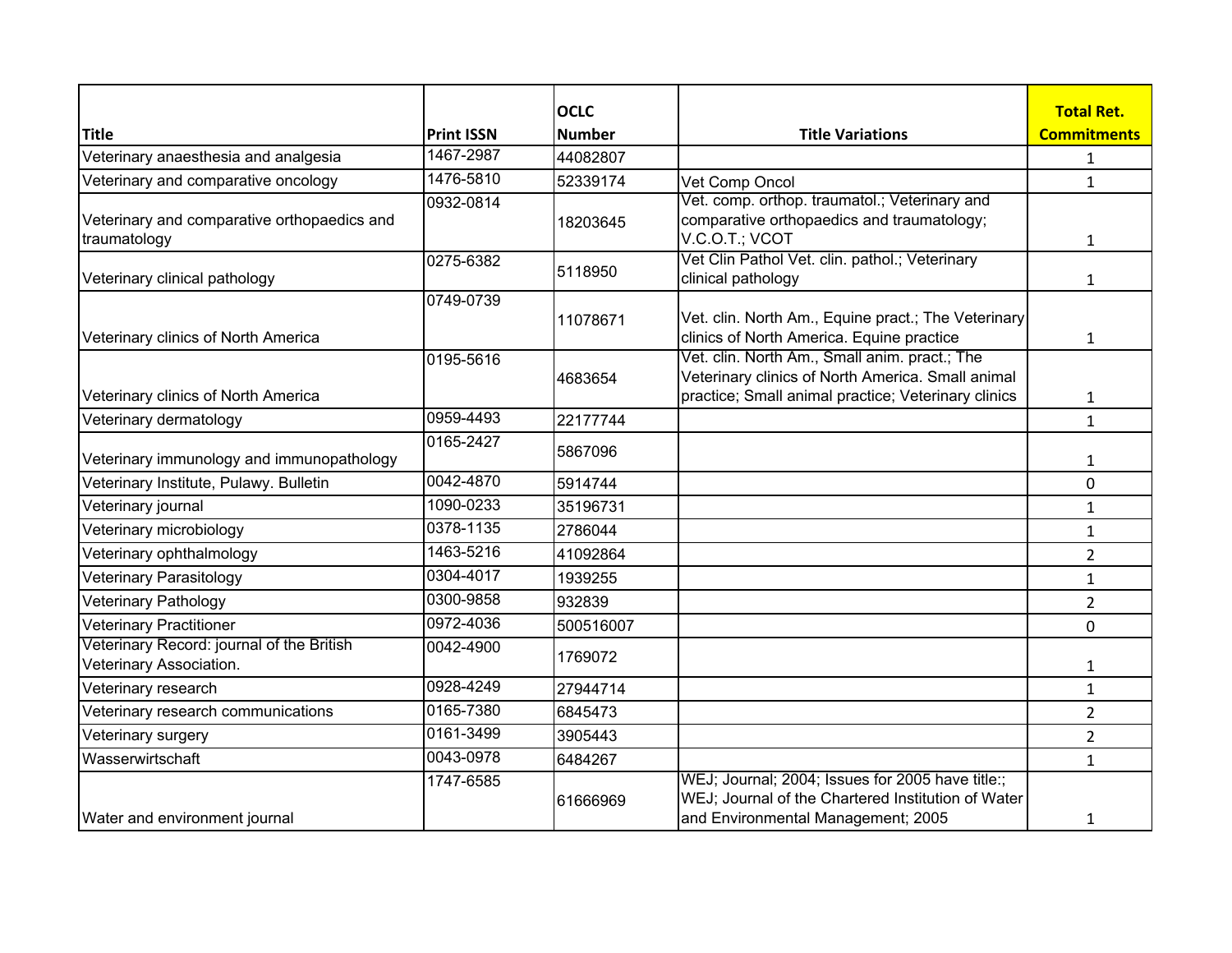|                                                                                           |                   | <b>OCLC</b>   |                                                                                                                                                                                                                                | <b>Total Ret.</b>  |
|-------------------------------------------------------------------------------------------|-------------------|---------------|--------------------------------------------------------------------------------------------------------------------------------------------------------------------------------------------------------------------------------|--------------------|
| <b>Title</b>                                                                              | <b>Print ISSN</b> | <b>Number</b> | <b>Title Variations</b>                                                                                                                                                                                                        | <b>Commitments</b> |
| Water environment research: a research<br>publication of the Water Environment Federation | 1061-4303         | 25141361      | Water environ. res.; Water environment research;<br>JWPCA; WAERED; Water environment research<br>(JWPCA); Mar./Apr. 1992-; Water environment<br>research (WAERED); <2000->; Water<br>environment research.; Literature review. | $\mathbf{1}$       |
| Water international                                                                       | 0250-8060         | 2244031       |                                                                                                                                                                                                                                | 0                  |
| Water policy:<br>official journal of the World Water Council.                             | 1366-7017         | 41041823      | Official journal of the World Water Council                                                                                                                                                                                    | 1                  |
| Water quality research journal of Canada                                                  | 1201-3080         | 32032033      | Water qual. res. j. Can.; Water quality research<br>journal of Canada; Water Qual. Res. J. Canada                                                                                                                              | 0                  |
| <b>Water Research</b>                                                                     | 0043-1354         | 1769499       |                                                                                                                                                                                                                                | $\overline{2}$     |
| <b>Water Resources</b>                                                                    | 0097-8078         | 1799472       |                                                                                                                                                                                                                                | $\mathbf{1}$       |
| Water Resources Management                                                                | 0920-4741         | 15694082      | Water resources management (Dordrecht,<br>Netherlands); Water resour. manag.; Water<br>resources management; WARM                                                                                                              | $\overline{2}$     |
| Water Resources Research                                                                  | 0043-1397         | 1171541       |                                                                                                                                                                                                                                | $\mathbf{1}$       |
| Water S.A.                                                                                | 0378-4738         | 3789177       | Water SA; Water S.A.; Water South Africa                                                                                                                                                                                       | 0                  |
| Water Science & Technology                                                                | 0273-1223         | 7004034       | Progress in Water Technology; Water Science &<br>Technology                                                                                                                                                                    | $\overline{2}$     |
| Water, Air, and Soil Pollution.                                                           | 0049-6979         | 991730        | Water air soil pollut.; Water, air, and soil pollution;<br>Water, air, & soil pollution                                                                                                                                        | $\overline{2}$     |
| Weed Biology and Management                                                               | 1444-6162         | 47268184      |                                                                                                                                                                                                                                | $\overline{2}$     |
| <b>Weed Science</b>                                                                       | 0043-1745         | 2441164       | Weeds; Weed Science                                                                                                                                                                                                            | $\overline{2}$     |
| Weed Technology                                                                           | 0890-037X         | 14122699      | Weed technol.; Weed technology                                                                                                                                                                                                 | 3                  |
| Weeds                                                                                     | 0096-719X         | 1494888       | <b>Weed Science</b>                                                                                                                                                                                                            | 4                  |
| Western Journal of Applied Forestry                                                       | 0885-6095         | 2681760       | West. j. appl. for.; Western journal of applied<br>forestry; WJAF; Western forestry                                                                                                                                            | $\overline{2}$     |
| Wiener Tieraerztliche Monatsschrift                                                       | 0043-535X         | 1696180       | Wien. Tierärztl. Monatsschr.; Wiener Tierärztliche<br>Monatsschrift; Veterinary medicine Austria                                                                                                                               | $\mathbf{1}$       |
| Wood and Fiber Science: journal of the Society<br>of Wood Science and Technology          | 0735-6161         | 8950455       | Wood fiber sci.; Wood and fiber science                                                                                                                                                                                        | 1                  |
| Wood Science and Technology: journal of the<br>international academy of wood science      | 0043-7719         | 1770079       | Wood sci. technol.; Wood science and technology                                                                                                                                                                                | 1                  |
| World's Poultry Science Journal.                                                          | 0043-9339         | 1644586       | World's poult. sci. j.; World's poultry science journa                                                                                                                                                                         | $\overline{2}$     |